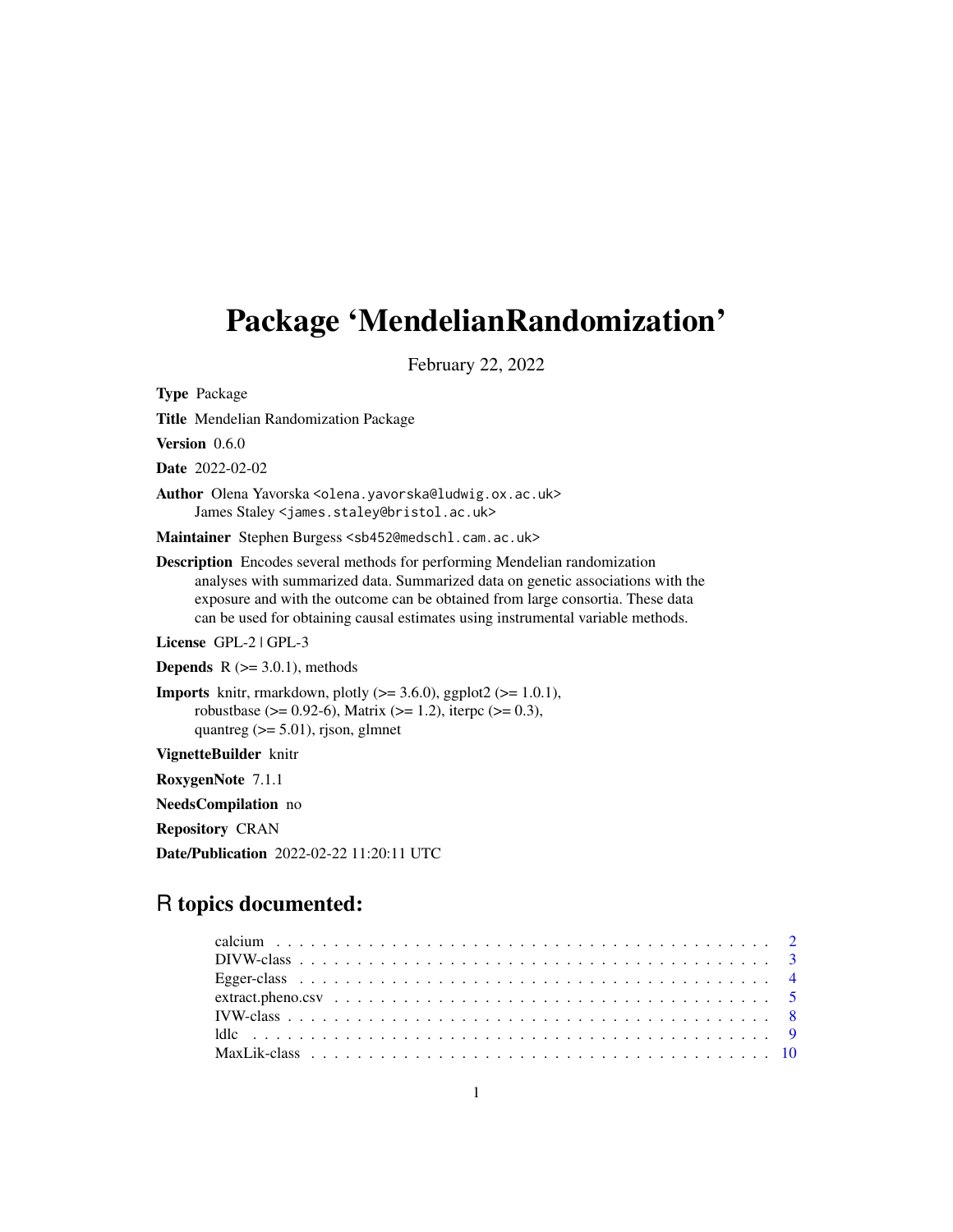<span id="page-1-0"></span>

| <b>MRMBE-class</b> |
|--------------------|
|                    |
|                    |
| MRHetPen-class     |
|                    |

calcium *Data on effect of calcium on fasting glucose (correlated variants)*

# Description

Two sets of example data are included in the package: one illustrating uncorrelated variants, and the other correlated variants. These are the data on correlated variants.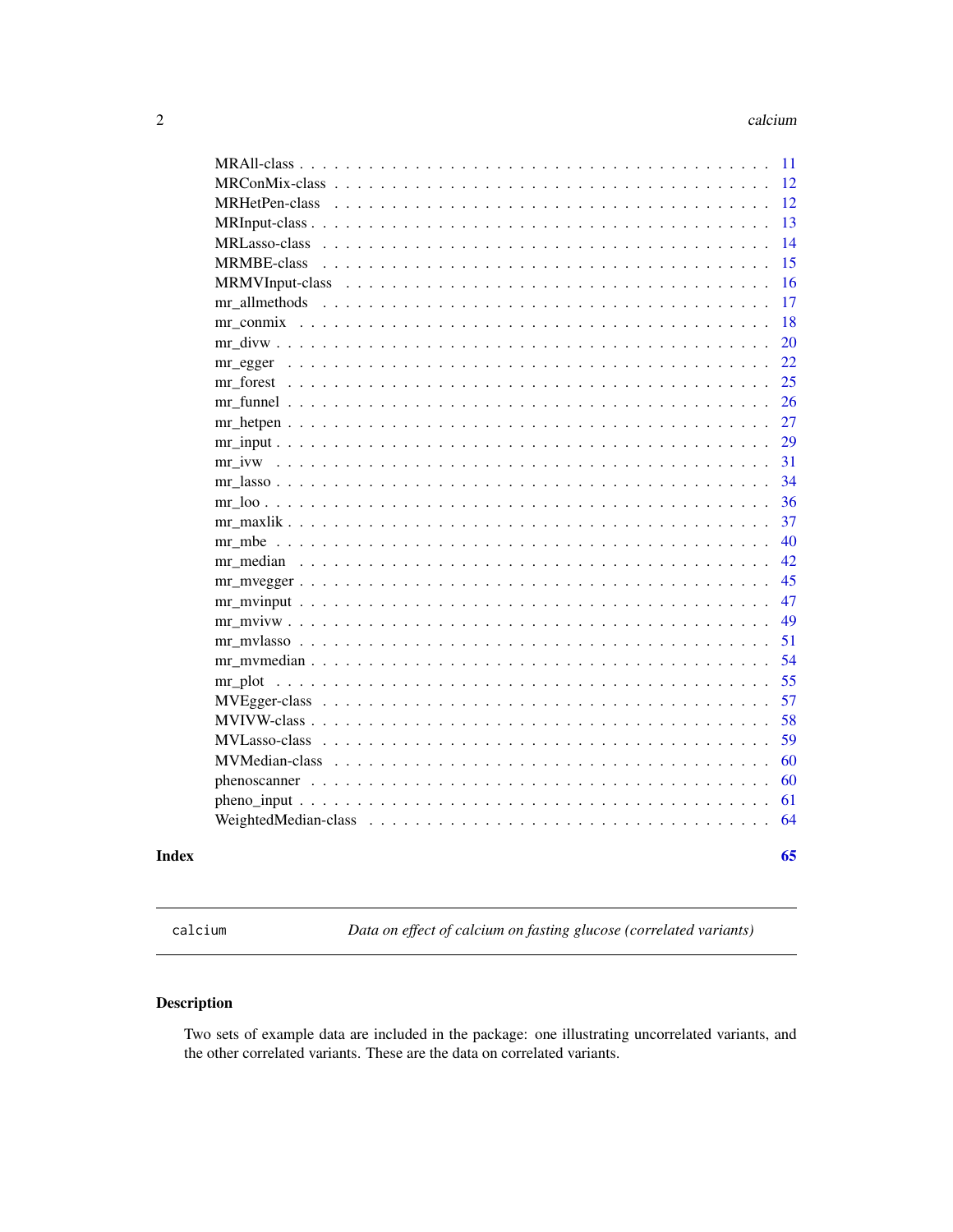## <span id="page-2-0"></span>DIVW-class 3

#### Usage

calcium

calciumse

fastgluc

fastglucse

calc.rho

# Format

An object of class numeric of length 6.

An object of class numeric of length 6.

An object of class numeric of length 6.

An object of class numeric of length 6.

An object of class matrix (inherits from array) with 6 rows and 6 columns.

# Details

The variables calcium, and fastgluc are the genetic associations with calcium and fasting glucose for 6 genetic variants reported by Burgess et al (2015). The respective standard errors of the associations are given as calciumse and fastglucse. The matrix of correlations between the genetic variants is given as calc.rho.

These data can be used to test out the various functions in the package.

#### References

Stephen Burgess, Robert A Scott, Nic J Timpson, George Davey Smith, Simon G Thompson. Using published data in Mendelian randomization: a blueprint for efficient identification of causal risk factors. Eur J Epidemiol 2015; 30(7):543-552. doi: 10.1007/s10654-015-0011-z.

DIVW-class *DIVW Class*

# Description

An object containing the estimate produced using the debiased inverse-variance weighted (dIVW) method as well as various statistics.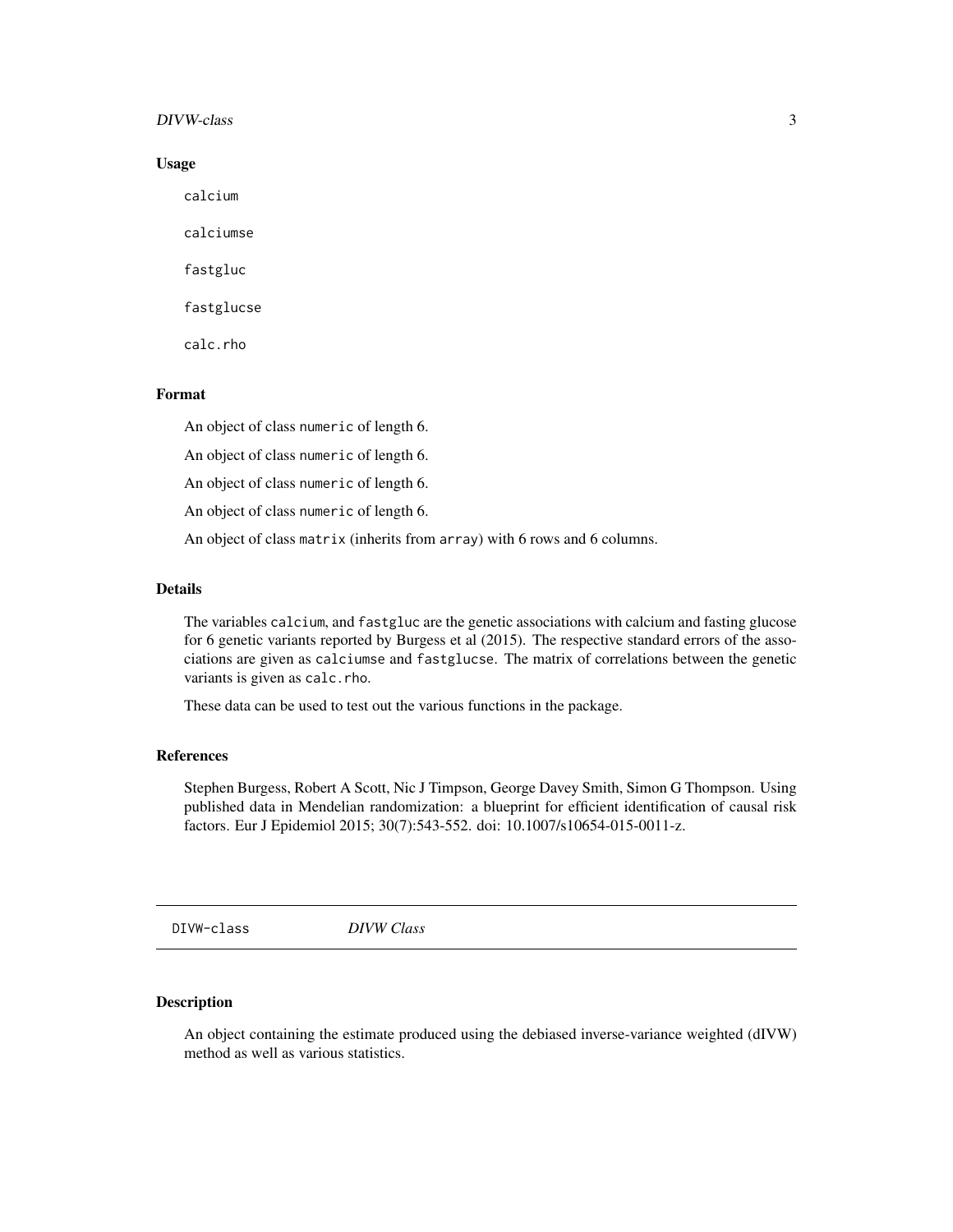#### <span id="page-3-0"></span>**Slots**

- Over.dispersion Should the method consider overdispersion (balanced horizontal pleiotropy)? Default is TRUE.
- Exposure The name of the exposure variable.

Outcome The name of the outcome variable.

Estimate The causal point estimate from the median-based method.

StdError The standard error associated with Estimate (obtained from bootstrapping).

CILower The lower bound of the confidence interval for Estimate based on StdError.

CIUpper The upper bound of the confidence interval for Estimate based on StdError.

Alpha The significance level used in constructing the confidence interval (default is 0.05).

Pvalue P-value associated with the causal estimate from the Wald method.

SNPs The number of SNPs that used in the calculation.

Condition A measure defined as (average F-statistic -1)\*sqrt(# snps) that needs to be large for reliable asymptotic approximation based on the dIVW estimator. It is recommended to be greater than 20.

Egger-class *Egger Class*

#### **Description**

An object containing the estimate produced using the MR-Egger method as well as various statistics.

The MR-Egger model uses a random-effects model; a fixed-effect model does not make sense as pleiotropy leads to heterogeneity between the causal estimates targeted by the genetic variants. The (multiplicative) random-effects model allows over-dispersion in the regression model. Underdispersion is not permitted (in case of under-dispersion, the residual standard error is set to 1).

#### Slots

Model Model always takes the value random, as only random-effects analyses are permitted.

Exposure The name of the exposure variable.

Outcome The name of the outcome variable.

- Correlation The matrix of correlations between genetic variants.
- Robust Whether robust regression was used in the regression model relating the genetic associations with the outcome and those with the exposure.
- Penalized Whether weights in the regression model were penalized for variants with heterogeneous causal estimates.
- Estimate The causal point estimate from the MR-Egger method.
- StdError.Est The standard error associated with Estimate.
- Pvalue.Est P-value associated with the causal estimate from the Wald method.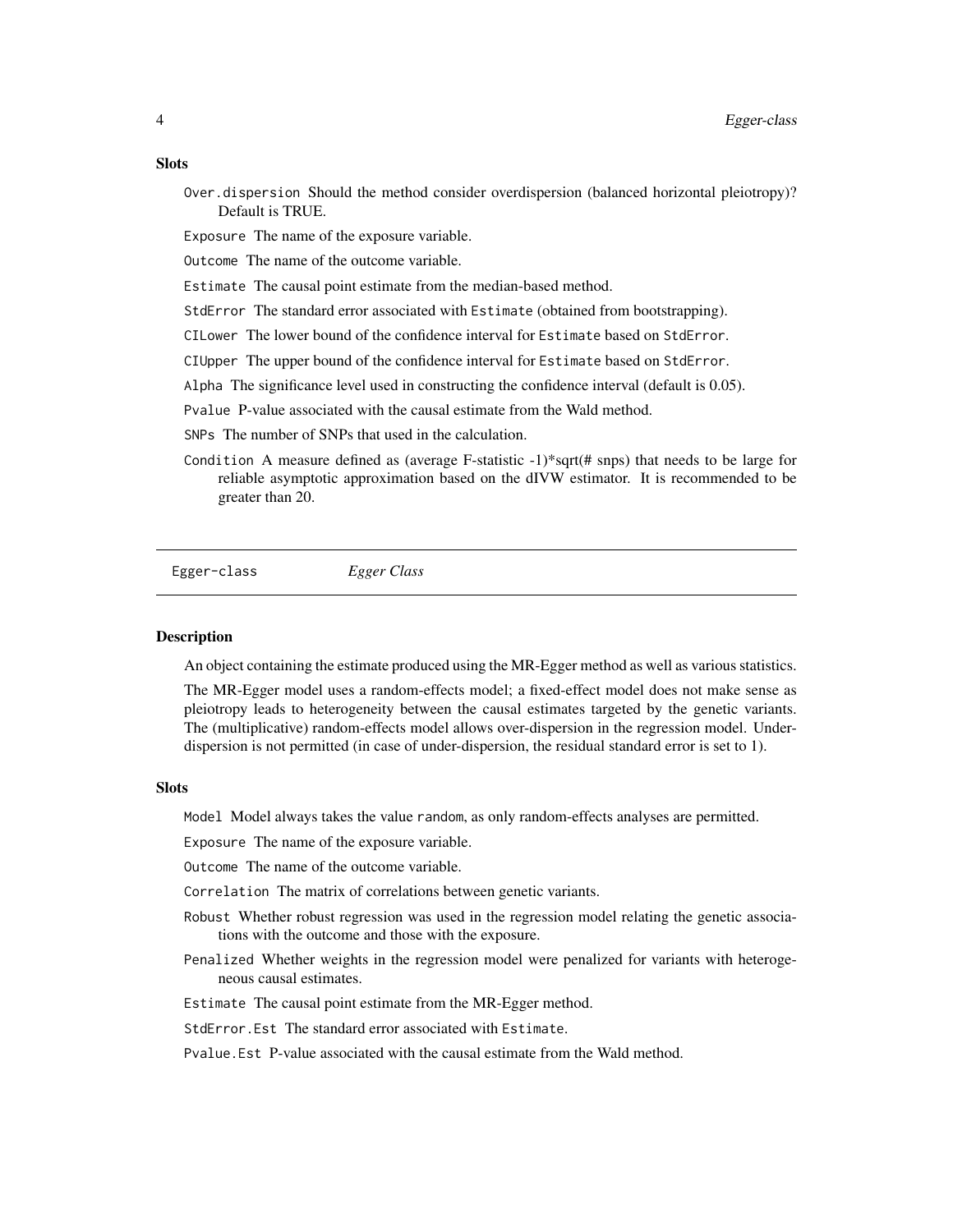- <span id="page-4-0"></span>CILower.Est The lower bound of the confidence interval for Estimate based on StdError.Est.
- CIUpper.Est The upper bound of the confidence interval for Estimate based on StdError.Est.
- Intercept The intercept estimate from the MR-Egger method. Under the InSIDE assumption, the intercept represents the average pleiotropic effect (average direct effect on the outcome) of a genetic variant. If the intercept differs from zero, this is evidence that the genetic variants are not all valid instruments; specifically, there is directional pleiotropy.
- StdError.Int The standard error associated with Intercept.
- Pvalue.Int P-value associated with the intercept from the Wald method.
- CILower.Int The lower bound of the confidence interval for Intercept based on StdError.Int.
- CIUpper.Int The upper bound of the confidence interval for Estimate based on StdError.Int.
- Alpha The significance level used in constructing the confidence interval (default is 0.05).
- SNPs The number of SNPs that were used in the calculation.
- Causal.pval P-value associated with the causal estimate.
- Pleio.pval P-value associated with the intercept (p-value for the MR-Egger intercept test of directional pleiotropy).
- RSE The estimated residual standard error from the regression model.
- Heter.Stat Heterogeneity statistic (Cochran's Q statistic) and associated p-value: the null hypothesis is that the MR-Egger regression model describes the associations with the outcome with no excess heterogeneity.
- I.sq A measure of heterogeneity between the genetic associations with the exposure (see Bowden IJE 2016: "Assessing the suitability of summary data for Mendelian randomization analyses using MR-Egger regression: The role of the I2 statistic."). Low values of I.sq relate both to large differences in precision between MR-Egger and IVW estimates, and to more weak instrument bias (in a two-sample setting, this is attenuation of MR-Egger estimate towards the null).

extract.pheno.csv *Extract summarized data from a PhenoScanner .csv file (legacy)*

#### **Description**

The function extract.pheno.csv extracts summarized data on associations with named exposure and outcome variables from a .csv file provided by PhenoScanner.

#### Usage

```
extract.pheno.csv(
  exposure,
  pmidE,
  ancestryE,
  outcome,
  pmidO,
  ancestryO,
```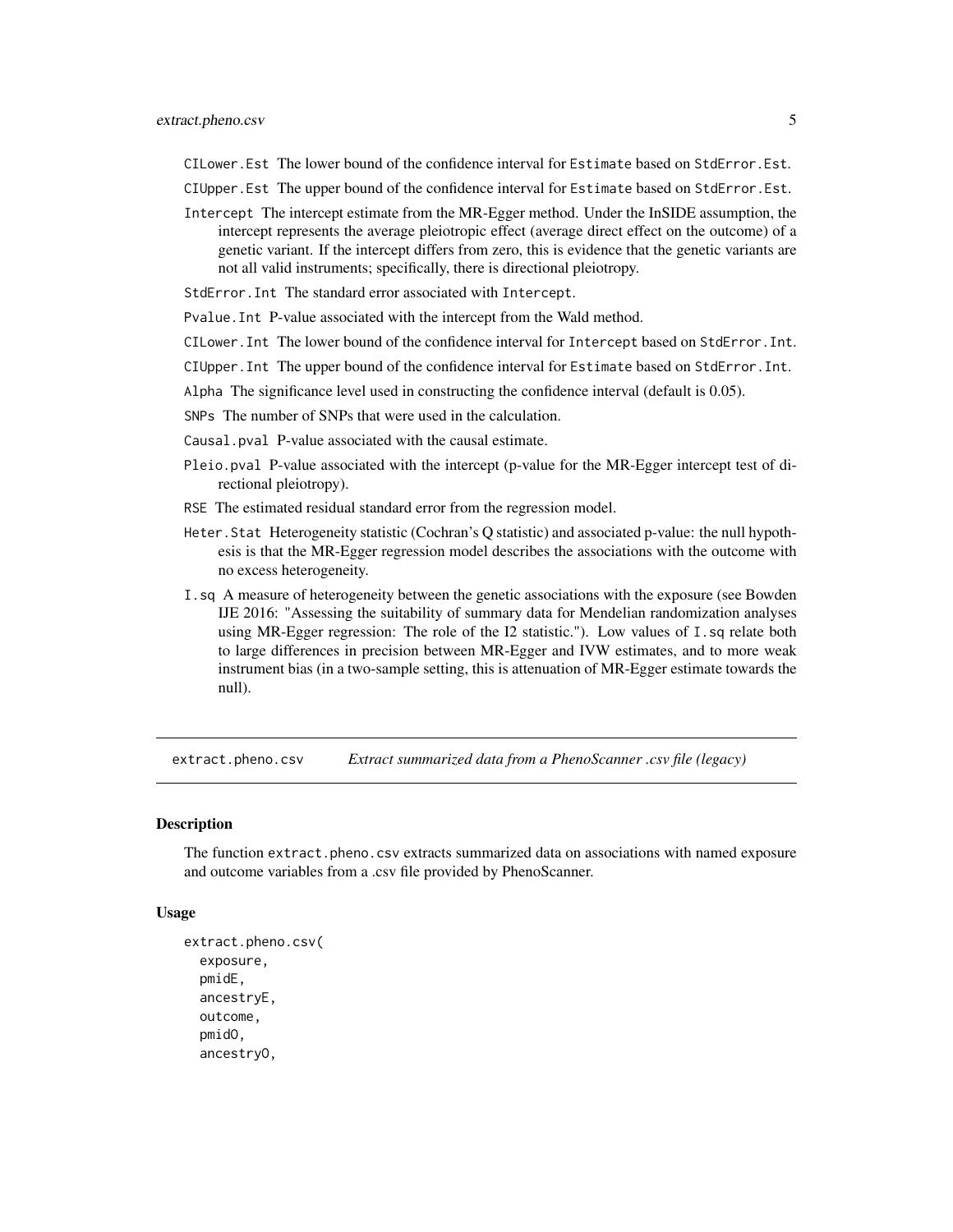```
file,
 rsq.proxy = 1,
  \text{snps} = \text{"all"})
```

| exposure  | The name of the exposure variable.                                                                                                                                                                                                                                                                                                                                                                                                                                                                                                                                                                                                                                                                                                                                                                                                                                                                                                    |
|-----------|---------------------------------------------------------------------------------------------------------------------------------------------------------------------------------------------------------------------------------------------------------------------------------------------------------------------------------------------------------------------------------------------------------------------------------------------------------------------------------------------------------------------------------------------------------------------------------------------------------------------------------------------------------------------------------------------------------------------------------------------------------------------------------------------------------------------------------------------------------------------------------------------------------------------------------------|
| pmidE     | The PubMed ID (PMID) of the publication in which the genetic association es-<br>timates with the exposure were originally reported. Some variables are reported<br>in multiple consortia (for example, associations with coronary artery disease<br>by CARDIoGRAM in 2011 [PMID:21378990], by CARDIoGRAMplusC4D<br>in 2013, and again by CARDIoGRAMplusC4D in 2015 [PMID:26343387]).<br>Equally, some publications reported associations on multiple variables (for ex-<br>ample, CARDIoGRAMplusC4D in 2015 [PMID:26343387] reported associa-<br>tions with coronary artery disease and with myocardial infarction). By provid-<br>ing the variable name and the PubMed ID, the set of associations is (almost)<br>uniquely identified.                                                                                                                                                                                               |
| ancestryE | The ancestry of individuals in which estimates were obtained. A small number<br>of studies reported genetic association estimates for a single variable in a single<br>publication for multiple ethnicities (for example, associations with log(eGFR<br>creatinine) from CKD-Gen in 2016 [PMID:26831199] were reported for both<br>Europeans and Africans). The combination of exposure name, PubMed ID,<br>and ancestry uniquely defines the set of associations. Providing the ancestry<br>also reminds analysts of the additional complication of conducting Mendelian<br>randomization when associations with the exposure and with the outcome are<br>in individuals of different ancestry. Most association estimates are obtained in<br>"European" or "Mixed" populations, although some are obtained in "African",<br>"Asian", or "Hispanic" populations.                                                                     |
| outcome   | The name of the outcome variable.                                                                                                                                                                                                                                                                                                                                                                                                                                                                                                                                                                                                                                                                                                                                                                                                                                                                                                     |
| pmid0     | The PubMed ID of the publication in which the genetic association estimates<br>with the outcome were originally reported.                                                                                                                                                                                                                                                                                                                                                                                                                                                                                                                                                                                                                                                                                                                                                                                                             |
| ancestry0 | The ancestry of individuals in which genetic association estimates with the out-<br>come were obtained.                                                                                                                                                                                                                                                                                                                                                                                                                                                                                                                                                                                                                                                                                                                                                                                                                               |
| file      | The file path where the PhenoScanner .csv file can be found.                                                                                                                                                                                                                                                                                                                                                                                                                                                                                                                                                                                                                                                                                                                                                                                                                                                                          |
| rsq.proxy | A proxy variant is a genetic variant in close correlation (high linkage disequi-<br>librium) with the named variant. If PhenoScanner is run with proxies included,<br>then proxies can be included in the analysis. In the second example below,<br>with log(eGFR creatinine) as the exposure and Tanner stage as the outcome,<br>the association of variant rs12785878 with the outcome is not reported. Instead,<br>rs4944958 is used as a proxy for rs12785878. The association of rs4944958 with<br>the outcome is used in the resulting MRInput object. The correlation between<br>the two variants is reported as $R^2 = 1.000$ . A message will always appear when<br>a proxy variant is included in an analysis in place of the primary variant. The<br>value of rsq. proxy is used as a threshold in the analysis; a variant is only in-<br>cluded in the analysis if the value of R^2 equals or excedes this threshold. The |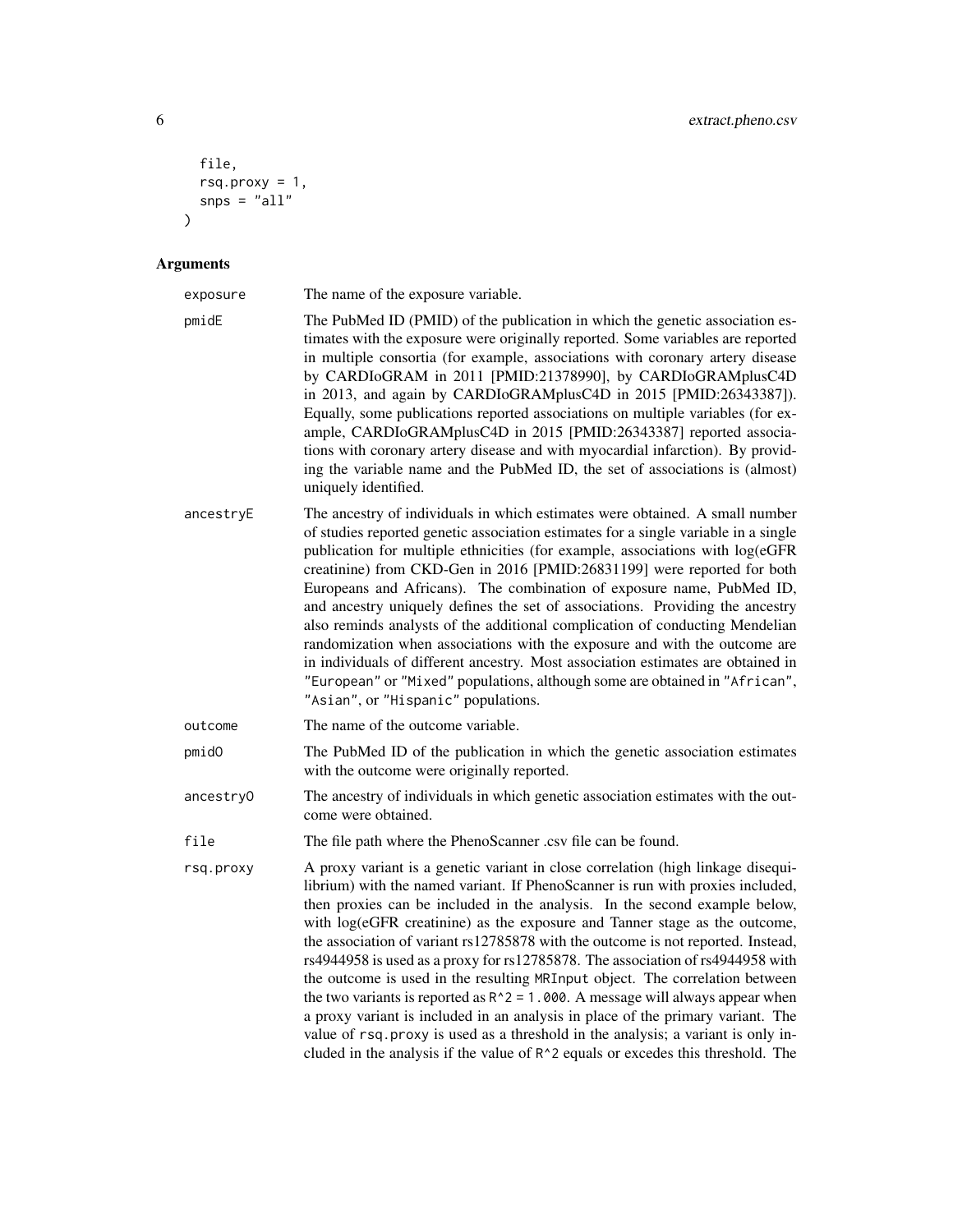default option is rsq.proxy = 1, meaning that only perfect proxies are used in the analysis.

snps The names (rsIDs) of the genetic variants to be included in the analysis. The default option is "all", indicating that all the genetic variants in the .csv file with beta-coefficients and standard errors for their associations with the risk factor and with the outcome should be used in the analysis. Otherwise, only variants whose names are included in the vector of character strings provided as snps will be included in the analysis.

#### Details

Note that this function was written for a previous version of PhenoScanner. It has not been updated, as it has been overtaken by the pheno\_input function that queries PhenoScanner directly from R.

The PhenoScanner bioinformatic tool (<http://phenoscanner.medschl.cam.ac.uk/>) is a curated database of publicly available results from large-scale genetic association studies. Queries can be made for individual genetic variants (SNPs and small indels), or for multiple variants in a single batch query. One of the output files is a .csv file containing all associations of variables with each of the SNPs. For commonly genotyped variants, associations with up to 200 variables may be reported. These association estimates and their standard errors can be used in Mendelian randomization analyses.

The plan is to enable PhenoScanner to be queried directly from the MendelianRandomization package. However, this functionality is currently unavailable.

The extract.pheno.csv function takes the output from the web version of PhenoScanner, and converts this into an MRInput object. PhenoScanner is still under development. This function is designed for output from PhenoScanner version 1.1 (Little Miss Sunshine).

# Value

The output of the extract.pheno.csv function is an MRInput object that can be used directly in any of the estimation functions (such as mr\_ivw) or in the plotting function mr\_plot. The output contains:

| bx          | The genetic associations with the exposure.                                                                                                                                                 |
|-------------|---------------------------------------------------------------------------------------------------------------------------------------------------------------------------------------------|
| bxse        | The corresponding standard errors.                                                                                                                                                          |
| by          | The genetic associations with the outcome.                                                                                                                                                  |
| byse        | The corresponding standard errors.                                                                                                                                                          |
| correlation | The matrix of genetic correlations. Currently, this is set to the empty ma-<br>$trix$ (matrix()), meaning that only uncorrelated variants can be used in the<br>extract.pheno.csv function. |
| exposure    | A character string giving the name of the exposure as provided in the PhenoScan-<br>ner database.                                                                                           |
| outcome     | A character string giving the name of the outcome as provided in the PhenoScan-<br>ner database.                                                                                            |
| snps        | A vector of character strings with the names of the genetic variants.                                                                                                                       |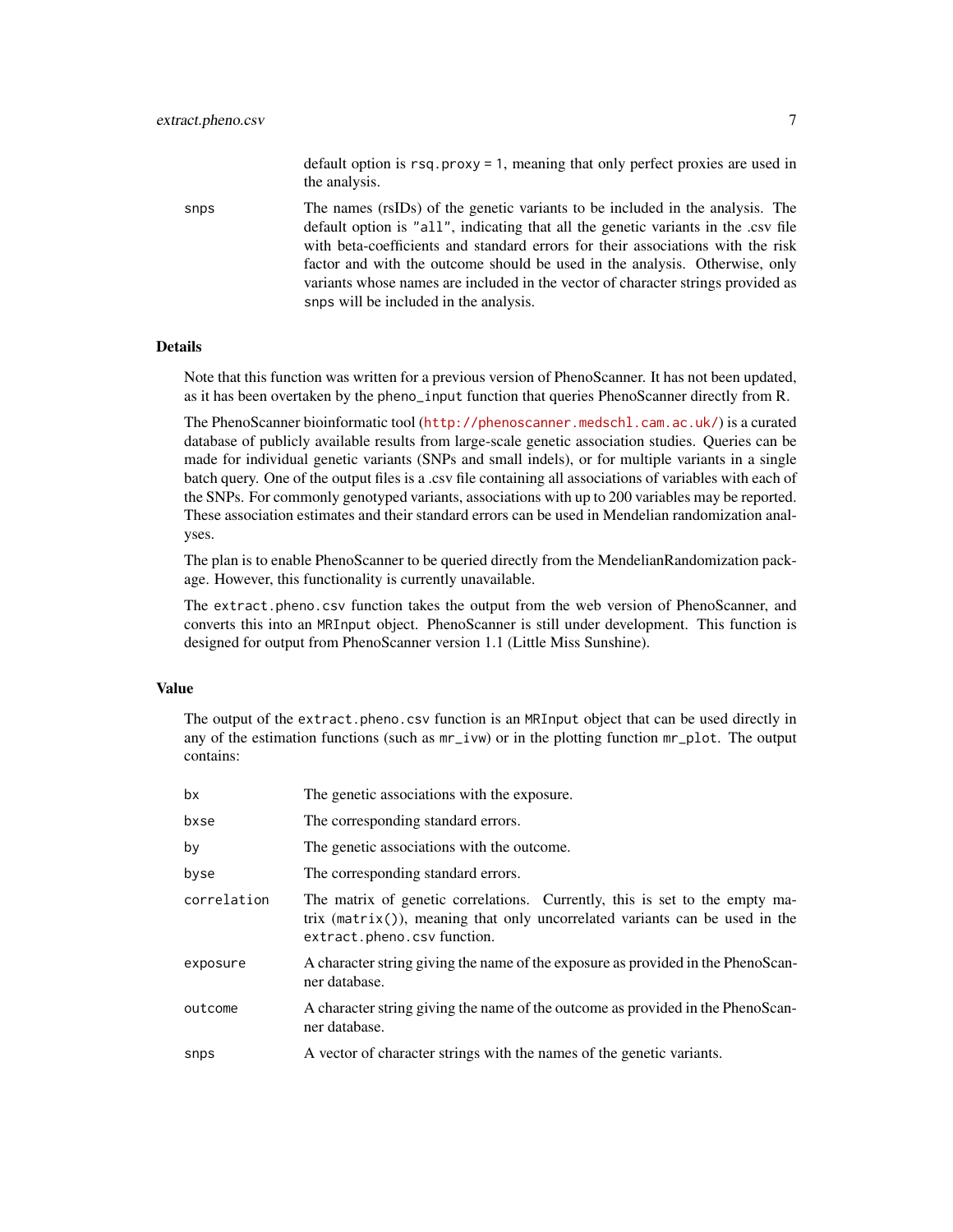## <span id="page-7-0"></span>References

James R Staley, James Blackshow, Mihir A Kamat, Steve Ellis, Prvaeen Surendran, Benjamin B Sun, Dirk S Paul, Daniel Freitag, Stephen Burgess, John Danesh, Robin Young, and Adam S Butterworth. PhenoScanner: a database of human genotype–phenotype associations. Bioinformatics 2016. doi: 10.1093/bioinformatics/btw373.

# Examples

```
path.noproxy <- system.file("extdata", "vitD_snps_PhenoScanner.csv",
package = "MendelianRandomization")
path.proxies <- system.file("extdata", "vitD_snps_PhenoScanner_proxies.csv",
package = "MendelianRandomization")
# these two files from PhenoScanner are provided
 # as part of the MendelianRandomization package
extract.pheno.csv(
exposure = "log(eGFR creatinine)", pmidE = 26831199, ancestryE = "European",
 outcome = "Tanner stage", pmidO = 24770850, ancestryO = "European",
 file = path.noproxy)
extract.pheno.csv(
 exposure = "log(eGFR creatinine)", pmidE = 26831199, ancestryE = "European",
outcome = "Tanner stage", pmidO = 24770850, ancestryO = "European",
rsq.proxy = 0.6, file = path.proxies)
extract.pheno.csv(
 exposure = "log(eGFR creatinine)", pmidE = 26831199, ancestryE = "European",
 outcome = "Asthma", pmidO = 20860503, ancestryO = "European",
rsq.proxy = 0.6, file = path.proxies)
```
IVW-class *IVW Class*

# Description

An object containing the estimate produced using the inverse-variance weighted (IVW) method as well as various statistics.

#### **Slots**

Model The model used for estimation: random-effects ("random") or fixed-effect ("fixed"). The default option ("default") is to use a fixed-effect model when there are three or fewer genetic variants, and a random-effects model when there are four or more. The (multiplicative) random-effects model allows for heterogeneity between the causal estimates targeted by the genetic variants by allowing over-dispersion in the regression model. Under-dispersion is not permitted (in case of under-dispersion, the residual standard error is set to 1, as in a fixed-effect analysis).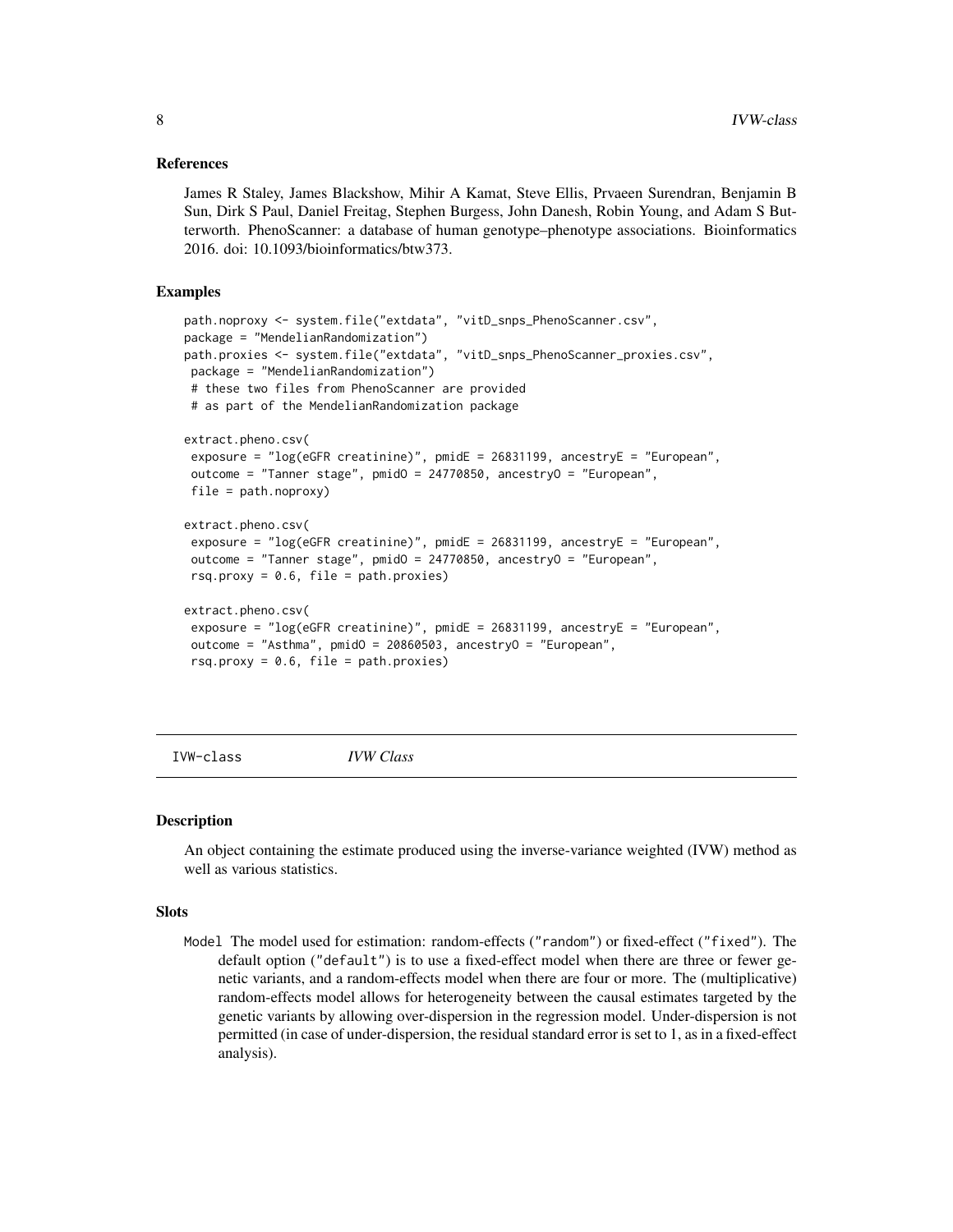<span id="page-8-0"></span>Exposure The name of the exposure variable.

Outcome The name of the outcome variable.

Correlation The matrix of correlations between genetic variants.

Robust Whether robust regression was used in the regression model relating the genetic associations with the outcome and those with the exposure.

Penalized Whether weights in the regression model were penalized for variants with heterogeneous causal estimates.

Estimate The causal point estimate from the inverse-variance weighted method.

StdError The standard error associated with Estimate.

CILower The lower bound of the confidence interval for Estimate based on StdError.

CIUpper The upper bound of the confidence interval for Estimate based on StdError.

Alpha The significance level used in constructing the confidence interval (default is 0.05).

Pvalue P-value associated with the causal estimate.

SNPs The number of SNPs that were used in the calculation.

RSE The estimated residual standard error from the regression model.

Heter.Stat Heterogeneity statistic (Cochran's Q statistic) and associated p-value: the null hypothesis is that all genetic variants estimate the same causal parameter; rejection of the null is an indication that one or more variants may be pleiotropic.

ldlc *Data on lipid effects on coronary artery disease (uncorrelated variants)*

#### Description

Two sets of example data are included in the package: one illustrating uncorrelated variants, and the other correlated variants. These are the data on uncorrelated variants.

The variables ldlc, hdlc, trig, and chdlodds are the genetic associations with (respectively) LDLcholesterol, HDL-cholesterol, triglycerides, and coronary heart disease (CHD) risk for 28 genetic variants reported by Waterworth et al (2010). The respective standard errors of the associations are given as ldlcse, hdlcse, trigse, and chdloddsse.

These data can be used to test out the various functions in the package.

# Usage

ldlc hdlc hdlcse ldlcse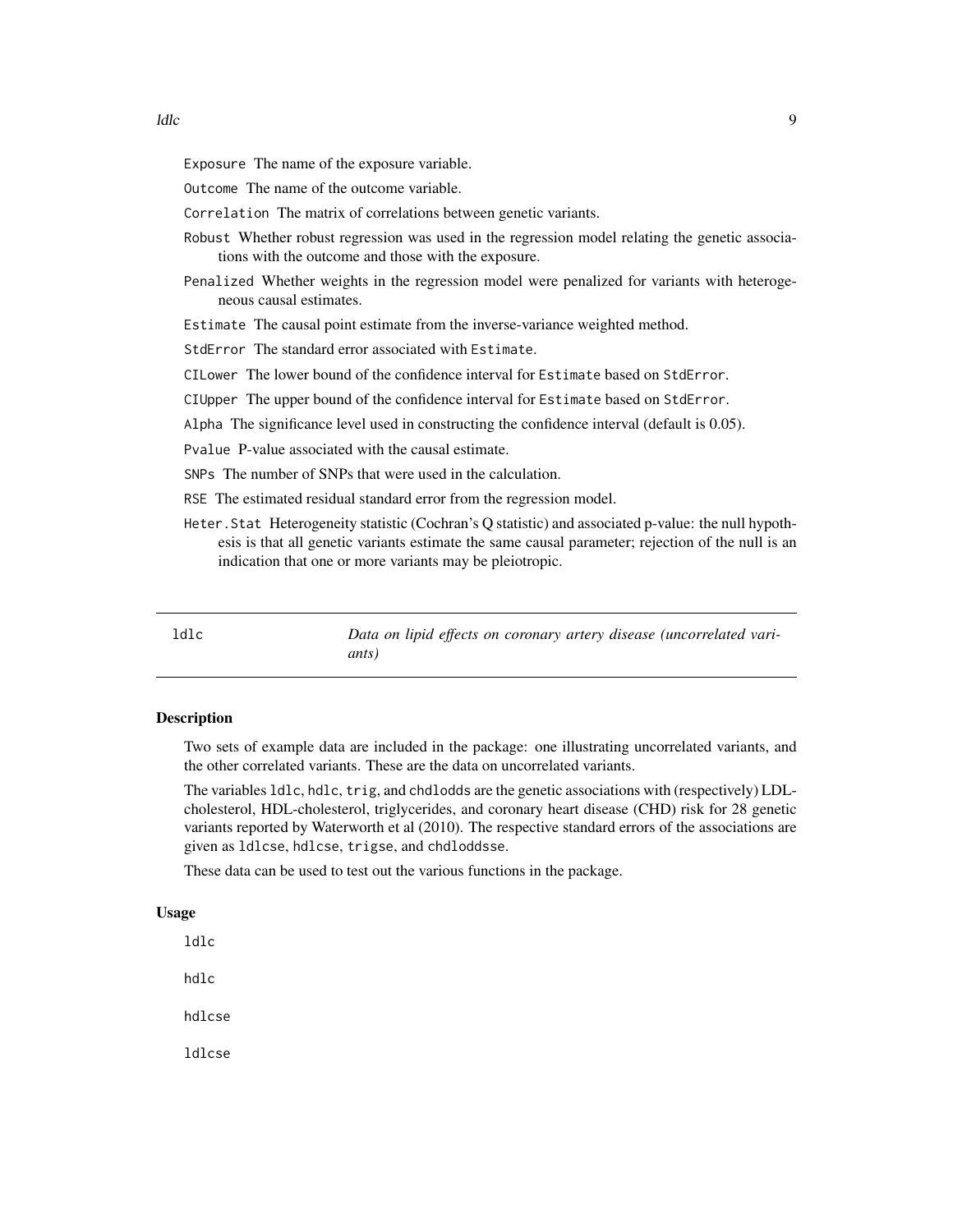trig trigse chdlodds chdloddsse lipid\_effect lipid\_other

lipid\_eaf

#### Format

An object of class numeric of length 28. An object of class numeric of length 28. An object of class numeric of length 28. An object of class numeric of length 28. An object of class numeric of length 28. An object of class numeric of length 28. An object of class numeric of length 28. An object of class numeric of length 28. An object of class character of length 28. An object of class character of length 28. An object of class numeric of length 28.

# References

Dawn Waterworth, Sally Ricketts, ..., Manj Sandhu: Genetic variants influencing circulating lipid levels and risk of coronary artery disease. Arterioscler Thromb Vasc Biol 2010; 30:2264-227. doi: 10.1161/atbvaha.109.201020.

MaxLik-class *MaxLik Class*

# Description

An object containing the estimate produced using the maximum-likelihood method as well as various statistics.

<span id="page-9-0"></span>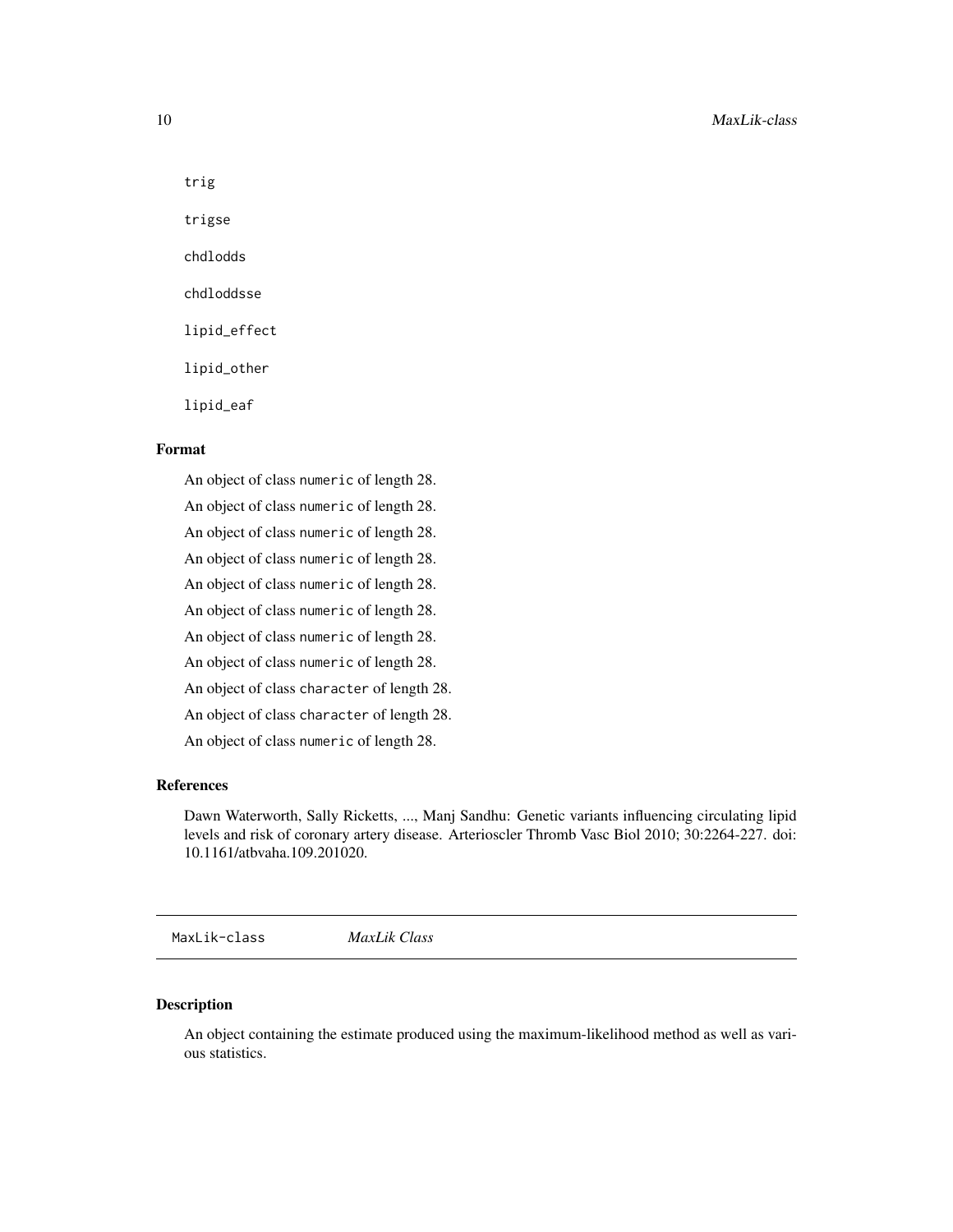#### <span id="page-10-0"></span>**Slots**

Model The model used for estimation: fixed-effect ("fixed") or random-effects ("random").

Exposure The name of the exposure variable.

Outcome The name of the outcome variable.

Correlation The matrix of correlations between genetic variants.

Psi The correlations between genetic associations with the exposure and with the outcome.

Estimate The causal point estimate from the inverse-variance weighted method.

StdError The standard error associated with Estimate.

CILower The lower bound of the confidence interval for Estimate based on StdError.

CIUpper The upper bound of the confidence interval for Estimate based on StdError.

Alpha The significance level used in constructing the confidence interval (default is 0.05).

Pvalue P-value associated with the causal estimate.

SNPs The number of SNPs that were used in the calculation.

RSE The estimated residual standard error from the regression model.

Heter.Stat Heterogeneity statistic (likelihood ratio statistic) and associated p-value: the null hypothesis is that all genetic variants estimate the same causal parameter; rejection of the null is an indication that one or more variants may be pleiotropic.

MRAll-class *MRAll Class*

# Description

An object containing the estimates produced using the mr\_allmethods function.

## **Slots**

- Data The mr\_input object that was used as an input to the mr\_allmethods function. This includes the original data, so that a call to mr\_plot can plot the original data and the various causal estimates.
- Values A data.frame object comprising estimates from the various methods called by the mr\_allmethods function. The first column gives the names of the methods, then the causal estimates, standard errors, 95% confidence intervals, and p-values.
- Method A string indicating whether all methods are implemented ("all", the default option), or just main methods ("main"), or only a subset of methods ("ivw", "egger", or "median").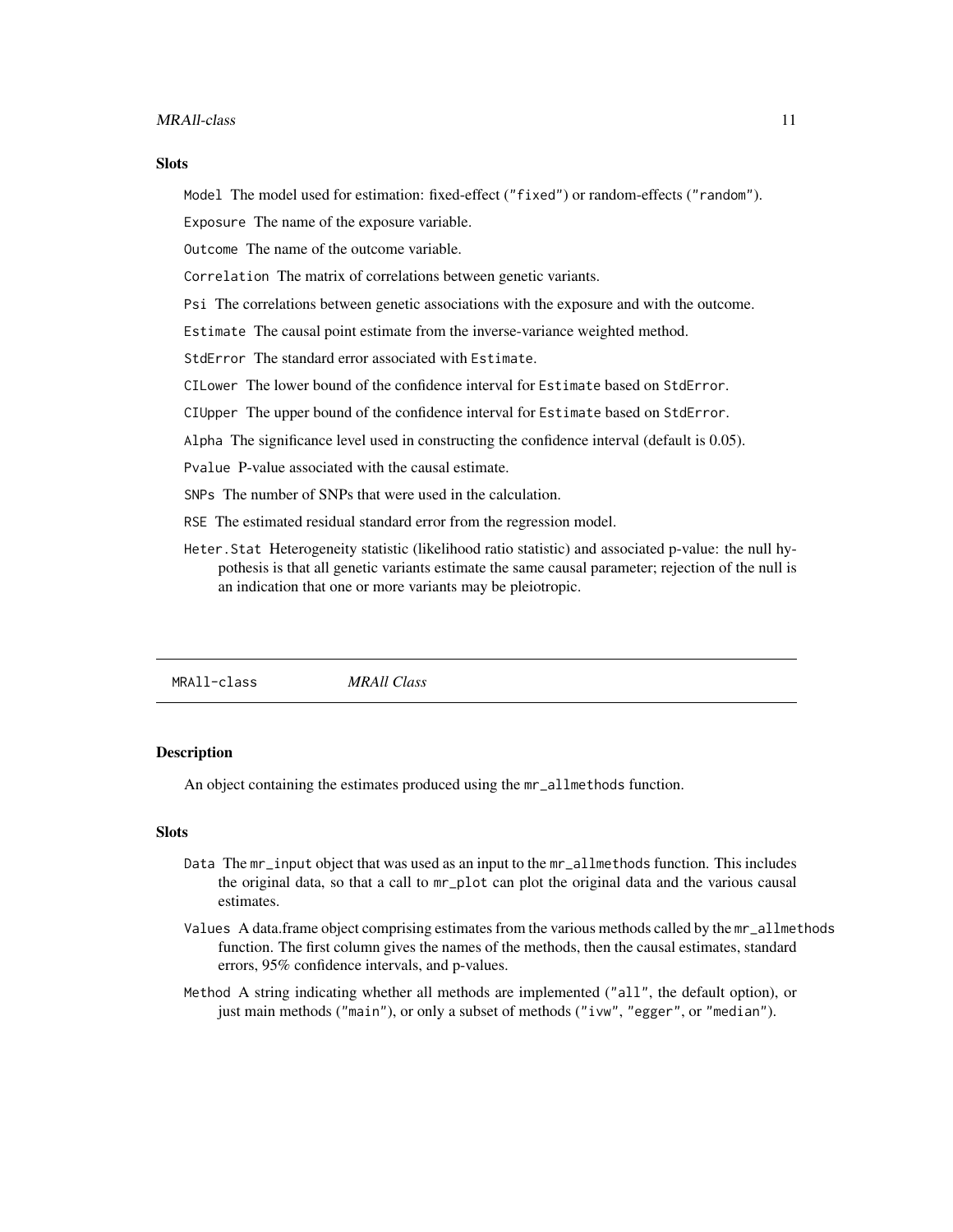<span id="page-11-0"></span>MRConMix-class *MRConMix Class*

#### Description

An object containing the estimate produced using the contamination mixture method as well as various statistics.

# **Slots**

Exposure The names of the exposure variables.

Outcome The name of the outcome variable.

- Psi The value of the standard deviation of the distribution of invalid estimands (default is 1.5 times the standard deviation of the ratio estimates).
- Estimate The causal estimate from the contamination mixture method.
- CIRange The confidence interval for Estimate based on a grid search.
- CILower The lower limit of the confidence interval. If the confidence interval contains multiple ranges, then lower limits of all ranges will be reported.
- CIUpper The upper limit of the confidence interval. If the confidence interval contains multiple ranges, then upper limits of all ranges will be reported.
- CIMin The smallest value used in the search to find the confidence interval.
- CIMax The largest value used in the search to find the confidence interval.
- CIStep The step size used in the search to find the confidence interval.
- Pvalue The p-value associated with the estimate calculated using the likelihood function and a chi-squared distribution.
- Valid The numbers of genetic variants that were considered valid instruments at the causal estimate.
- ValidSNPs The names of genetic variants that were considered valid instruments at the causal estimate.
- Alpha The significance level used in constructing the confidence interval (default is 0.05).
- SNPs The number of SNPs that were used in the calculation.

MRHetPen-class *MRHetPen Class*

#### **Description**

An object containing the estimate produced using the heterogeneity-penalized model-averaging mode-based estimation method as well as various statistics.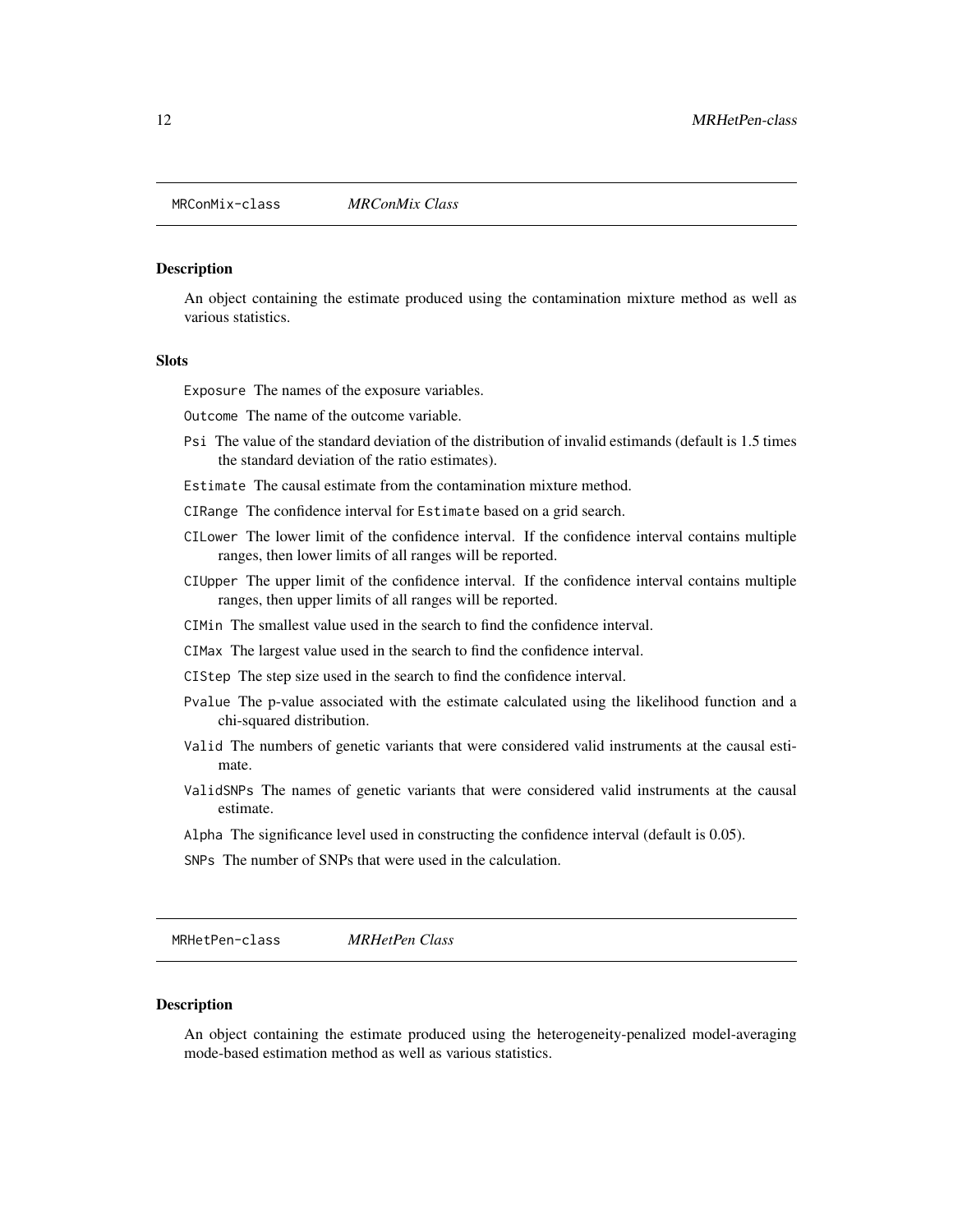#### <span id="page-12-0"></span>MRInput-class 13

# **Slots**

Exposure The names of the exposure variables.

Outcome The name of the outcome variable.

- Prior The value of the prior probability of a genetic variant being a valid instrument (default is  $(0.5)$ .
- Estimate The causal estimate from the heterogeneity-penalized method.
- CIRange The confidence interval for Estimate based on a grid search.
- CILower The lower limit of the confidence interval. If the confidence interval contains multiple ranges, then lower limits of all ranges will be reported.
- CIUpper The upper limit of the confidence interval. If the confidence interval contains multiple ranges, then upper limits of all ranges will be reported.
- CIMin The smallest value used in the search to find the confidence interval.
- CIMax The largest value used in the search to find the confidence interval.

CIStep The step size used in the search to find the confidence interval.

Alpha The significance level used in constructing the confidence interval (default is 0.05).

SNPs The number of SNPs that were used in the calculation.

MRInput-class *MRInput Class*

#### **Description**

An object containing the four vectors of summary statistics required to calculate Mendelian randomization estimates.

#### Details

The beta-coefficients are assumed to be estimated for uncorrelated (independent) genetic variants, although a correlation matrix can be specified if the variants are correlated in their distributions. We also assume that the beta-coefficients for associations with the exposure and with the outcome are uncorrelated (corresponding to a two-sample Mendelian randomization analysis), although correlation between associations with the exposure and with the outcome generally have little impact on causal estimates or standard errors. Estimates can either be specified by the user, or extracted from the PhenoScanner tool.

#### Slots

- betaX A numeric vector of beta-coefficient values for genetic associations with the first variable (often referred to as the exposure, risk factor, or modifiable phenotype).
- betaY A numeric vector of beta-coefficient values for genetic associations with the second variable (often referred to as the outcome). For a disease outcome, the beta coefficients are log odds estimates from logistic regression analyses.
- betaXse The standard errors associated with the beta-coefficients in betaX.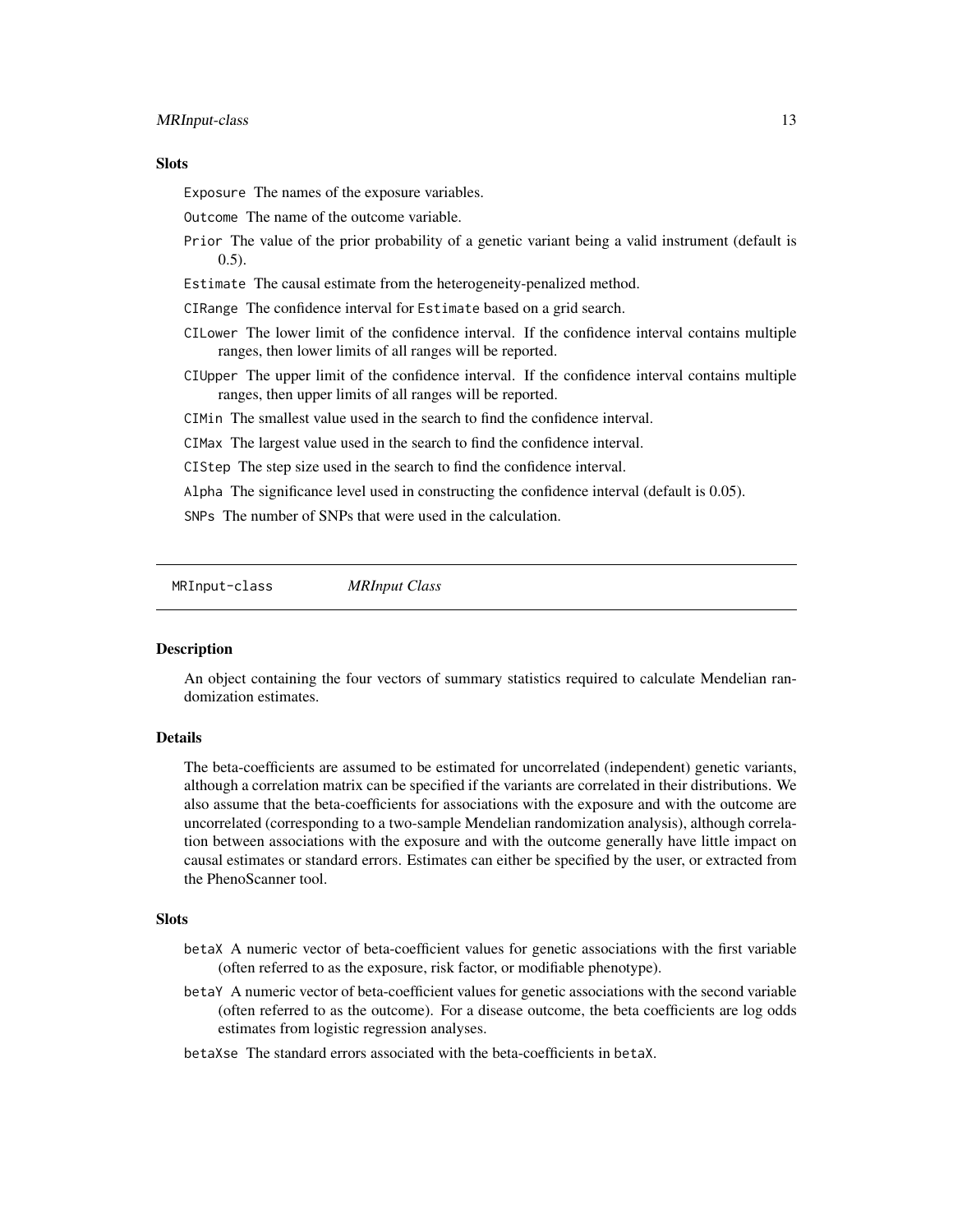<span id="page-13-0"></span>betaYse The standard errors associated with the beta-coefficients in betaY.

- correlation The matrix of correlations between genetic variants. If this variable is not provided, then we assume that genetic variants are uncorrelated.
- exposure The name of the exposure variable.
- outcome The name of the outcome variable.
- snps The names of the genetic variants (SNPs) included in the analysis. The slots exposure, outcome, and snps are not required, but may be useful for keeping track of various MRInput objects. They are also used by the mr\_plot function.
- effect\_allele The name of the effect allele for each SNP. The beta-coefficients are the associations with the exposure and outcome per additional copy of the effect allele.
- other\_allele The name of the non-effect allele.
- eaf The expected allele frequencies (numeric). The slots effect\_allele, other\_allele, and eaf are neither required, nor currently used in the MendelianRandomization package. They are included for future compatibility with the MR-Base suite of functions.

#### See Also

extract.pheno.csv() for a description of how the above values can be extracted from PhenoScanner <http://www.phenoscanner.medschl.cam.ac.uk/>.

MRLasso-class *MRLasso class*

## **Description**

An object containing the estimates produced using the MR-Lasso method as well as various statistics.

#### **Slots**

Exposure The names of the exposure variables.

Outcome The name of the outcome variable.

Estimate The causal estimate from the MR-Lasso method.

StdError The standard error associated with Estimate.

CILower The lower bounds of the confidence intervals for Estimate based on StdError.

CIUpper The upper bounds of the confidence intervals for Estimate based on StdError.

Alpha The significance level used in constructing the confidence interval (default is 0.05).

Pvalue P-value associated with the causal estimate from the MR-Lasso method.

SNPs The number of SNPs used in the calculation.

RegEstimate The estimate from the regularized regression model used in the MR-Lasso method.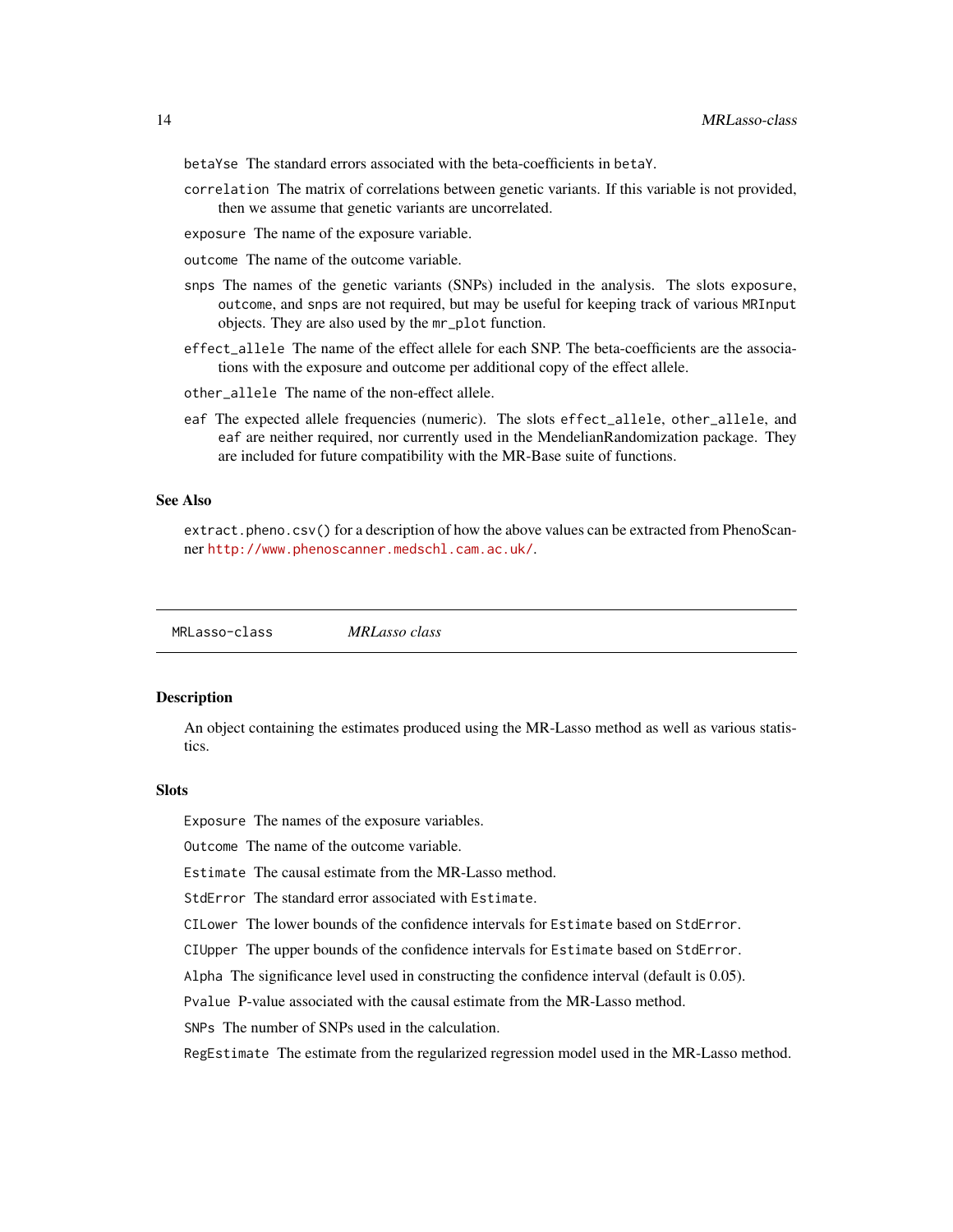- <span id="page-14-0"></span>RegIntercept The intercept estimates from the regularized regression model used in the MR-Lasso method. An intercept estimate of zero identifies the corresponding genetic variant as a valid instrument. Genetic variants with non-zero intercept estimates will be excluded from the post-lasso estimator.
- Valid The number of genetic variants that have been identified as valid instruments.
- ValidSNPs The names of genetic variants that have been identified as valid instruments.
- Lambda The value of the tuning parameter used to compute RegEstimate (default is to calulate Lambda using the heterogeneity stopping rule).

MRMBE-class *MRMBE Class*

#### **Description**

An object containing the estimate produced using the mode-based estimation method of Hartwig et al as well as various statistics.

#### Slots

Exposure The names of the exposure variables.

Outcome The name of the outcome variable.

Weighting Whether the analysis was weighted or unweighted.

StdErr Whether the simple or delta version of the standard errors were used.

Phi The value of the bandwidth factor.

Estimate The causal estimate from the mode-based estimation method.

StdError The standard errors associated with Estimate.

CILower The lower bounds of the confidence interval for Estimate based on StdError.

CIUpper The upper bounds of the confidence interval for Estimate based on StdError.

Alpha The significance level used in constructing the confidence interval (default is 0.05).

Pvalue P-value associated with the causal estimate.

SNPs The number of SNPs that were used in the calculation.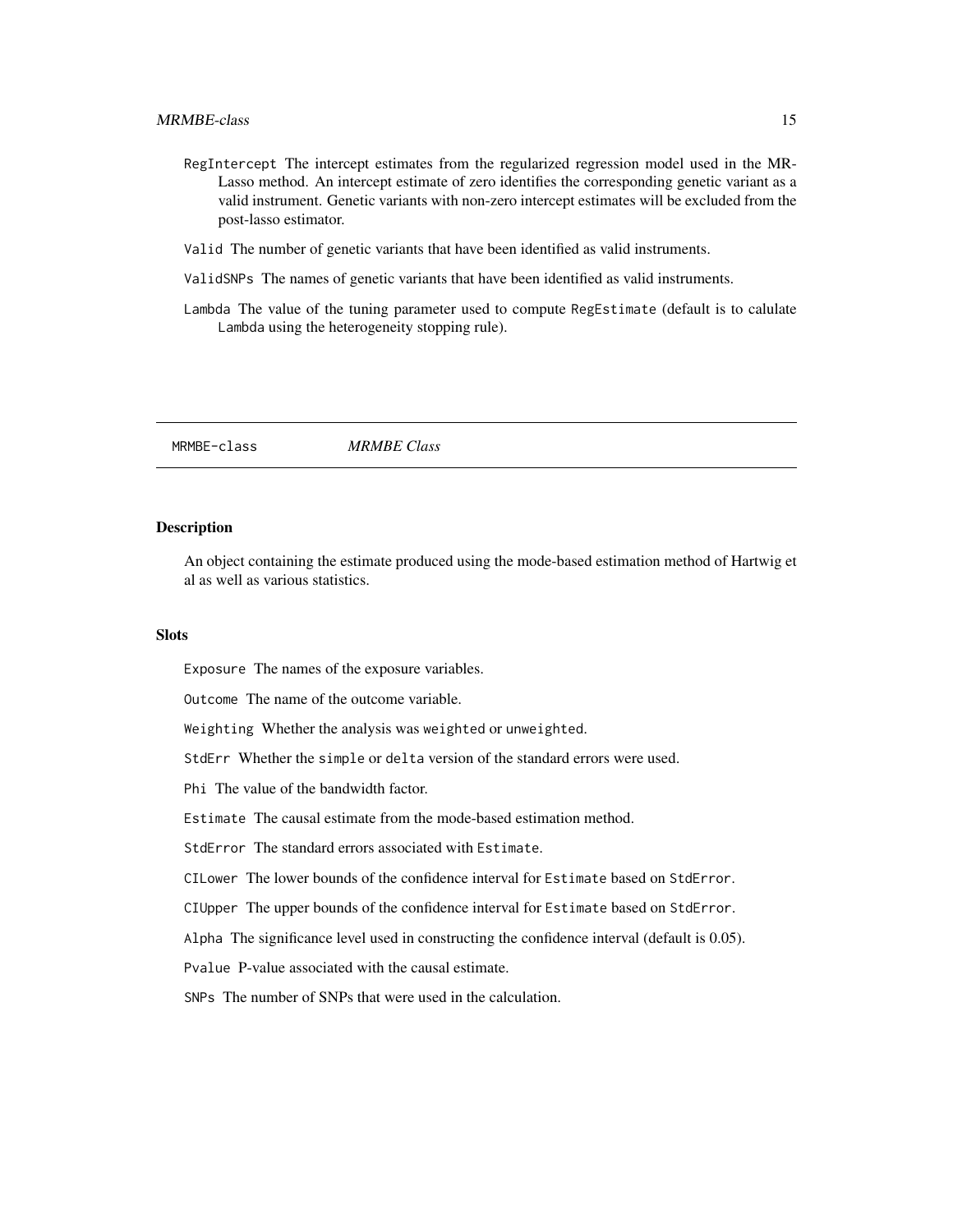<span id="page-15-0"></span>MRMVInput-class *MRMVInput Class*

#### **Description**

An object containing the summary statistics required to calculate multivariable Mendelian randomization estimates.

## Details

The beta-coefficients are assumed to be estimated for uncorrelated (independent) genetic variants, although a correlation matrix can be specified if the variants are correlated in their distributions. We also assume that the beta-coefficients for associations with the exposure and with the outcome are uncorrelated (corresponding to a two-sample Mendelian randomization analysis), although correlation between associations with the exposure and with the outcome generally have little impact on causal estimates or standard errors.

# **Slots**

- betaX A matrix of beta-coefficient values for genetic associations with the risk factor variables. These should be arranged so that column 1 are the beta-coefficients for risk factor 1, and row 1 are the beta-coefficients for genetic variant 1.
- betaY A numeric vector of beta-coefficient values for genetic associations with the second variable (often referred to as the outcome). For a disease outcome, the beta coefficients are log odds estimates from logistic regression analyses.
- betaXse The matrix of standard errors associated with the beta-coefficients in betaX.
- betaYse The vector of standard errors associated with the beta-coefficients in betaY.
- correlation The matrix of correlations between genetic variants. If this variable is not provided, then we assume that genetic variants are uncorrelated.
- exposure The names of the exposure variables.
- outcome The name of the outcome variable.
- snps The names of the genetic variants (SNPs) included in the analysis. The slots exposure, outcome, and snps are not required, but may be useful for keeping track of various MRInput objects. They are also used by the mr\_plot function.
- effect\_allele The name of the effect allele for each SNP. The beta-coefficients are the associations with the exposure and outcome per additional copy of the effect allele.
- other\_allele The name of the non-effect allele.
- eaf The expected allele frequencies (numeric). The slots effect\_allele, other\_allele, and eaf are neither required, nor currently used in the MendelianRandomization package. They are included for future compatibility with the MR-Base suite of functions.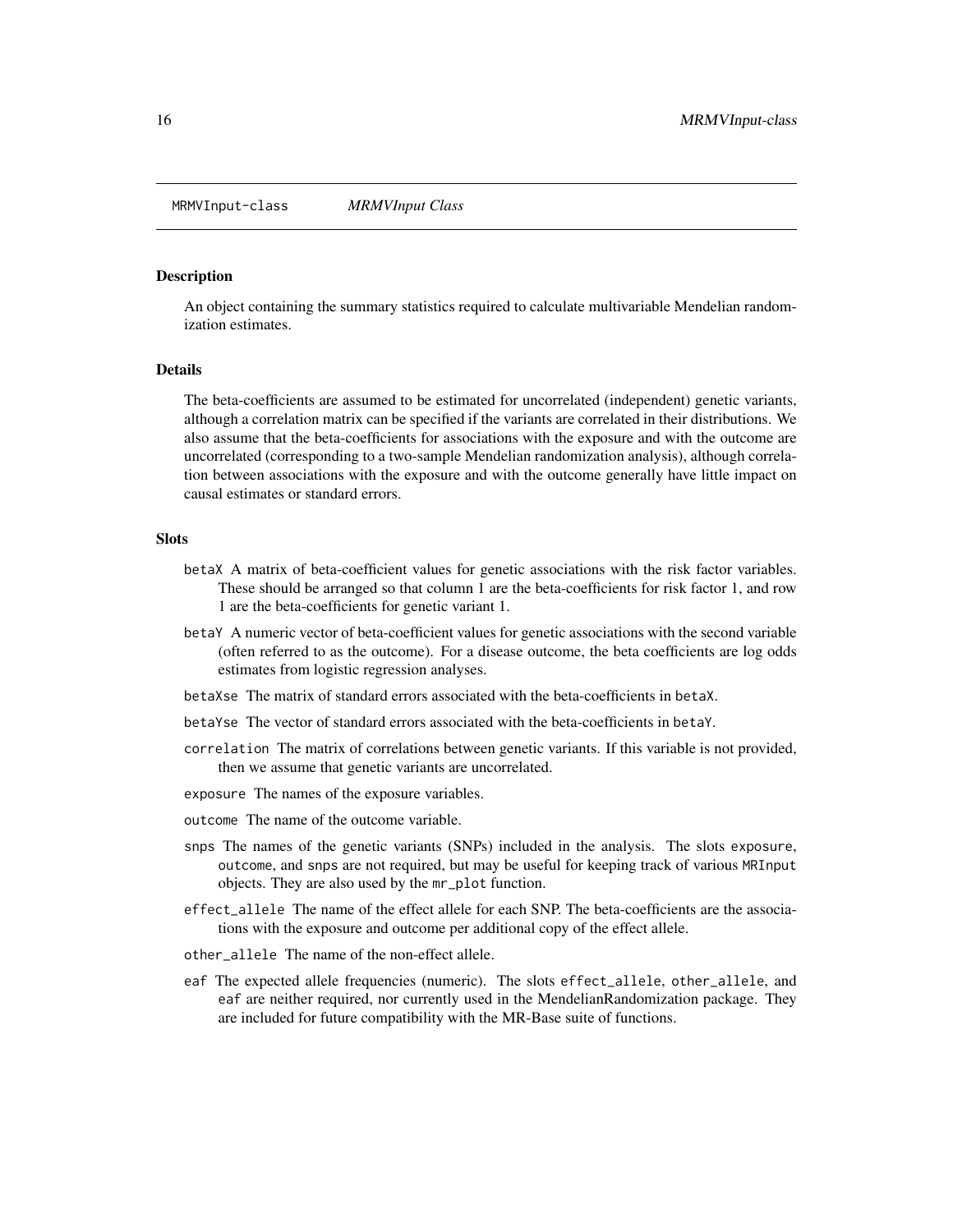# <span id="page-16-0"></span>Description

The function mr\_allmethods implements Mendelian randomization analyses using summarized data to calculate estimates (as well as standard errors and confidence interval limits) for all the methods included in the package (or alternatively for the group of methods chosen).

#### Usage

```
mr_allmethods(object, method = "all", ...)
## S4 method for signature 'MRInput'
mr\_allmethods(object, method = "all", ...)
```
# Arguments

| object   | An MRInput object.                                                                                                                                                                                                                                                                                                                                                                         |
|----------|--------------------------------------------------------------------------------------------------------------------------------------------------------------------------------------------------------------------------------------------------------------------------------------------------------------------------------------------------------------------------------------------|
| method   | Which estimation method should be included in the calculation. By default, all<br>estimates are computed ("all"), but one can choose to show only the results<br>of median-based, inverse-variance weighted, or MR-Egger methods separately<br>through specifying "median", "ivw", "egger", or "main" (gives main results<br>only, that is simple and weighted median, IVW, and MR-Egger). |
| $\ddots$ | Additional arguments to be passed to other methods.                                                                                                                                                                                                                                                                                                                                        |

# Details

See mr\_median, mr\_egger, and mr\_ivw for details of how each of the methods is implemented.

# Value

An object of type MRAll with the following slots :

| Data   | The MRI nput object used to calculate the various values. |
|--------|-----------------------------------------------------------|
| Values | A data frame containing the various estimates.            |
| Method | The choice of methods estimated (default is "all").       |

#### References

See mr\_median, mr\_egger, and mr\_ivw.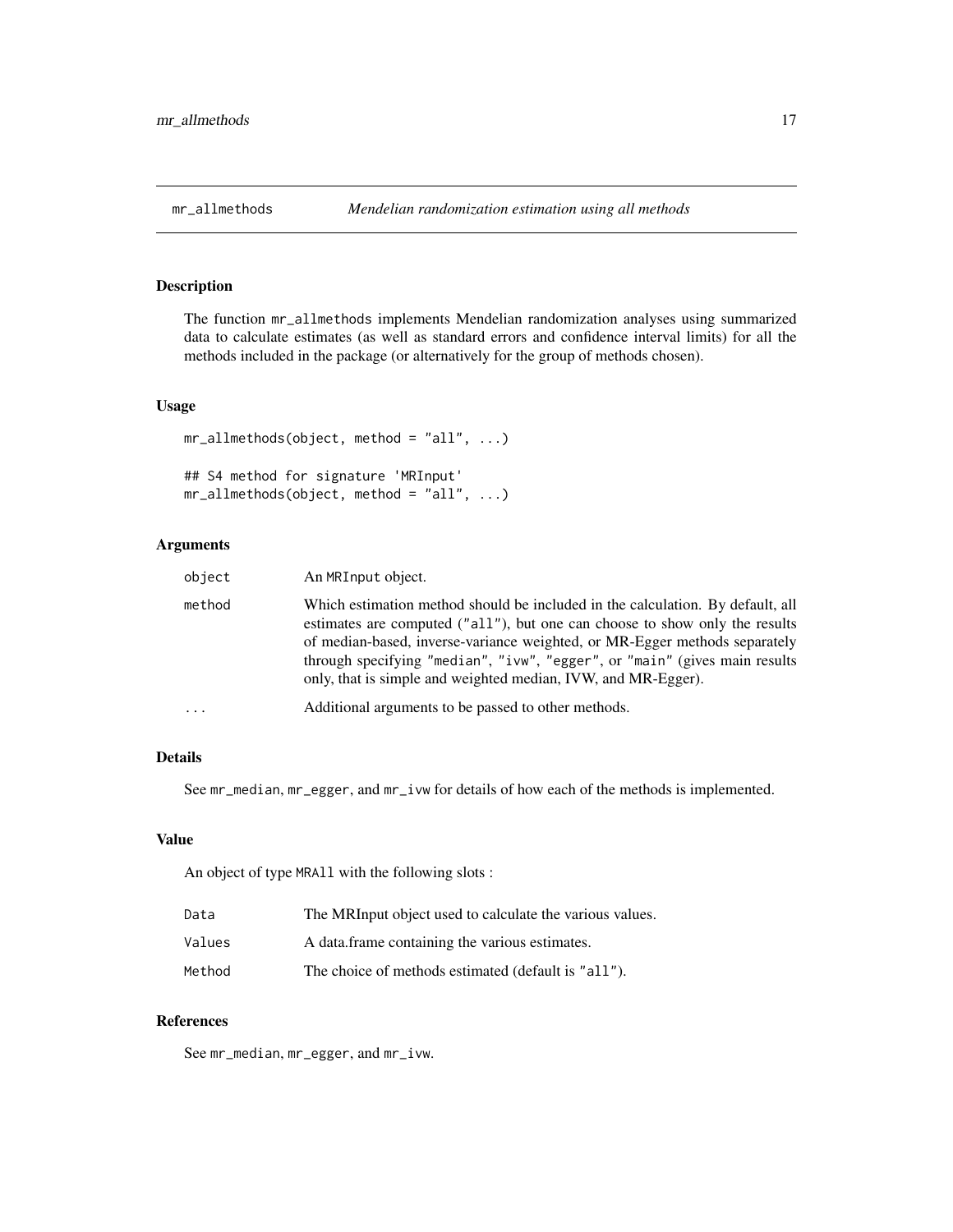# Examples

```
mr\_allmethods(mr_input(bx = ldlc, bxse = ldlcse,
  by = chdlodds, byse = chdloddsse), method="main", iterations = 100)
  # iterations is set to 100 to reduce runtime for the mr_median method,
  # at least 10000 iterations are recommended in practice
```
# mr\_conmix *Contamination mixture method*

# Description

Contamination mixture method for robust and efficient estimation under the 'plurality valid' assumption.

# Usage

```
mr\_commix(object, psi = 0, CIMin = NA, CIMax = NA, CIStep = 0.01, alpha = 0.05)## S4 method for signature 'MRInput'
mr\_commix(object, psi = 0, CIMin = NA, CIMax = NA, CIStep = 0.01, alpha = 0.05)
```

| object | An MRInput object.                                                                                                                                                                                                                                                                                                                                                                                  |
|--------|-----------------------------------------------------------------------------------------------------------------------------------------------------------------------------------------------------------------------------------------------------------------------------------------------------------------------------------------------------------------------------------------------------|
| psi    | The value of the standard deviation of the distribution of invalid estimands (de-<br>fault value is 0, corresponding to 1.5 times the standard deviation of the ratio<br>estimates).                                                                                                                                                                                                                |
| CIMin  | The smallest value to use in the search to find the confidence interval. The<br>default value is NA, which means that the method uses the smallest value of<br>the lower bound of the 95% confidence interval for the variant-specific ratio<br>estimates as the smallest value.                                                                                                                    |
| CIMax  | The largest value to use in the search to find the confidence interval. The default<br>value is NA, which means that the method uses the greatest value of the upper<br>bound of the 95% confidence interval for the variant-specific ratio estimates as<br>the largest value.                                                                                                                      |
| CIStep | The step size to use in the search to find the confidence interval (default is $0.01$ ).<br>The confidence interval is determined by a grid search algorithm. Using the<br>default settings, we calculate the likelihood at all values from $-1$ to $+1$ increasing<br>in units of 0.01. If this range is too large or the step size is too small, then the<br>method will take a long time to run. |
| alpha  | The significance level used to calculate the confidence interval. The default<br>value is 0.05.                                                                                                                                                                                                                                                                                                     |

<span id="page-17-0"></span>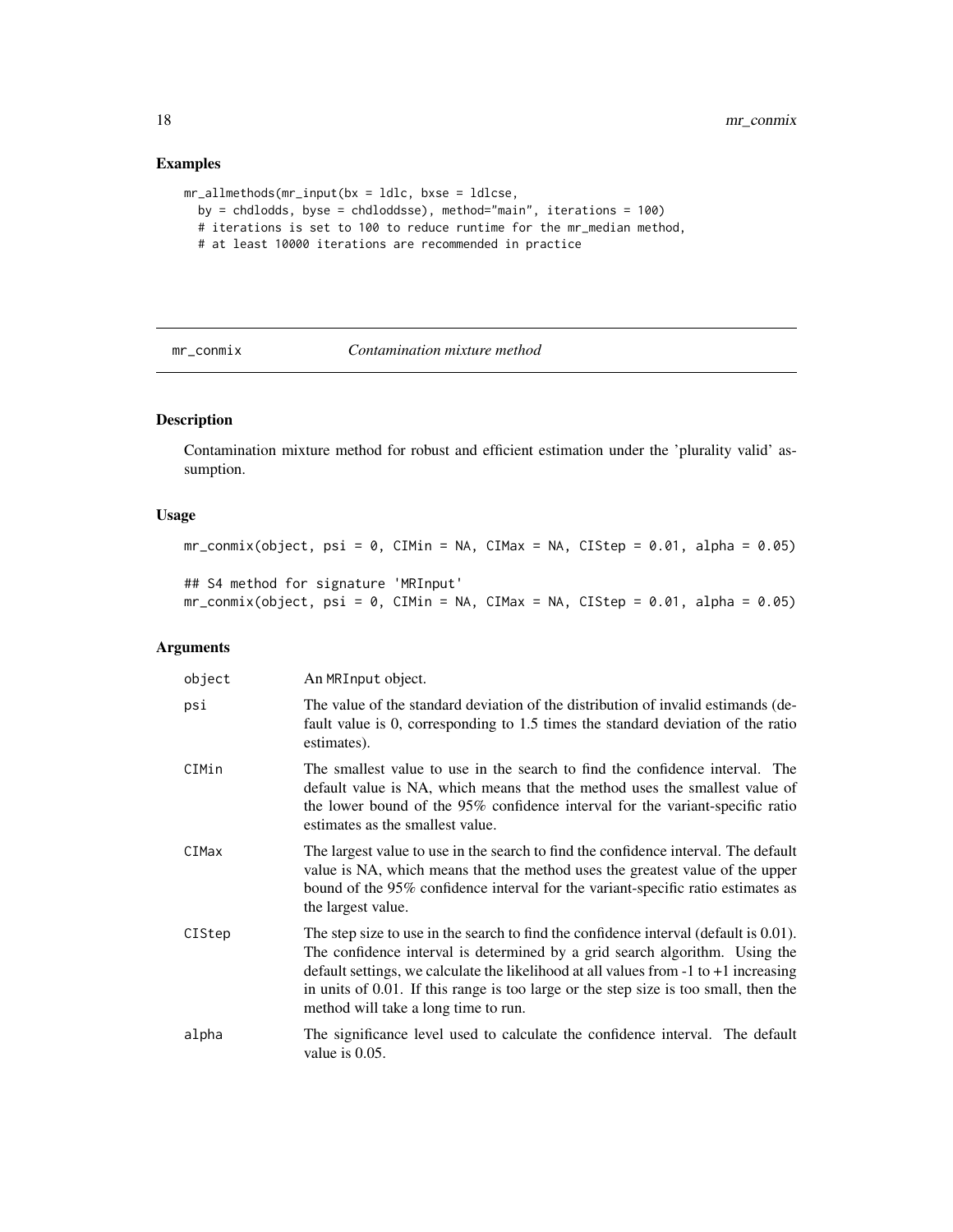# mr\_conmix 19

#### Details

The contamination mixture method is implemented by constructing a likelihood function based on the variant-specific causal estimates. If a genetic variant is a valid instrument, then its causal estimate will be normally distributed about the true value of the causal effect. If a genetic variant is not a valid instrument, then its causal estimate will be normally distributed about some other value. We assume that the values estimated by invalid instruments are normally distributed about zero with a large standard deviation. This enables a likelihood function to be specified that is a product of twocomponent mixture distributions, with one mixture distribution for each variant. The computational time for maximizing this likelihood directly is exponential in the number of genetic variants. We use a profile likelihood approach to reduce the computational complexity to be linear in the number of variants.

We consider different values of the causal effect in turn. For each value, we calculate the contribution to the likelihood for each genetic variant as a valid instrument and as an invalid instrument. If the contribution to the likelihood as a valid instrument is greater, then we take the variant's contribution as a valid instrument; if less, then its contribution is taken as an invalid instrument. This gives us the configuration of valid and invalid instruments that maximizes the likelihood for the given value of the causal effect. This is a profile likelihood, a one-dimensional function of the causal effect. The point estimate is then taken as the value of the causal effect that maximizes the profile likelihood.

Confidence intervals are evaluated by calculating the log-likelihood function, and finding all points within a given vertical distance of the maximum of the log-likelihood function (which is the causal estimate). As such, if the log-likelihood function is multimodal, then the confidence interval may include multiple disjoint ranges. This may indicate the presence of multiple causal mechanisms by which the exposure may influence the outcome with different magnitudes of causal effect. As the confidence interval is determined by a grid search, care must be taken when chosing the minimum (CIMin) and maximum (CIMax) values in the search, as well as the step size (CIStep). The default values will not be suitable for all applications.

#### Value

The output from the function is an MRConMix object containing:

| Exposure | A character string giving the name given to the exposure.                                                                                             |
|----------|-------------------------------------------------------------------------------------------------------------------------------------------------------|
| Outcome  | A character string giving the name given to the outcome.                                                                                              |
| Psi      | The value of the standard deviation parameter.                                                                                                        |
| Estimate | The value of the causal estimate.                                                                                                                     |
| CIRange  | The range of values in the confidence interval based on a grid search between<br>the minimum and maximum values for the causal effect provided.       |
| CILower  | The lower limit of the confidence interval. If the confidence interval contains<br>multiple ranges, then lower limits of all ranges will be reported. |
| CIUpper  | The upper limit of the confidence interval. If the confidence interval contains<br>multiple ranges, then upper limits of all ranges will be reported. |
| CIMin    | The smallest value used in the search to find the confidence interval.                                                                                |
| CIMax    | The largest value used in the search to find the confidence interval.                                                                                 |
| CIStep   | The step size used in the search to find the confidence interval.                                                                                     |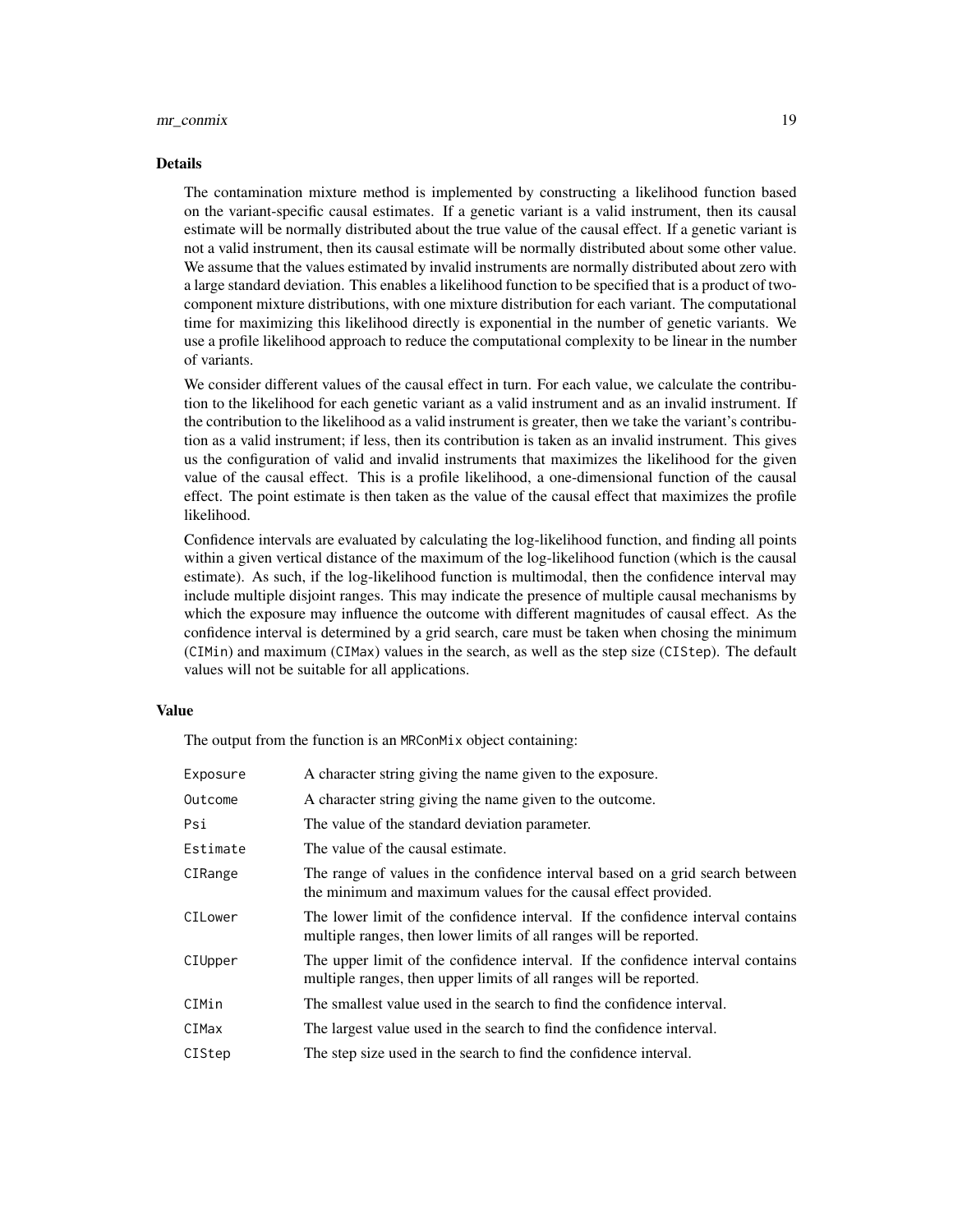<span id="page-19-0"></span>

| Pvalue                 | The p-value associated with the estimate calculated using the likelihood function<br>and a chi-squared distribution. |
|------------------------|----------------------------------------------------------------------------------------------------------------------|
| Valid                  | The numbers of genetic variants that were considered valid instruments at the<br>causal estimate.                    |
| ValidSNPs              | The names of genetic variants that were considered valid instruments at the<br>causal estimate.                      |
| Alpha                  | The significance level used when calculating the confidence intervals.                                               |
| <b>SNP<sub>S</sub></b> | The number of genetic variants (SNPs) included in the analysis.                                                      |

# References

Stephen Burgess, Christopher N Foley, Elias Allara, Joanna Howson. A robust and efficient method for Mendelian randomization with hundreds of genetic variants: unravelling mechanisms linking HDL-cholesterol and coronary heart disease. bioRxiv 2019. doi: [to add].

# Examples

```
mr\_commit(m\_input(bx = 1dlc, bxse = 1dlcse, by = chdlodds,byse = chdloddsse), psi = 3, CIMin = -1, CIMax = 5, CIStep = 0.01)
```

| mr | divw |
|----|------|

```
mr_divw Debiased inverse-variance weighted method
```
# Description

The mr\_divw function implements the debiased inverse-variance weighted method.

#### Usage

```
mr_divw(object, over.dispersion = TRUE, alpha = 0.05, diagnostics = FALSE)
## S4 method for signature 'MRInput'
mr_divw(object, over.dispersion = TRUE, alpha = 0.05, diagnostics = FALSE)
```

| object          | An MRInput object.                                                                                  |
|-----------------|-----------------------------------------------------------------------------------------------------|
| over.dispersion |                                                                                                     |
|                 | Should the method consider overdispersion (balanced horizontal pleiotropy)?<br>Default is TRUE.     |
| alpha           | The significance level used to calculate the confidence intervals. The default<br>value is $0.05$ . |
| diagnostics     | Should the function returns the q-q plot for assumption diagnosis. Default is<br>FALSE.             |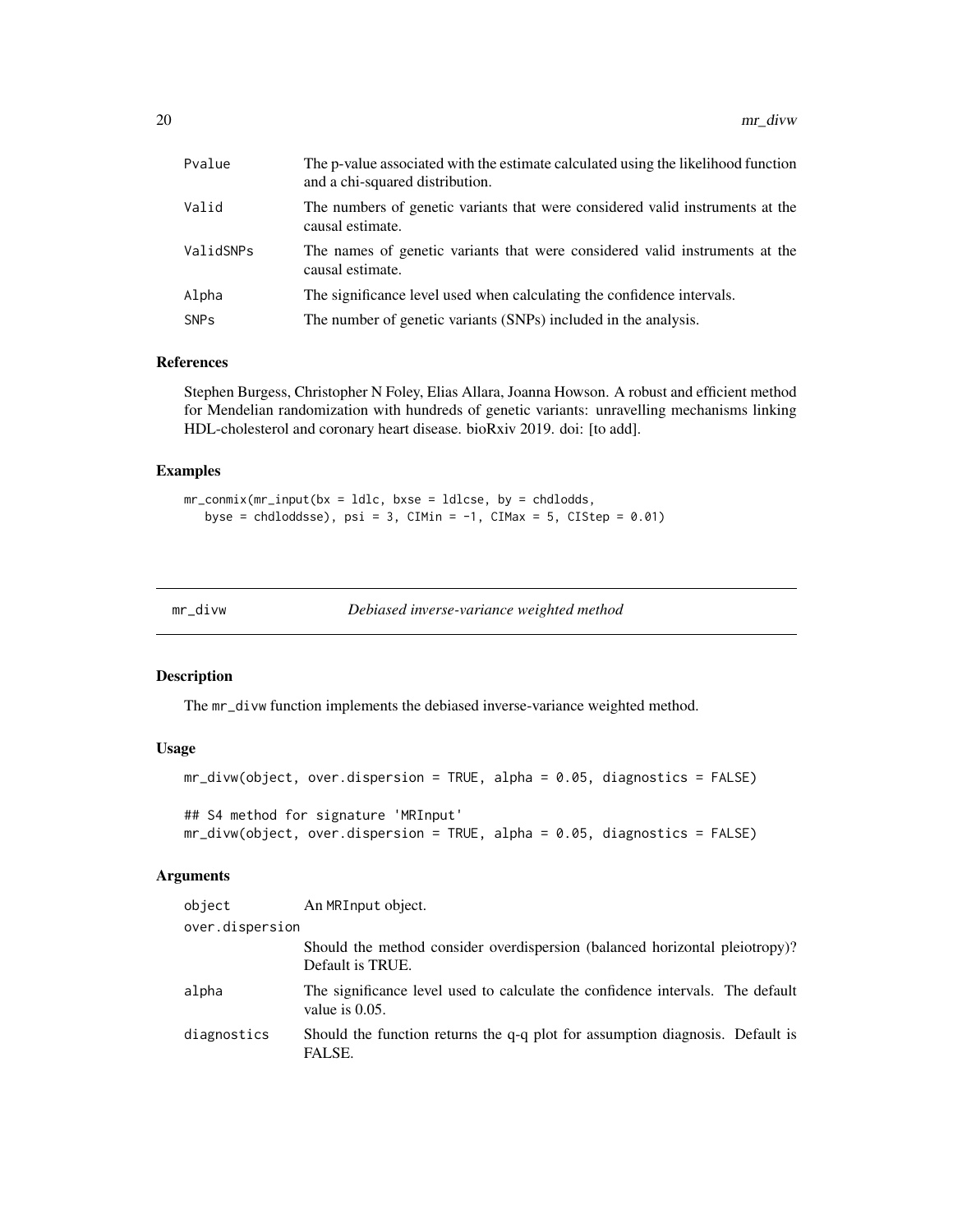#### mr\_divw 21

# Details

The debiased inverse-variance weighted method (dIVW) removes the weak instrument bias of the IVW method and is more robust under many weak instruments.

# Value

The output from the function is a DIVW object containing:

| Over.dispersion |                                                                                                                                                                                          |
|-----------------|------------------------------------------------------------------------------------------------------------------------------------------------------------------------------------------|
|                 | TRUE if the method has considered balanced horizontal pleiotropy, FALSE other-<br>wise.                                                                                                  |
| Exposure        | A character string giving the name given to the exposure.                                                                                                                                |
| Outcome         | A character string giving the name given to the outcome.                                                                                                                                 |
| Estimate        | The value of the causal estimate.                                                                                                                                                        |
| StdError        | Standard error of the causal estimate calculated using bootstrapping.                                                                                                                    |
| CILower         | The lower bound for the causal estimate based on the estimated standard error<br>and the significance level provided.                                                                    |
| CIUpper         | The upper bound for the causal estimate based on the estimated standard error<br>and the significance level provided.                                                                    |
| Alpha           | The significance level used when calculating the confidence intervals.                                                                                                                   |
| Pvalue          | The p-value associated with the estimate (calculated using Estimate/StdError<br>as per a Wald test) using a normal distribution.                                                         |
| <b>SNPs</b>     | The number of genetic variants (SNPs) included in the analysis.                                                                                                                          |
| Condition       | A measure (average F-statistic -1)*sqrt(# snps) that needs to be large for reliable<br>asymptotic approximation based on the dIVW estimator. It is recommended to<br>be greater than 20. |

# References

Ting Ye, Jun Shao, Hyunseung Kang (2021). Debiased Inverse-Variance Weighted Estimator in Two-Sample Summary-Data Mendelian Randomization. The Annals of Statistics, 49(4), 2079- 2100. Also available at <https://arxiv.org/abs/1911.09802>.

# Examples

mr\_divw(mr\_input(bx = ldlc, bxse = ldlcse, by = chdlodds, byse = chdloddsse))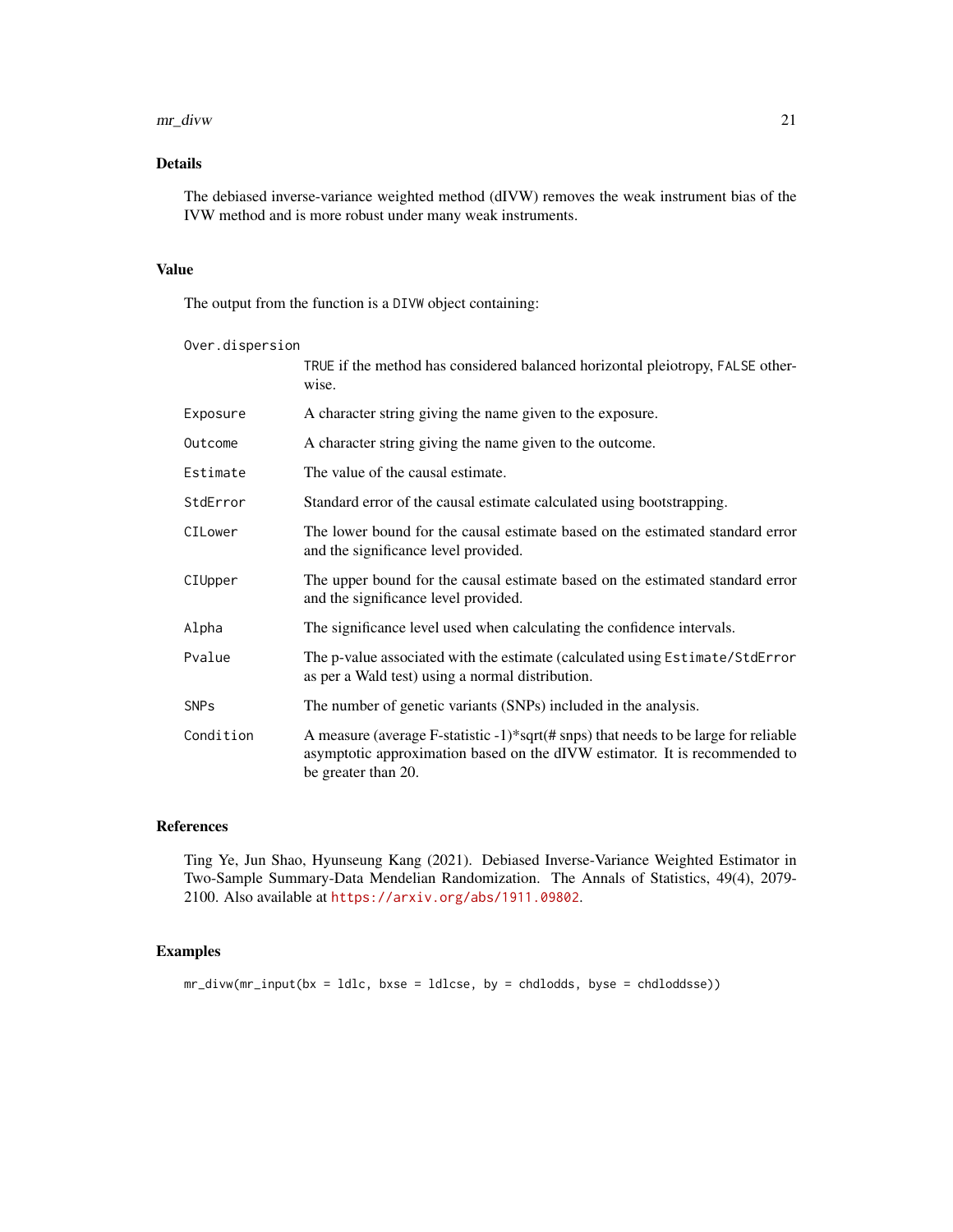# <span id="page-21-0"></span>Description

The mr\_egger function implements the MR-Egger method introduced by Bowden et al (2015).

This method provides: 1) a test of the for directional pleiotropy (the MR-Egger intercept test), 2) a test for a causal effect, and 3) an estimate of the causal effect. If the intercept term differs from zero, then the genetic variants are not all valid instrumental variables and the standard (inversevariance weighted) estimate is biased. If the InSIDE (Instrument Strength Independent of Direct Effect) assumption holds, then the MR-Egger slope parameter provides a test for a causal effect, and a consistent estimate of the causal effect even if the intercept differs from zero.

# Usage

```
mr_egger(
  object,
  robust = FALSE,penalized = FALSE,
  correl = FALSE,
  distribution = "normal",
  alpha = 0.05,
  ...
)
## S4 method for signature 'MRInput'
mr_egger(
  object,
  robust = FALSE,penalized = FALSE,
  correl = FALSE,
  distribution = "normal",
  alpha = 0.05,
  ...
)
```

| object    | An MRInput object.                                                                                                                                                                                                                                            |
|-----------|---------------------------------------------------------------------------------------------------------------------------------------------------------------------------------------------------------------------------------------------------------------|
| robust    | Indicates whether robust regression using the $lmrob()$ function from the pack-<br>age robustbase should be used in the method.                                                                                                                               |
| penalized | Indicates whether a penalty should be applied to the weights to downweight the<br>contribution of genetic variants with outlying ratio estimates to the analysis.                                                                                             |
| correl    | If the genetic variants are correlated, then this correlation can be accounted for.<br>The matrix of correlations between must be provided: the elements of this matrix<br>are the correlations between the individual variants (diagonal elements are 1). If |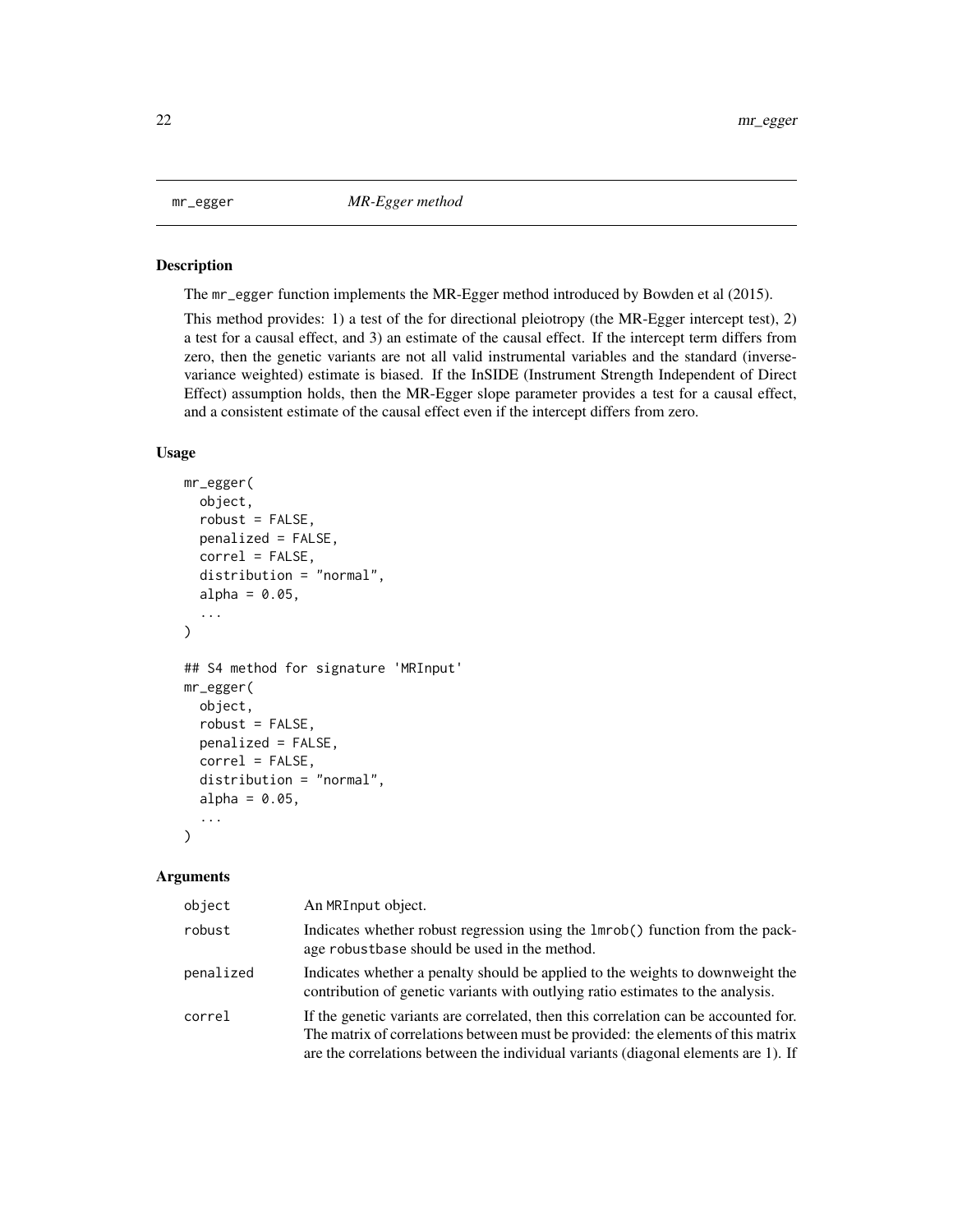|              | a correlation is specified, then the values of "robust" and "penalized" are<br>taken as FALSE.                                                                                                                                                                                                                                                                                                                                                                                                                                                                                                                                                                                                            |
|--------------|-----------------------------------------------------------------------------------------------------------------------------------------------------------------------------------------------------------------------------------------------------------------------------------------------------------------------------------------------------------------------------------------------------------------------------------------------------------------------------------------------------------------------------------------------------------------------------------------------------------------------------------------------------------------------------------------------------------|
| distribution | The type of distribution used to calculate the confidence intervals, can be "normal"<br>(the default option) or "t-dist". If the distribution is "t-dist", then a t-<br>distribution is used in case of over-dispersion. In case of under-dispersion, the<br>confidence interval is the wider of that using the estimated residual standard er-<br>ror and a t-distribution, or that using a residual standard error of 1 and a normal<br>distribution. This ensures that under-dispersion is not "doubly penalized" by<br>setting the residual standard error to 1 and using a t-distribution, and also that<br>the random-effects analysis is no more precise than a fixed-effect analysis would<br>be. |
| alpha        | The significance level used to calculate the confidence interval. The default<br>value is $0.05$ .                                                                                                                                                                                                                                                                                                                                                                                                                                                                                                                                                                                                        |
| .            | Additional arguments to be passed to the regression method.                                                                                                                                                                                                                                                                                                                                                                                                                                                                                                                                                                                                                                               |

#### Details

The causal estimate is obtained by regression of the associations with the outcome on the associations with the risk factor, with weights being the inverse-variances of the associations with the outcome. The intercept is estimated (in contrast with the inverse-variance weighted method, where the intercept is set to zero).

As part of the analysis, the genetic variants are orientated so that all of the associations with the risk factor are positive (and signs of associations with the outcome are changed to keep the orientation consistent if required). Re-orientation of the genetic variants is performed automatically as part of the function.

The MR-Egger model uses a random-effects model ("random"); a fixed-effect model does not make sense as pleiotropy leads to heterogeneity between the causal estimates targeted by the genetic variants. The (multiplicative) random-effects model allows over-dispersion in the regression model. Under-dispersion is not permitted (in case of under-dispersion, the residual standard error is set to 1).

#### Value

The output of the function is an Egger object containing:

| Model        | A character string giving the type of model used ("random").                                                                                                    |
|--------------|-----------------------------------------------------------------------------------------------------------------------------------------------------------------|
| Exposure     | A character string giving the name given to the exposure.                                                                                                       |
| Outcome      | A character string giving the name given to the outcome.                                                                                                        |
| Correlation  | The matrix of genetic correlations.                                                                                                                             |
| Robust       | TRUE if robust estimate has been calculated, FALSE otherwise.                                                                                                   |
| Penalized    | TRUE if weights have been penalized, FALSE otherwise.                                                                                                           |
| Estimate     | The value of the causal estimate (slope coefficient).                                                                                                           |
| StdError.Est | Standard error of the causal estimate.                                                                                                                          |
| Pvalue.Est   | The p-value associated with the estimate (calculated as Estimate/StdError as per<br>Wald test) using a normal or t-distribution (as specified in distribution). |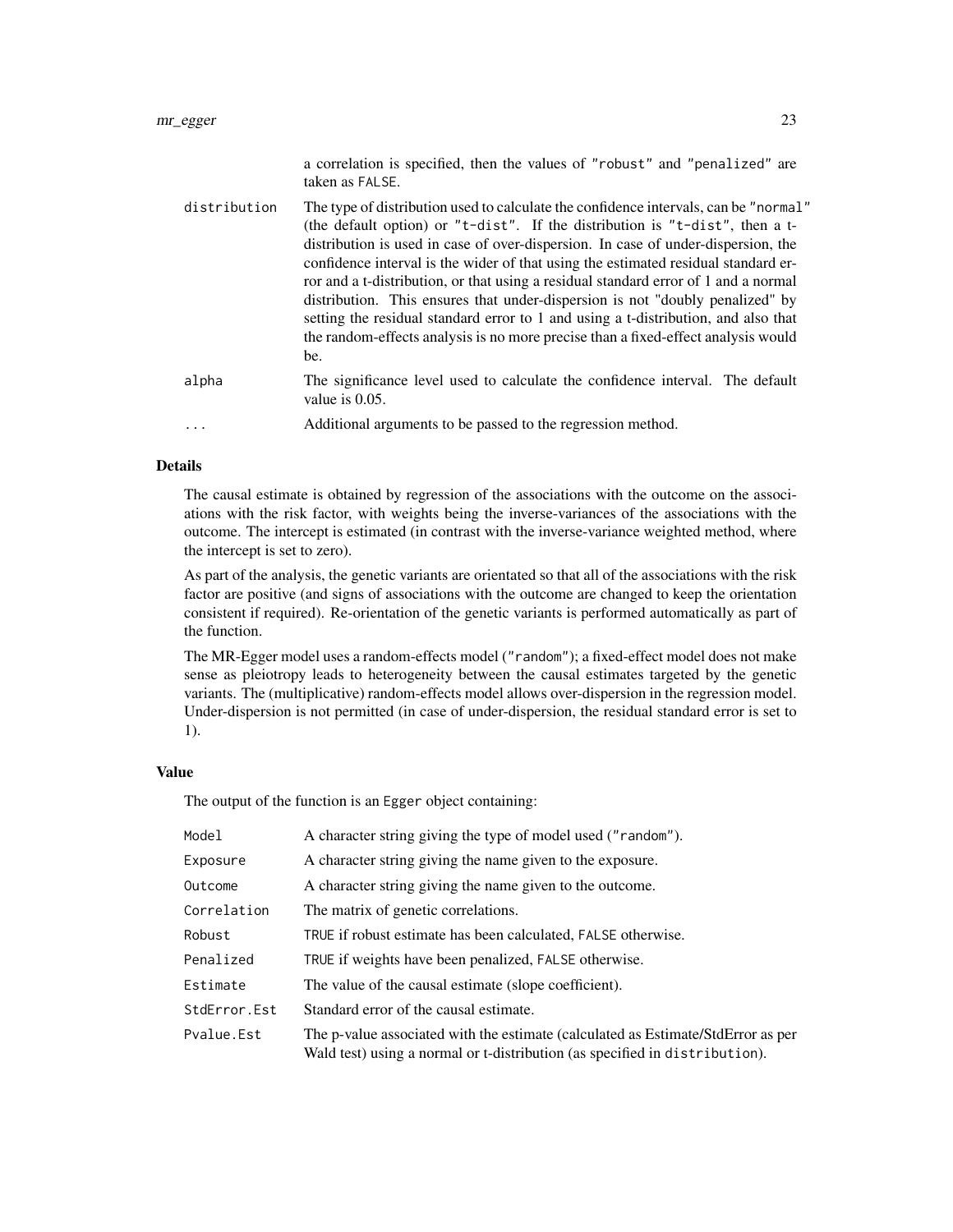| CILower.Est   | The lower bound of the causal estimate based on the estimated standard error<br>and the significance level provided.                                                                                                                                                                                                                                                                       |
|---------------|--------------------------------------------------------------------------------------------------------------------------------------------------------------------------------------------------------------------------------------------------------------------------------------------------------------------------------------------------------------------------------------------|
| CIUpper.Est   | The upper bound of the causal estimate based on the estimated standard error<br>and the significance level provided.                                                                                                                                                                                                                                                                       |
| Intercept     | The value of the intercept estimate.                                                                                                                                                                                                                                                                                                                                                       |
| StdError. Int | Standard error of the intercept estimate.                                                                                                                                                                                                                                                                                                                                                  |
| Pvalue.Int    | The p-value associated with the intercept.                                                                                                                                                                                                                                                                                                                                                 |
| CILower.Int   | The lower bound of the intercept based on the estimated standard error and the<br>significance level provided.                                                                                                                                                                                                                                                                             |
| CIUpper. Int  | The upper bound of the intercept based on the estimated standard error and the<br>significance level provided.                                                                                                                                                                                                                                                                             |
| Alpha         | The significance level used when calculating the confidence intervals (same as<br>alpha above).                                                                                                                                                                                                                                                                                            |
| <b>SNPs</b>   | The number of genetic variants (SNPs) included in the analysis.                                                                                                                                                                                                                                                                                                                            |
| Causal.pval   | The p-value for the MR-Egger causal estimate.                                                                                                                                                                                                                                                                                                                                              |
| Pleio.pval    | The p-value for the MR-Egger intercept test (a low p-value suggests either di-<br>rectional pleiotropy or failure of the InSIDE assumption, and indicates that the<br>IVW estimate is biased).                                                                                                                                                                                             |
| RSE           | The estimated residual standard error from the regression model.                                                                                                                                                                                                                                                                                                                           |
| Heter.Stat    | Heterogeneity statistic (Cochran's Q statistic) and associated p-value: the null<br>hypothesis is that the regression model (including an intercept) fits the regression<br>model with no additional variability. Rejection of the null hypothesis is expected<br>if genetic variants are pleiotropic, and doesn't mean that the MR-Egger analysis<br>or the InSIDE assumption is invalid. |
| I.sq          | A measure of heterogeneity between the genetic associations with the exposure<br>(see Bowden IJE 2016). Low values of I.sq relate both to large differences in<br>precision between MR-Egger and IVW estimates, and to more weak instrument<br>bias (in a two-sample setting, this is attenuation of MR-Egger estimate towards<br>the null).                                               |

#### References

Jack Bowden, George Davey Smith, Stephen Burgess. Mendelian randomization with invalid instruments: effect estimation and bias detection through Egger regression. International Journal of Epidemiology 2015; 44:512–525. doi: 10.1093/ije/dyv080.

Confidence intervals, and robust and penalized weights: Stephen Burgess, Jack Bowden, Frank Dudbridge, Simon G Thompson. Robust instrumental variable methods using multiple candidate instruments with application to Mendelian randomization. arXiv 2016; 1606.03729.

I-squared statistic: Jack Bowden and others. Assessing the suitability of summary data for Mendelian randomization analyses using MR-Egger regression: The role of the I2 statistic. Int J Epidemiol 2016 (to appear).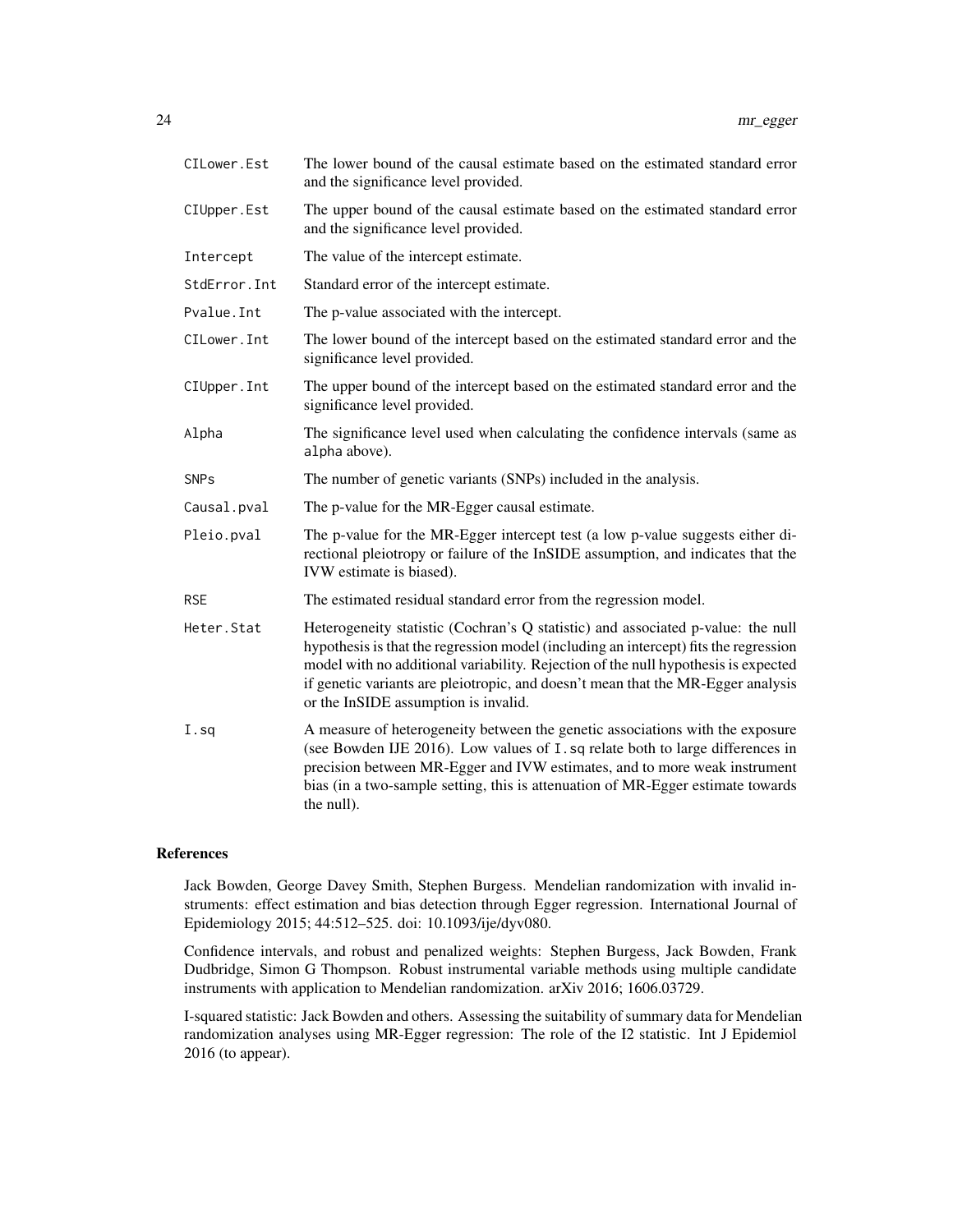#### <span id="page-24-0"></span>mr\_forest 25

#### Examples

 $mr_{egger(mr_{input}(bx = 1d)c, bxse = 1dlcse, by = chdlodds, byse = chdloddsse))$  $mr\_egger(m\_input(bx = 1dlc, bxse = 1dlcse, by = chdlodds, byse = chdloddsse),$  $robust = TRUE$ ) mr\_egger(mr\_input(bx = ldlc, bxse = ldlcse, by = chdlodds, byse = chdloddsse), penalized = TRUE) mr\_egger(mr\_input(calcium, calciumse, fastgluc, fastglucse, corr=calc.rho)) ## correlated variants

mr\_forest *Draw a forest plot of causal estimates*

## Description

The mr\_forest function draws a forest plot of causal estimates. The default option plots the variantspecific causal estimates (by/bx) and the estimate from the  $mr\_ivw$  function using default settings (assuming variants are uncorrelated, random-effects for 4+ variants). Options allow users to plot estimates from a variety of different methods.

# Usage

```
mr_forest(
  object,
  alpha = 0.05,
  snp_estimates = TRUE,
 methods = "ivw",ordered = FALSE
)
## S4 method for signature 'MRInput'
mr_forest(
  object,
  alpha = 0.05,
  snp_estimates = TRUE,
  methods = "ivw",ordered = FALSE
)
```

| object        | An MRInput object.                                                                                                                          |  |
|---------------|---------------------------------------------------------------------------------------------------------------------------------------------|--|
| alpha         | The significance level used to calculate the confidence intervals. The default<br>value is 0.05, corresponding to 95% confidence intervals. |  |
| snp_estimates | Whether to plot the variant-specific estimates. Defaults to TRUE.                                                                           |  |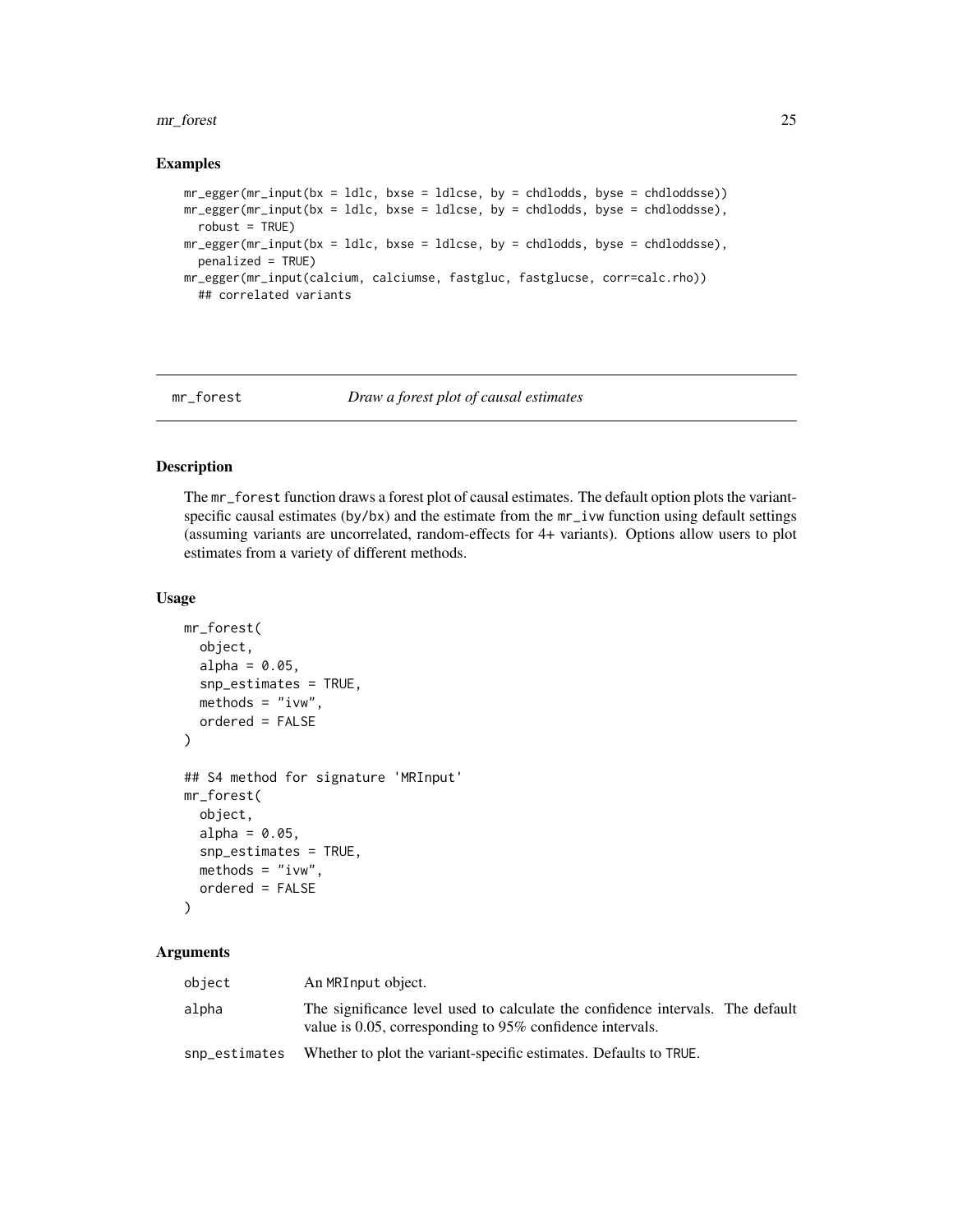<span id="page-25-0"></span>

| methods | Takes a string of computation methods used to calculate estimates. Defaults to<br>"ivw". Options are: "median" (simple median estimate), "wmedian" (weighted               |
|---------|----------------------------------------------------------------------------------------------------------------------------------------------------------------------------|
|         | median estimate), "egger" (MR-Egger estimate), "mbe" (mode-based estimate),<br>"conmix" (contamination mixture estimate), and "maxlik" (maximum likeli-<br>hood estimate). |
| ordered | Determines by whether to arrange the variant-specific estimates in ascending<br>order. Defaults to FALSE.                                                                  |

# Details

As the function produces a ggplot object, graphical parameters can be changed by adding commands from the ggplot2 package.

#### Examples

```
mr_fforest(mr_finput(bx = ldlc, bxse = ldlcse, by = chdlodds, byse = chdloddsse),
  alpha = 0.01, ordered = TRUE)
mr_forest(mr_input(bx = ldlc, bxse = ldlcse, by = chdlodds, byse = chdloddsse),
  methods = c("ivw", "wmedian", "egger"), snp_estimates = FALSE)
forest = mr_forest(mr_input(bx = ldlc, bxse = ldlcse, by = chdlodds, byse = chdloddsse))
# how to change x-axis limits
# library(ggplot2)
# forest2 = forest + coord_cartesian(xlim=c(-5,5))
# forest2
```
# mr\_funnel *Draw a funnel plot of variant-specific estimates*

#### Description

The mr\_funnel function draws a funnel plot of variant-specific causal estimates. Estimates (by/bx) are plotted against the precision of the estimates (abs(bx)/byse). Precision is the reciprocal of standard error. A vertical dashed line is plotted at the estimate from the mr\_ivw function.

## Usage

mr\_funnel(object, CI = TRUE) ## S4 method for signature 'MRInput' mr\_funnel(object, CI = TRUE)

| object | An MRInput object.                                                              |
|--------|---------------------------------------------------------------------------------|
| CI     | A logical variable dicating as to whether to plot the confidence interval asso- |
|        | ciated with each point. Default value is TRUE.                                  |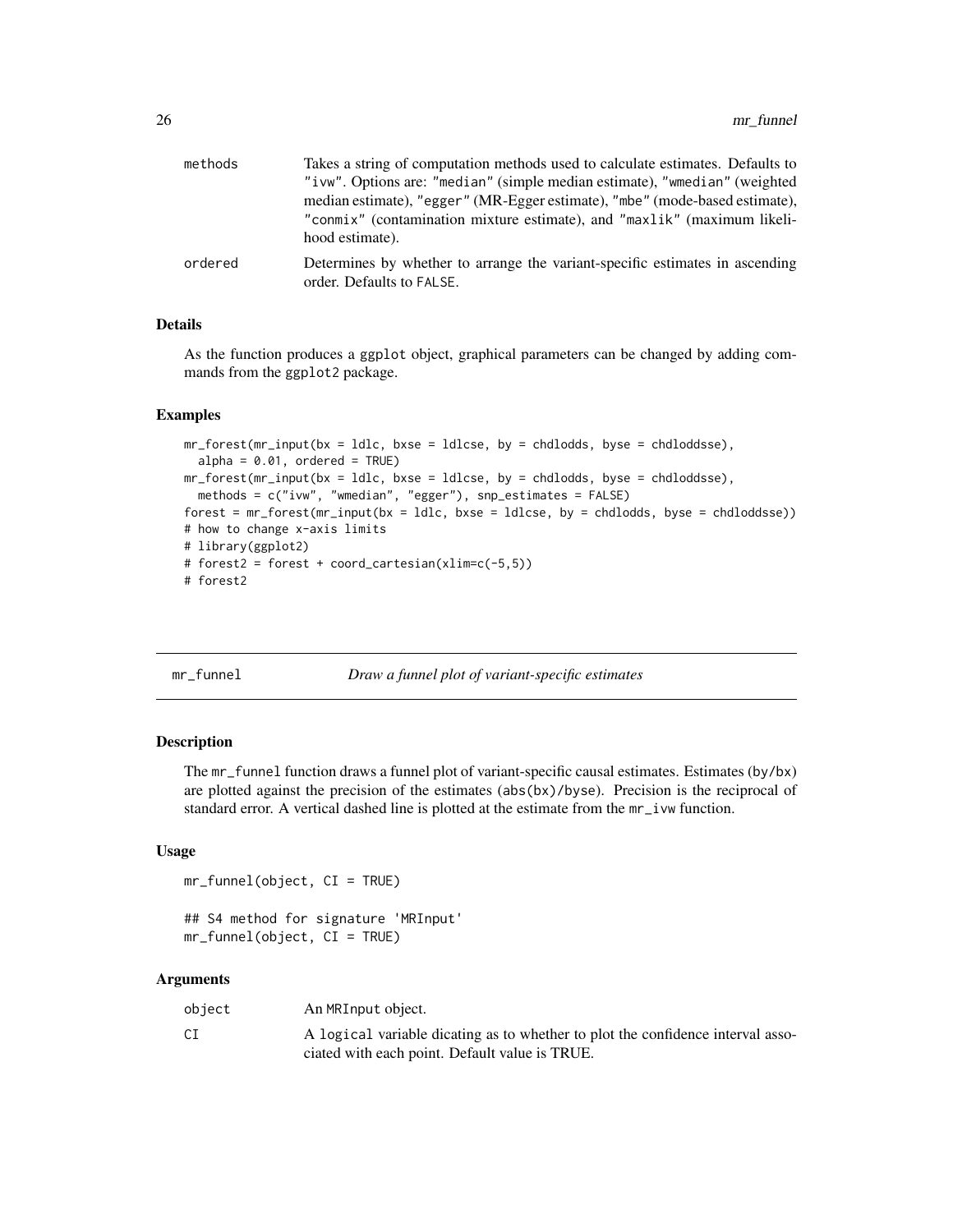# <span id="page-26-0"></span>mr\_hetpen 27

# Details

As the function produces a ggplot object, graphical parameters can be changed by adding commands from the ggplot2 package.

# Examples

mr\_funnel(mr\_input(bx = ldlc, bxse = ldlcse, by = chdlodds, byse = chdloddsse))

mr\_hetpen *Heterogeneity-penalized method*

# Description

Heterogeneity-penalized model-averaging method for efficient modal-based estimation.

# Usage

```
mr_hetpen(
 object,
 prior = 0.5,
 CIMin = -1,
 CIMax = 1,
 CIStep = 0.001,
  alpha = 0.05\mathcal{L}## S4 method for signature 'MRInput'
mr_hetpen(
 object,
 prior = 0.5,
 CIMin = -1,
 CIMax = 1,
 CIstep = 0.001,alpha = 0.05)
```

| object | An MRInput object.                                                                             |
|--------|------------------------------------------------------------------------------------------------|
| prior  | The prior probability of a genetic variant being a valid instrument (default is<br>$(0.5)$ .   |
| CIMin  | The smallest value to use in the search to find the confidence interval (default is<br>$-1$ ). |
| CIMax  | The largest value to use in the search to find the confidence interval (default is<br>$+1$ ).  |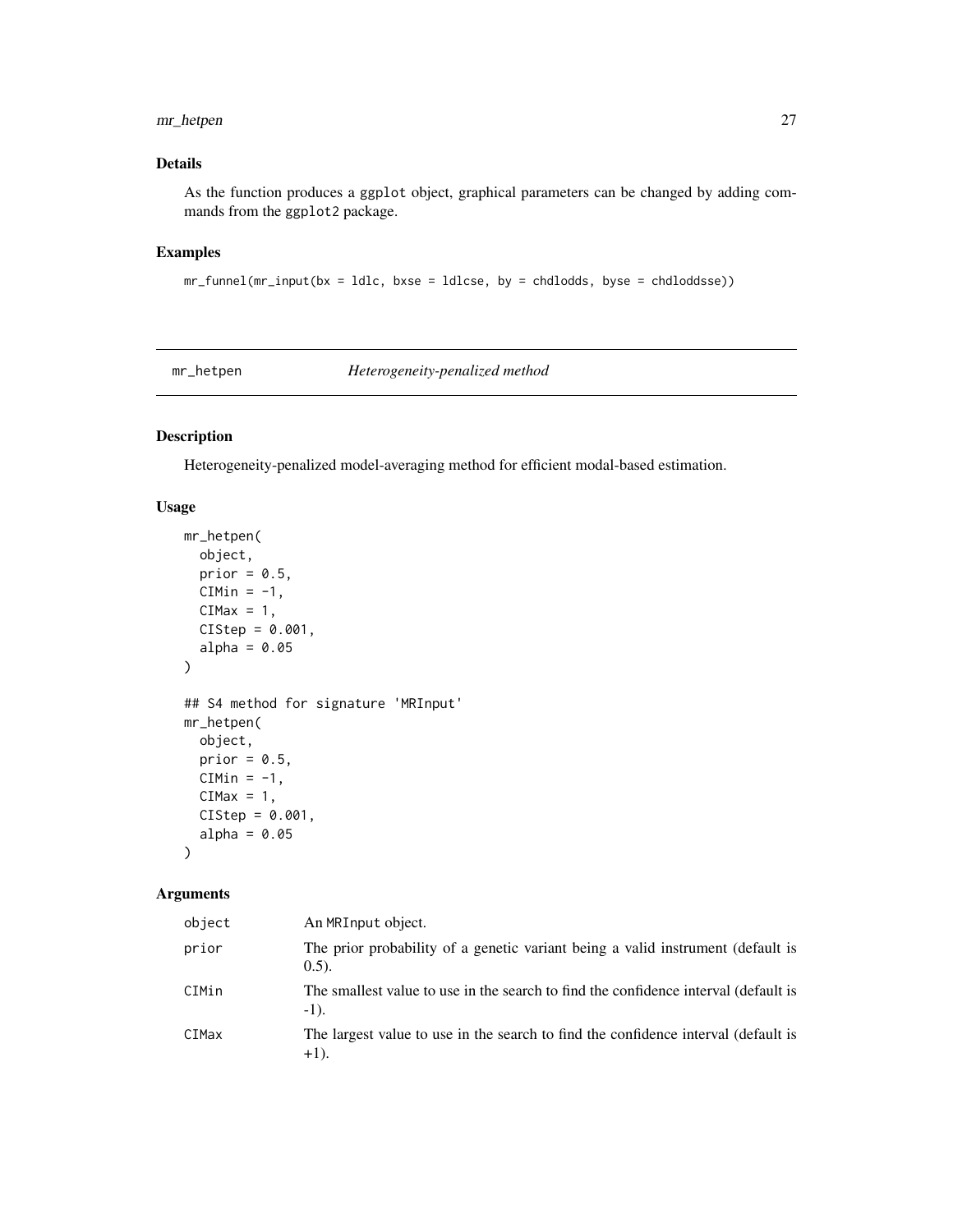| CIStep | The step size to use in the search to find the confidence interval (default is 0.001).                                                            |
|--------|---------------------------------------------------------------------------------------------------------------------------------------------------|
|        | The confidence interval is determined by a grid search algorithm. Using the                                                                       |
|        | default settings, we calculate the likelihood at all values from $-1$ to $+1$ increasing                                                          |
|        | in units of 0.001. If this range is too large or the step size is too small, then the<br>grid search algorithm will take a long time to converge. |
| alpha  | The significance level used to calculate the confidence interval. The default<br>value is 0.05.                                                   |

## Details

This method was developed as a more efficient version of the mode-based estimation method of Hartwig et al. It proceeds by evaluating weights for all subsets of genetic variants (excluding the null set and singletons). Subsets receive greater weight if they include more variants, but are severely downweighted if the variants in the subset have heterogeneous causal estimates. As such, the method will identify the subset with the largest number (by weight) of variants having similar causal estimates.

Confidence intervals are evaluated by calculating a log-likelihood function, and finding all points within a given vertical distance of the maximum of the log-likelihood function (which is the causal estimate). As such, if the log-likelihood function is multimodal, then the confidence interval may include multiple disjoint ranges. This may indicate the presence of multiple causal mechanisms by which the exposure may influence the outcome with different magnitudes of causal effect. As the confidence interval is determined by a grid search, care must be taken when chosing the minimum (CIMin) and maximum (CIMax) values in the search, as well as the step size (CIStep). The default values will not be suitable for all applications.

The method should give consistent estimates as the sample size increases if a weighted plurality of the genetic variants are valid instruments. This means that the largest group of variants with the same causal estimate in the asymptotic limit are the valid instruments.

The current implementation of the method evaluates a weight and an estimate for each of the subsets of genetic variants. This means that the method complexity doubles for each additional genetic variant included in the analysis. Currently, the method provides a warning message when used with 25+ variants, and fails to run with 30+.

#### Value

The output from the function is an MRHetPen object containing:

| A character string giving the name given to the exposure.                                                                                             |
|-------------------------------------------------------------------------------------------------------------------------------------------------------|
| A character string giving the name given to the outcome.                                                                                              |
| The value of the bandwidth factor.                                                                                                                    |
| The value of the causal estimate.                                                                                                                     |
| The range of values in the confidence interval based on a grid search between<br>the minimum and maximum values for the causal effect provided.       |
| The lower limit of the confidence interval. If the confidence interval contains<br>multiple ranges, then lower limits of all ranges will be reported. |
| The upper limit of the confidence interval. If the confidence interval contains<br>multiple ranges, then upper limits of all ranges will be reported. |
|                                                                                                                                                       |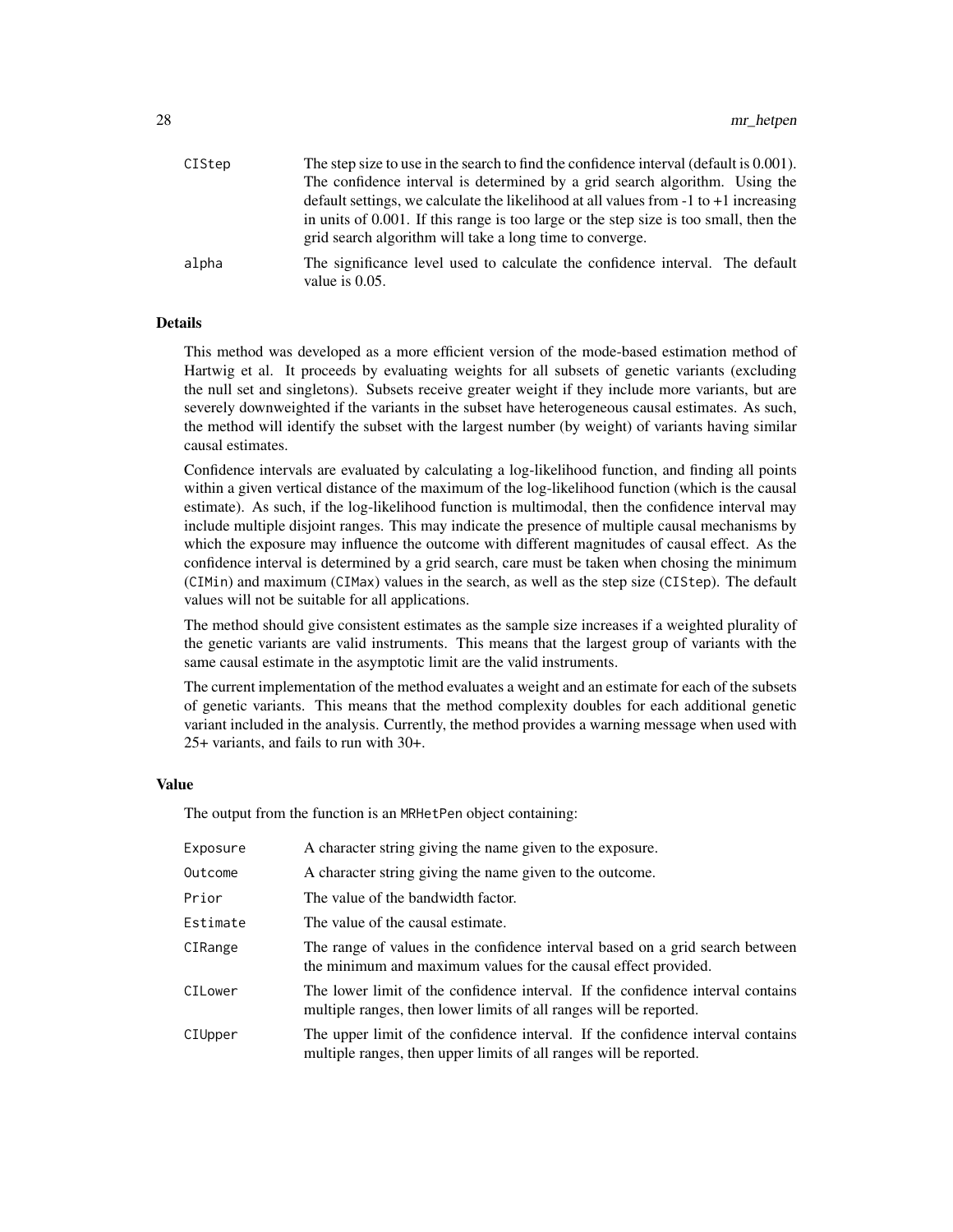#### <span id="page-28-0"></span>mr\_input 29

| CIMin       | The smallest value used in the search to find the confidence interval. |
|-------------|------------------------------------------------------------------------|
| CIMax       | The largest value used in the search to find the confidence interval.  |
| CIStep      | The step size used in the search to find the confidence interval.      |
| Alpha       | The significance level used when calculating the confidence intervals. |
| <b>SNPs</b> | The number of genetic variants (SNPs) included in the analysis.        |

## References

Stephen Burgess, Verena Zuber, Apostolos Gkatzionis, Christopher N Foley. Improving on a modalbased estimation method: model averaging for consistent and efficient estimation in Mendelian randomization when a plurality of candidate instruments are valid. bioRxiv 2017. doi: 10.1101/175372.

#### Examples

```
mr\_hetpen(mr\_input(bx = ldlc[1:10], bxse = ldlcse[1:10], by = chdlodds[1:10],byse = chdloddsse[1:10]), CIMin = -1, CIMax = 5, CIStep = 0.01)
```
mr\_input *Inputting and formatting data for use in causal estimation*

#### Description

The mr\_input function is required for inputting and formatting data for use in any of the estimation functions provided in this package. The MRInput class outputted by the function can also be viewed graphically using the mr\_plot function.

#### Usage

```
mr_input(
  bx = 0,
  bxse = \theta,
  by = \theta,
  byse = \theta,
  correlation = matrix(),exposure = "exposure",
  outcome = "outcome",
  snps = "snp",
  effect_allele = NA,
  other_allele = NA,
  eaf = NA)
```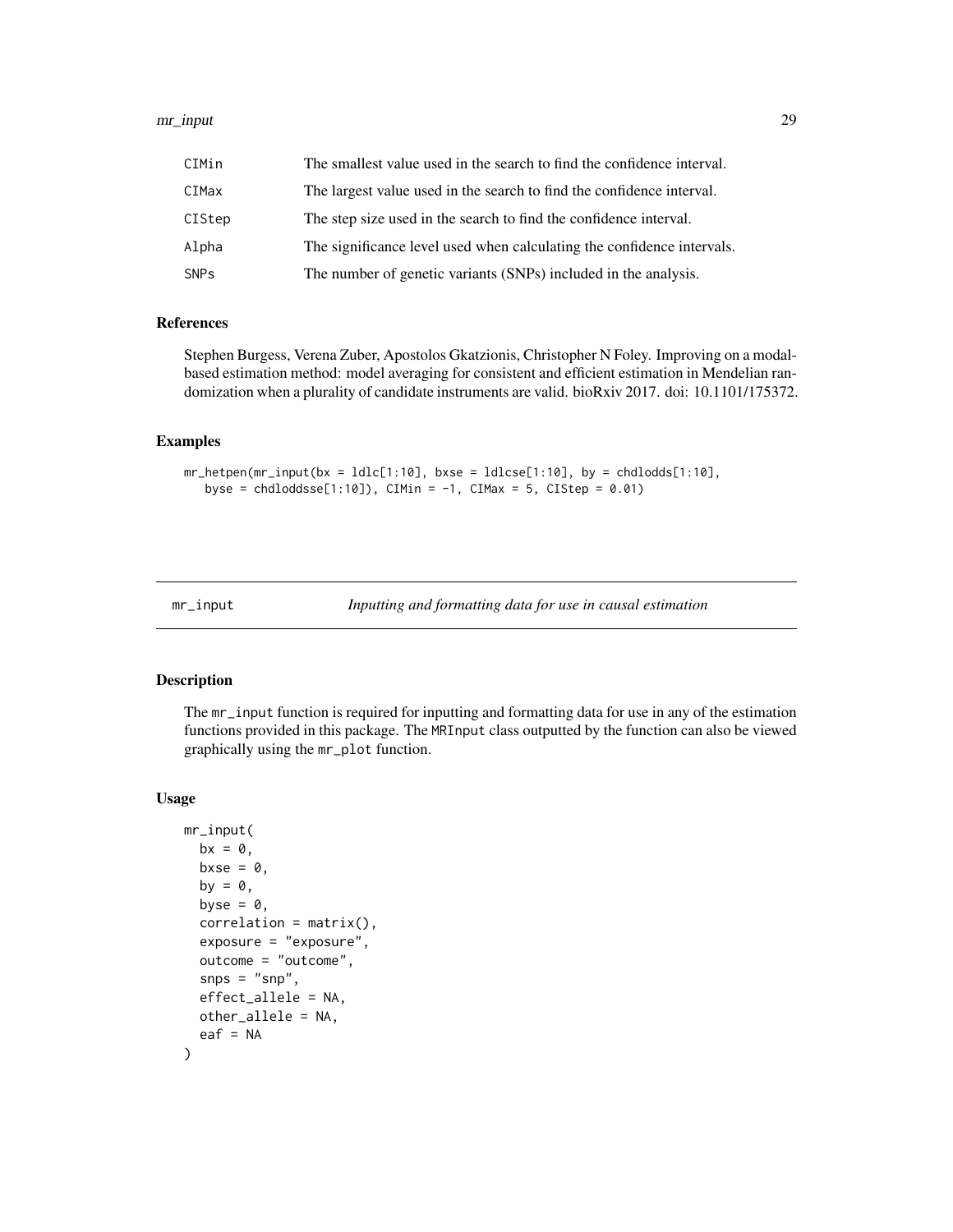# Arguments

| variable (often referred to as the exposure, risk factor, or modifiable phenotype).                                                                                                                                                                                |
|--------------------------------------------------------------------------------------------------------------------------------------------------------------------------------------------------------------------------------------------------------------------|
| The standard errors associated with the beta-coefficients bx.                                                                                                                                                                                                      |
| A numeric vector of beta-coefficient values for genetic associations with the<br>second variable (often referred to as the outcome). For a disease outcome, the<br>beta coefficients are log odds estimates from logistic regression analyses.                     |
| The standard errors associated with the beta-coefficients in by.                                                                                                                                                                                                   |
| The matrix of correlations between genetic variants. If this variable is not pro-<br>vided, then we assume that genetic variants are uncorrelated.                                                                                                                 |
| The name of the exposure variable.                                                                                                                                                                                                                                 |
| The name of the outcome variable.                                                                                                                                                                                                                                  |
| The names of the genetic variants (SNPs) included in the analysis. The inputs<br>exposure, outcome, and snps are not required, but may be useful for keeping<br>track of various MRInput objects. They are also used by the mr_plot function.                      |
| The name of the effect allele for each SNP. The beta-coefficients are the associ-<br>ations with the exposure and outcome per additional copy of the effect allele.                                                                                                |
| The name of the non-effect allele.                                                                                                                                                                                                                                 |
| The expected allele frequencies (numeric). The slots effect_allele, other_allele,<br>and eaf are neither required, nor currently used in the MendelianRandomization<br>package. They are included for future compatibility with the MR-Base suite of<br>functions. |
|                                                                                                                                                                                                                                                                    |

# Details

The beta-coefficients are assumed to be estimated for uncorrelated (independent) genetic variants, although a correlation matrix can be specified if the variants are correlated in their distributions. We also assume that the beta-coefficients for associations with the exposure and with the outcome are uncorrelated (corresponding to a two-sample Mendelian randomization analysis), although correlation between associations with the exposure and with the outcome generally have little impact on causal estimates or standard errors.

If the four variables are not all the same length, then an error message will be reported. The analyses will still try to run, but the output may be misleading. However, in some analyses (for example, the standard IVW and MR-Egger methods), the values of bxse are not used in the analysis, and can therefore safely be omitted (provided that the other variables are correctly labelled).

# Value

An MRInput object containing:

| betaX   | The genetic associations with the exposure. |
|---------|---------------------------------------------|
| betaXse | The corresponding standard errors.          |
| betaY   | The genetic associations with the outcome.  |
| betaYse | The corresponding standard errors.          |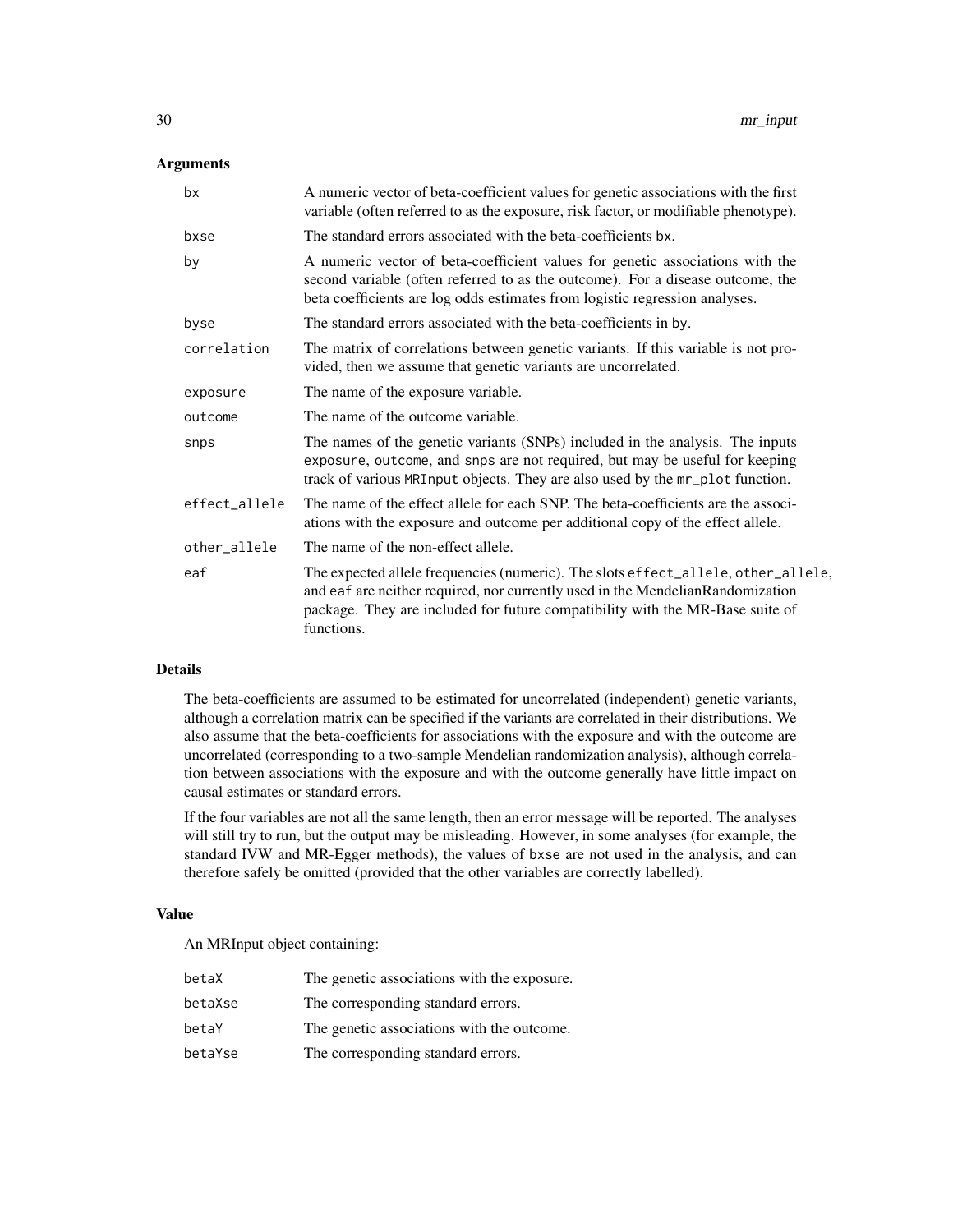#### <span id="page-30-0"></span> $\text{mr\_ivw}$  31

| correlation   | The matrix of genetic correlations.                                     |
|---------------|-------------------------------------------------------------------------|
| exposure      | A character string giving the name given to the exposure.               |
| outcome       | A character string giving the name given to the outcome.                |
| snps          | A vector of character strings with the names of the genetic variants.   |
| effect_allele | A vector of character strings with the names of the effect alleles.     |
| other_allele  | A vector of character strings with the names of the non-effect alleles. |
| eaf           | A numeric vector with the effect allele frequencies.                    |

# See Also

extract.pheno.csv() for a description of how an MRInput object can be extracted from PhenoScanner (<http://www.phenoscanner.medschl.cam.ac.uk/>).

mr\_ivw *Inverse-variance weighted method*

# Description

The mr\_ivw function implements the inverse-variance method, informally known as the "Toby Johnson" method. With a single genetic variant, this is simply the ratio method.

# Usage

```
mr_ivw(
  object,
 model = "default",
  robust = FALSE,penalized = FALSE,
  weights = "simple",
 psi = \theta,
  correl = FALSE,distribution = "normal",
  alpha = 0.05,
  ...
)
## S4 method for signature 'MRInput'
mr_ivw(
 object,
 model = "default",
  robust = FALSE,penalized = FALSE,
 weights = "simple",
  psi = \theta,
  correl = FALSE,
```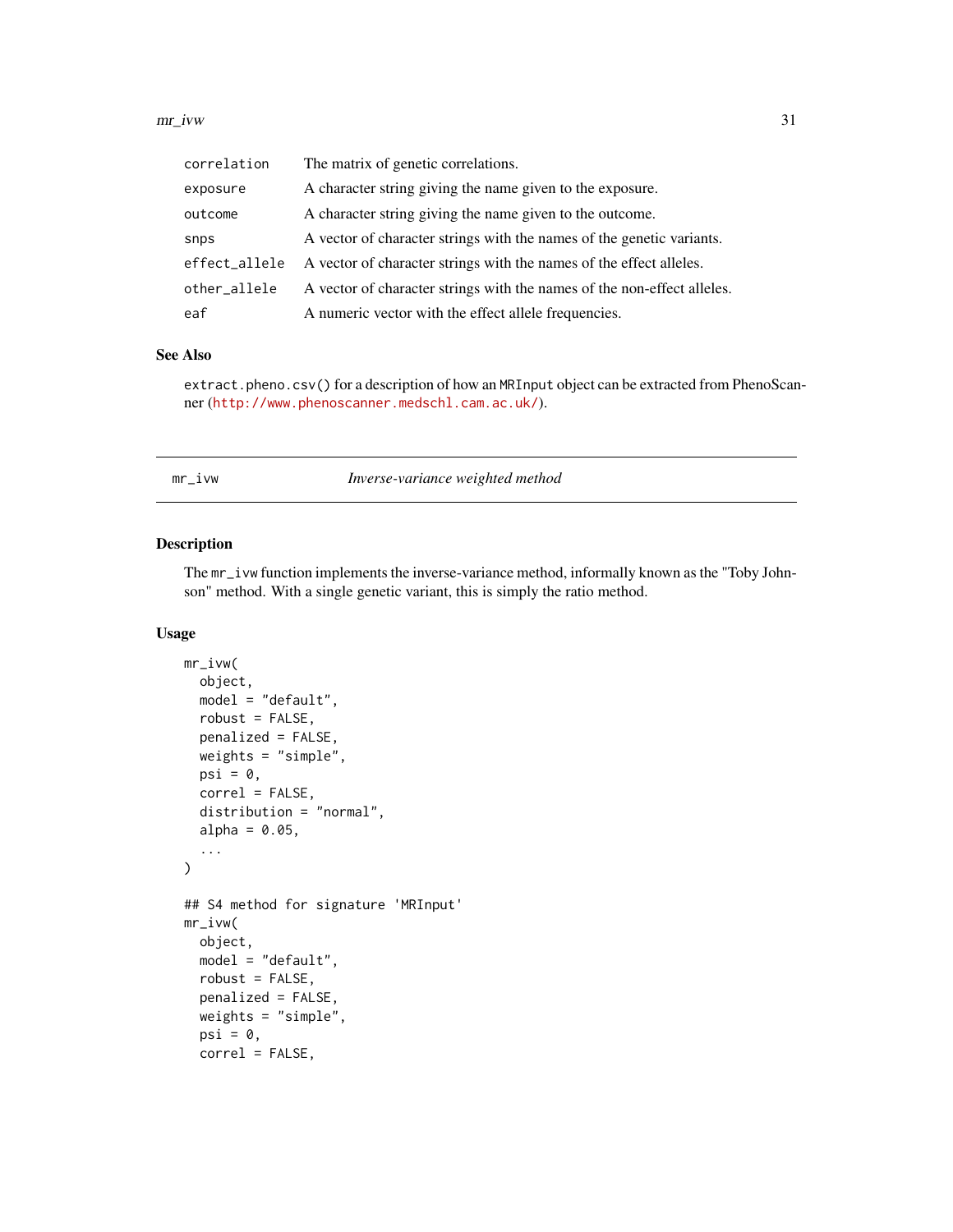```
distribution = "normal",
  alpha = 0.05,
  ...
\lambda
```

| object       | An MRInput object.                                                                                                                                                                                                                                                                                                                                                                                                                                                                                                                                                                                                                                                                                                 |
|--------------|--------------------------------------------------------------------------------------------------------------------------------------------------------------------------------------------------------------------------------------------------------------------------------------------------------------------------------------------------------------------------------------------------------------------------------------------------------------------------------------------------------------------------------------------------------------------------------------------------------------------------------------------------------------------------------------------------------------------|
| model        | What type of model should be used: "default", "random" or "fixed". The<br>random-effects model ("random") is a multiplicative random-effects model, al-<br>lowing overdispersion in the weighted linear regression (the residual standard<br>error is not fixed to be 1, but is not allowed to take values below 1). The fixed-<br>effect model ("fixed") sets the residual standard error to be 1. The "default"<br>setting is to use a fixed-effect model with 3 genetic variants or fewer, and other-<br>wise to use a random-effects model.                                                                                                                                                                    |
| robust       | Indicates whether robust regression using the 1mrob() function from the pack-<br>age robustbase should be used in the method rather than standard linear re-<br>gression $(lm)$ .                                                                                                                                                                                                                                                                                                                                                                                                                                                                                                                                  |
| penalized    | Indicates whether a penalty should be applied to the weights to downweight the<br>contribution of genetic variants with outlying ratio estimates to the analysis.                                                                                                                                                                                                                                                                                                                                                                                                                                                                                                                                                  |
| weights      | Which weights to use in the weighted regression. If "simple" (the default<br>option), then the IVW estimate is equivalent to meta-analysing the ratio esti-<br>mates from each variant using inverse-variance weights based on the simplest<br>expression of the variance for the ratio estimate (first-order term from the delta<br>expansion - standard error of the association with the outcome divided by the<br>association with the exposure). If "delta", then the variance expression is the<br>second-order term from the delta expansion. The second-order term incorpo-<br>rates uncertainty in the genetic association with the exposure – this uncertainty<br>is ignored using the simple weighting. |
| psi          | The correlation between the genetic associations with the exposure and the as-<br>sociation with the outcome for each variant resulting from sample overlap. The<br>default value is 0, corresponding to a strict two-sample Mendelian randomiza-<br>tion analysis (no overlap). If there is complete overlap between the samples,<br>then the correlation should be set to the observational correlation between the<br>exposure and the outcome. This correlation is only used in the calculation of<br>standard errors if the option weights is set to "delta".                                                                                                                                                 |
| correl       | If the genetic variants are correlated, then this correlation can be accounted for.<br>The matrix of correlations between must be provided in the MRInput object:<br>the elements of this matrix are the correlations between the individual variants<br>(diagonal elements are 1). If a correlation matrix is specified in the MRInput<br>object, then correl is set to TRUE. If correl is set to TRUE, then the values of<br>robust and penalized are taken as FALSE, and weights is set to "simple".                                                                                                                                                                                                            |
| distribution | The type of distribution used to calculate the confidence intervals. Options are<br>"normal" (default) or "t-dist".                                                                                                                                                                                                                                                                                                                                                                                                                                                                                                                                                                                                |
| alpha        | The significance level used to calculate the confidence interval. The default<br>value is $0.05$ .                                                                                                                                                                                                                                                                                                                                                                                                                                                                                                                                                                                                                 |
|              | Additional arguments to be passed to the regression method.                                                                                                                                                                                                                                                                                                                                                                                                                                                                                                                                                                                                                                                        |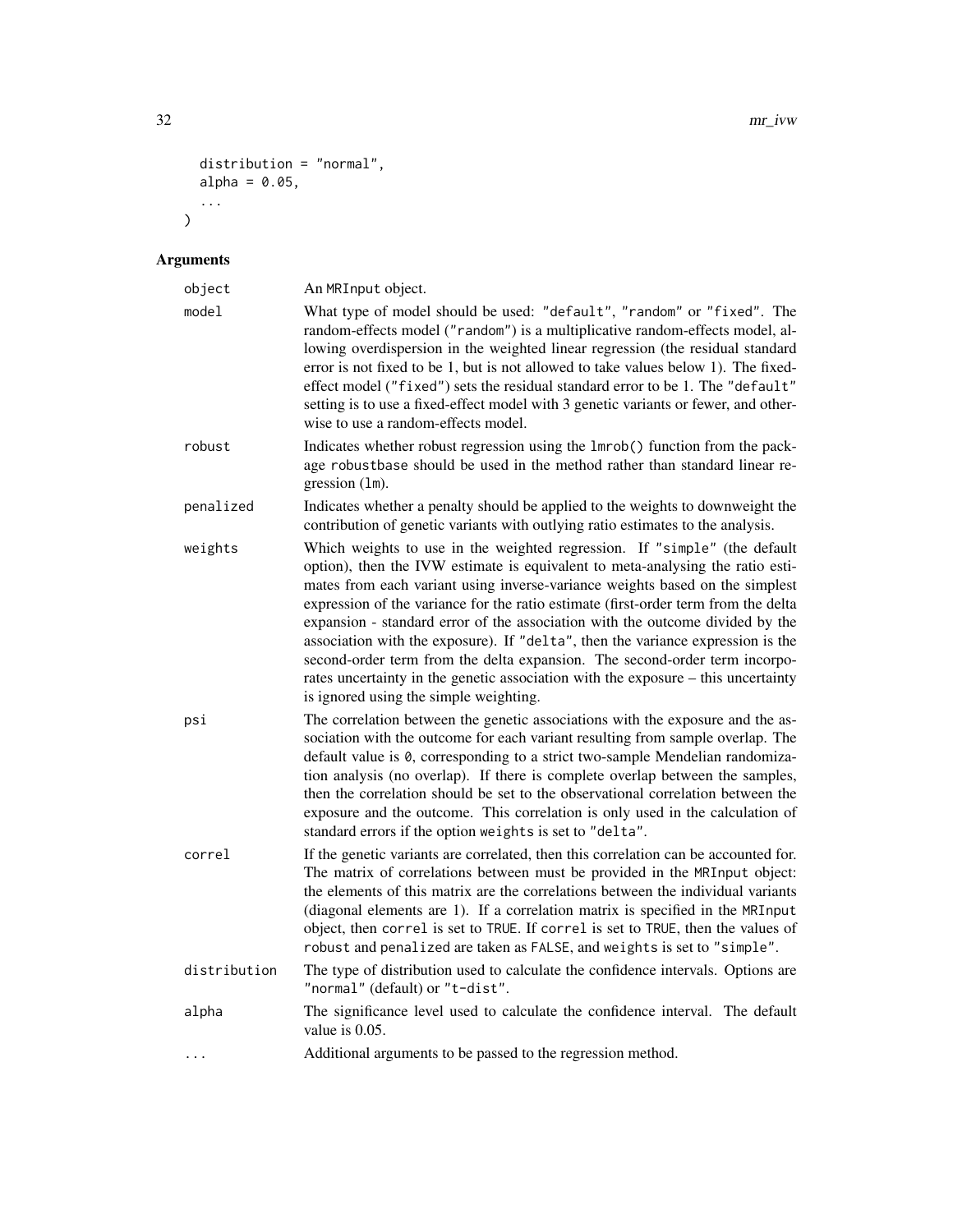#### $\text{mr\_ivw}$  33

# Details

With multiple uncorrelated genetic variants, this estimate can be thought of as: 1) the inversevariance weighted combination of the ratio estimates from a meta-analysis; 2) the ratio estimate from combining the genetic variants into a weighted score and then using this score as an instrumental variable (the same estimate is obtained from the two-stage least squares method using individuallevel data); 3) the coefficient from weighted linear regression of the associations with the outcome on the associations with the risk factor fixing the intercept to zero and using the inverse-variance weights.

Here, we implement the method using weighted linear regression. If the variants are correlated, the method is implemented using generalized weighted linear regression; this is hard coded using matrix algebra.

The causal estimate is obtained by regression of the associations with the outcome on the associations with the risk factor, with the intercept set to zero and weights being the inverse-variances of the associations with the outcome.

With a single genetic variant, the estimate is the ratio of coefficients betaY/betaX and the standard error is the first term of the delta method approximation betaYse/betaX.

# Value

The output from the function is an IVW object containing:

| Model       | A character string giving the type of model used ("fixed", "random", or "default").                                                                                                                                                                       |
|-------------|-----------------------------------------------------------------------------------------------------------------------------------------------------------------------------------------------------------------------------------------------------------|
| Exposure    | A character string giving the name given to the exposure.                                                                                                                                                                                                 |
| Outcome     | A character string giving the name given to the outcome.                                                                                                                                                                                                  |
| Correlation | The matrix of genetic correlations.                                                                                                                                                                                                                       |
| Robust      | TRUE if robust regression has been used to calculate the estimate, FALSE other-<br>wise.                                                                                                                                                                  |
| Penalized   | TRUE if weights have been penalized, FALSE otherwise.                                                                                                                                                                                                     |
| Estimate    | The value of the causal estimate.                                                                                                                                                                                                                         |
| StdError    | Standard error of the causal estimate.                                                                                                                                                                                                                    |
| CILower     | The lower bound of the causal estimate based on the estimated standard error<br>and the significance level provided.                                                                                                                                      |
| CIUpper     | The upper bound of the causal estimate based on the estimated standard error<br>and the significance level provided.                                                                                                                                      |
| Alpha       | The significance level used when calculating the confidence intervals.                                                                                                                                                                                    |
| Pvalue      | The p-value associated with the estimate (calculated as Estimate/StdError as per<br>Wald test) using a normal or t-distribution (as specified in distribution).                                                                                           |
| <b>SNPs</b> | The number of genetic variants (SNPs) included in the analysis.                                                                                                                                                                                           |
| <b>RSE</b>  | The estimated residual standard error from the regression model.                                                                                                                                                                                          |
| Heter. Stat | Heterogeneity statistic (Cochran's Q statistic) and associated p-value: the null<br>hypothesis is that all genetic variants estimate the same causal parameter; rejec-<br>tion of the null is an indication that one or more variants may be pleiotropic. |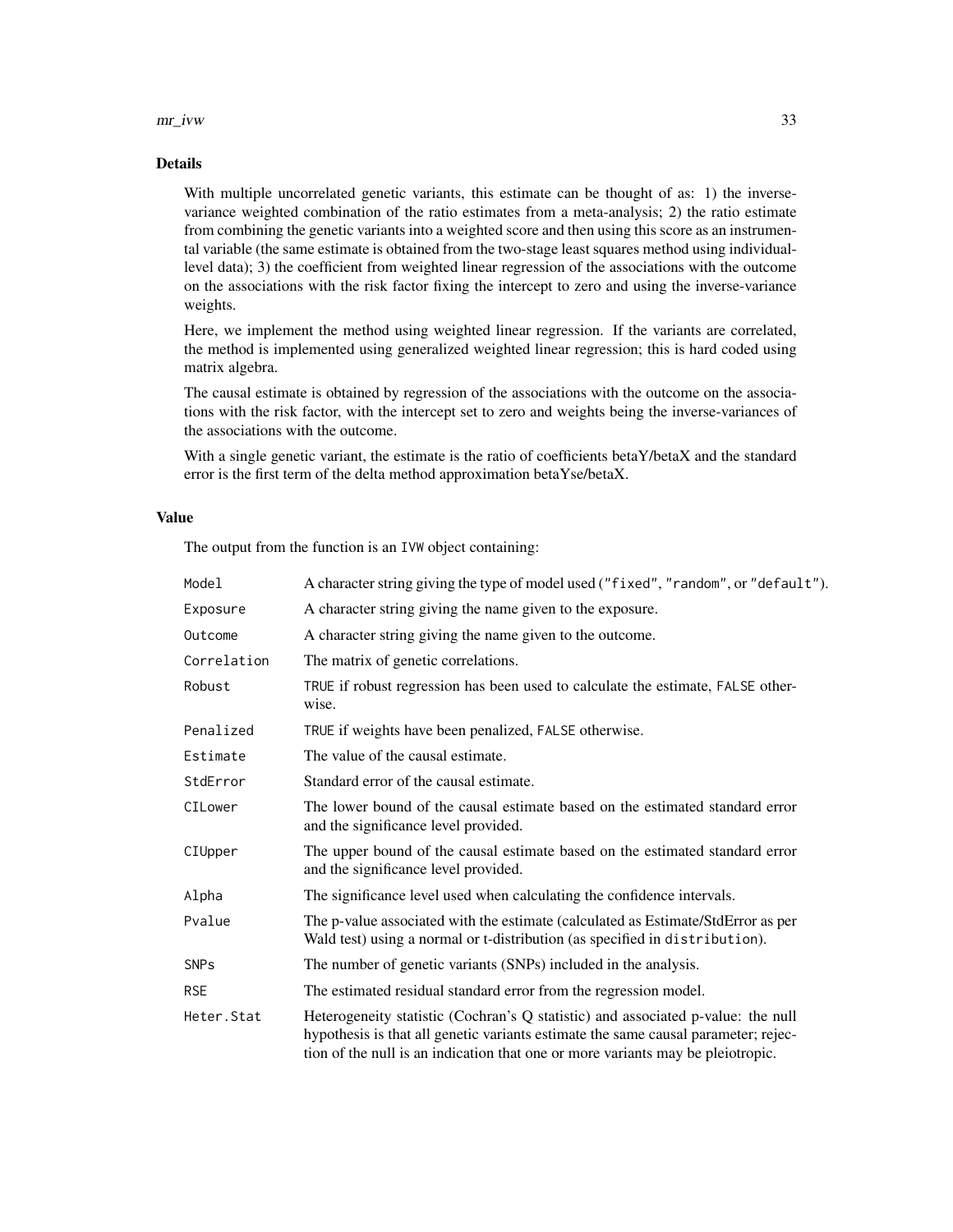#### <span id="page-33-0"></span>References

Original implementation: The International Consortium for Blood Pressure Genome-Wide Association Studies. Genetic variants in novel pathways influence blood pressure and cardiovascular disease risk. Nature 2011; 478:103-109. doi: 10.1038/nature10405.

Detailed description of method: Stephen Burgess, Adam S Butterworth, Simon G Thompson. Mendelian randomization analysis with multiple genetic variants using summarized data. Genetic Epidemiology 2013; 37:658-665. doi: 10.1002/gepi.21758.

Robust and penalized weights: Stephen Burgess, Jack Bowden, Frank Dudbridge, Simon G Thompson. Robust instrumental variable methods using multiple candidate instruments with application to Mendelian randomization. arXiv 2016; 1606.03729.

Heterogeneity test: Fabiola del Greco, Cosetta Minelli, Nuala A Sheehan, John R Thompson. Detecting pleiotropy in Mendelian randomisation studies with summary data and a continuous outcome. Stat Med 2015; 34(21):2926-2940. doi: 10.1002/sim.6522.

Simple versus delta weights (first-order versus second-order): Stephen Burgess, Jack Bowden. Integrating summarized data from multiple genetic variants in Mendelian randomization: bias and coverage properties of inverse-variance weighted methods. arXiv:1512.04486.

#### Examples

```
mr\_ivw(mr\_input(bx = ldlc, bxse = ldlcse, by = chdlodds, byse = chdloddsse))mr\_ivw(mr\_input(bx = ldlc, bxse = ldlcse, by = chdlodds, byse = chdloddsse),robust = TRUE)
mr\_ivw(mr\_input(bx = ldlc, bxse = ldlcse, by = chdlodds, byse = chdloddsse),penalized = TRUE)
mr_ivw(mr_input(calcium, calciumse, fastgluc, fastglucse, corr=calc.rho))
  ## correlated variants
```
mr\_lasso *MR-Lasso method*

# **Description**

The mr\_lasso function performs the MR-Lasso method, which applies lasso-type penalization to the direct effects of genetic variants on the outcome. The causal estimate is described as a post-lasso estimate, and is obtained by performing the IVW method using only those genetic variants that are identified as valid by the lasso procedure.

# Usage

```
mr_l asso(object, distribution = "normal", alpha = 0.05, lambda = numeric(0))
## S4 method for signature 'MRInput'
mr_llasso(object, distribution = "normal", alpha = 0.05, lambda = numeric(0))
```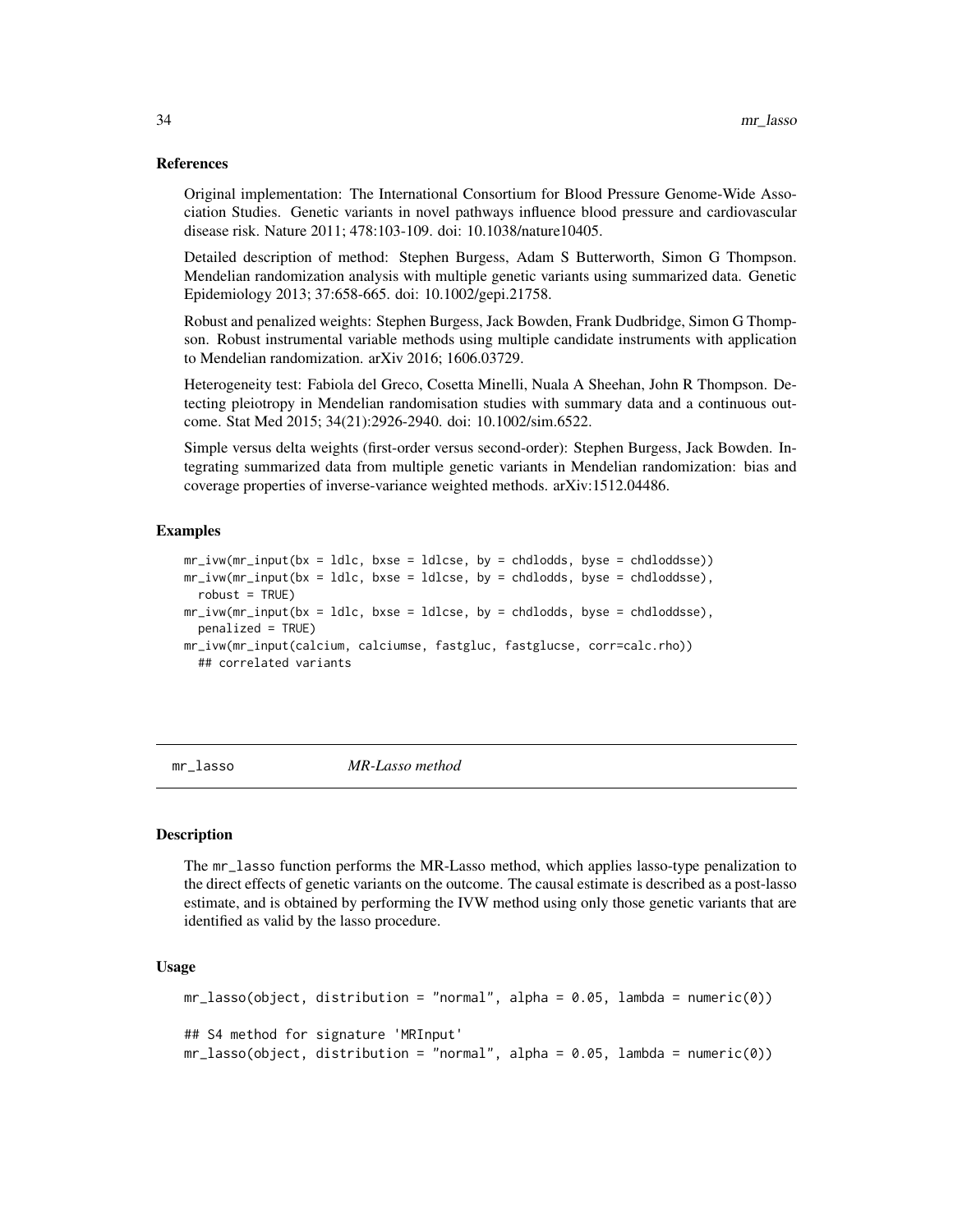#### mr\_lasso 35

#### Arguments

| object       | An MRInput object.                                                                                                                                                                                      |
|--------------|---------------------------------------------------------------------------------------------------------------------------------------------------------------------------------------------------------|
| distribution | The type of distribution used to calculate the confidence intervals. Options are<br>"normal" (default) or "t-dist".                                                                                     |
| alpha        | The significance level used to calculate the confidence intervals. The default<br>value is $0.05$ .                                                                                                     |
| lambda       | The value of the tuning parameter used by the lasso procedure which controls<br>the level of sparsity. If not specified, the tuning parameter will be calculated by<br>the heterogeneity stopping rule. |

# Details

MR-Lasso extends the IVW model to include an intercept term for each genetic variant. These intercept terms represent associations between the genetic variants and the outcome which bypass the risk factor. The causal effect estimates are estimated by weighted linear regression where the intercept terms are subject to lasso-type penalization. The lasso penalization will tend to shrink the intercept terms corresponding to the valid instruments to zero.

The lasso penalty relies on a tuning parameter which controls the level of sparsity. The default is to use a heterogeneity stopping rule, but a fixed value may be specified.

As part of the analysis, the genetic variants are orientated so that all of the associations with the risk factor are positive (and signs of associations with the outcome are changed to keep the orientation consistent if required). Re-orientation of the genetic variants is performed automatically as part of the function.

The MR-Lasso method is performed in two steps. First, a regularized regression model is fitted, and some genetic variants are identified as valid instruments. Second, the causal effect is estimated using standard IVW with only the valid genetic variants. The post-lasso method will be performed as long as at least two genetic variants are identified as valid instruments. The default heterogeneity stopping rule will always return at least two genetic variants as valid instruments. The main estimate given by the method is the post-lasso estimate. However, parameter estimates from the regularized regression model used to identify invalid variants are also provided for completeness.

If a substantial proportion of genetic variants are removed from the analysis, the MR-Lasso method may give a false impression of confidence in the causal estimate due to homogeneity of the variantspecific causal estimates amongst the remaining variants. However, it is not reasonable to claim that there is strong evidence for a causal effect after a large number of variants with heterogeneous estimates have been removed from the analysis.

#### Value

The output from the function is an MRLasso object containing:

| Exposure | A character vector with the names given to the exposure.                                                                                         |
|----------|--------------------------------------------------------------------------------------------------------------------------------------------------|
| Outcome  | A character string with the names given to the outcome.                                                                                          |
| Estimate | The causal estimate from the MR-Lasso method. This is the post-lasso estimate.                                                                   |
| StdError | The standard error of the causal estimate from the MR-Lasso method.                                                                              |
| CILower  | The lower bound of the confidence interval for the causal estimate based on the<br>estimated standard error and the significance level provided. |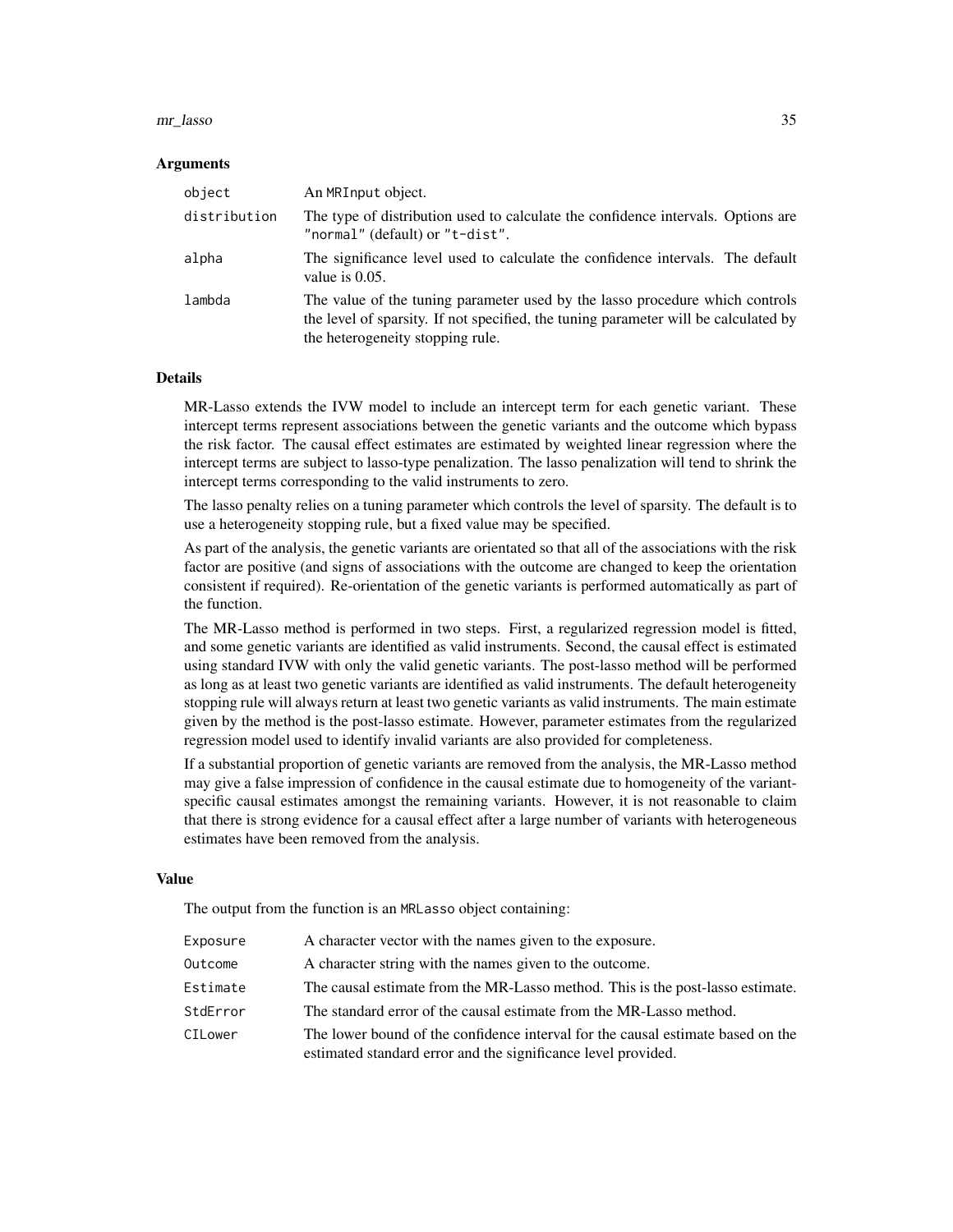<span id="page-35-0"></span>

| CIUpper                | The upper bound of the confidence interval for the causal estimate based on the<br>estimated standard error and the significance level provided. |
|------------------------|--------------------------------------------------------------------------------------------------------------------------------------------------|
| Alpha                  | The significance level used when calculating the confidence intervals.                                                                           |
| Pvalue                 | The p-value associated with the causal estimate using a normal or t-distribution<br>(as specified in distribution).                              |
| <b>SNP<sub>s</sub></b> | The number of genetic variants (SNPs) included in the analysis.                                                                                  |
| RegEstimate            | The estimate from the regularized regression model used in the MR-Lasso method.                                                                  |
| RegIntercept           | The intercept estimates from the regularized regression model used in the MR-<br>Lasso method.                                                   |
| Valid                  | The number of genetic variants that have been identified as valid instruments.                                                                   |
| ValidSNPs              | The names of genetic variants that have been identified as valid instruments.                                                                    |
| Lambda                 | The value of the tuning parameter used to compute RegEstimate                                                                                    |

#### References

Jessica MB Rees, Angela M Wood, Frank Dudbridge, Stephen Burgess. Robust methods in Mendelian randomization via penalization of heterogeneous causal estimates. PLoS ONE 2019; 14(9):e0222362

# Examples

mr\_lasso(mr\_input(bx = ldlc, bxse = ldlcse, by = chdlodds, byse = chdloddsse))

mr\_loo *Leave-one-out estimates*

# Description

The mr\_loo function draws a forest plot of causal estimates from the mr\_ivw function using default settings (assuming variants are uncorrelated, random-effects for 4+ variants) omitting each variant in turn. So the estimate labelled snp\_1 includes all variants except the labelled variant, and so on. The mr\_ivw estimate including all variants ("IVW estimate") is also provided for reference.

# Usage

 $mr\_loo(object, alpha = 0.05)$ 

## S4 method for signature 'MRInput'  $mr\_loo(object, alpha = 0.05)$ 

| object | An MRInput object.                                                             |  |
|--------|--------------------------------------------------------------------------------|--|
| alpha  | The significance level used to calculate the confidence intervals. The default |  |
|        | value is 0.05, corresponding to 95% confidence intervals.                      |  |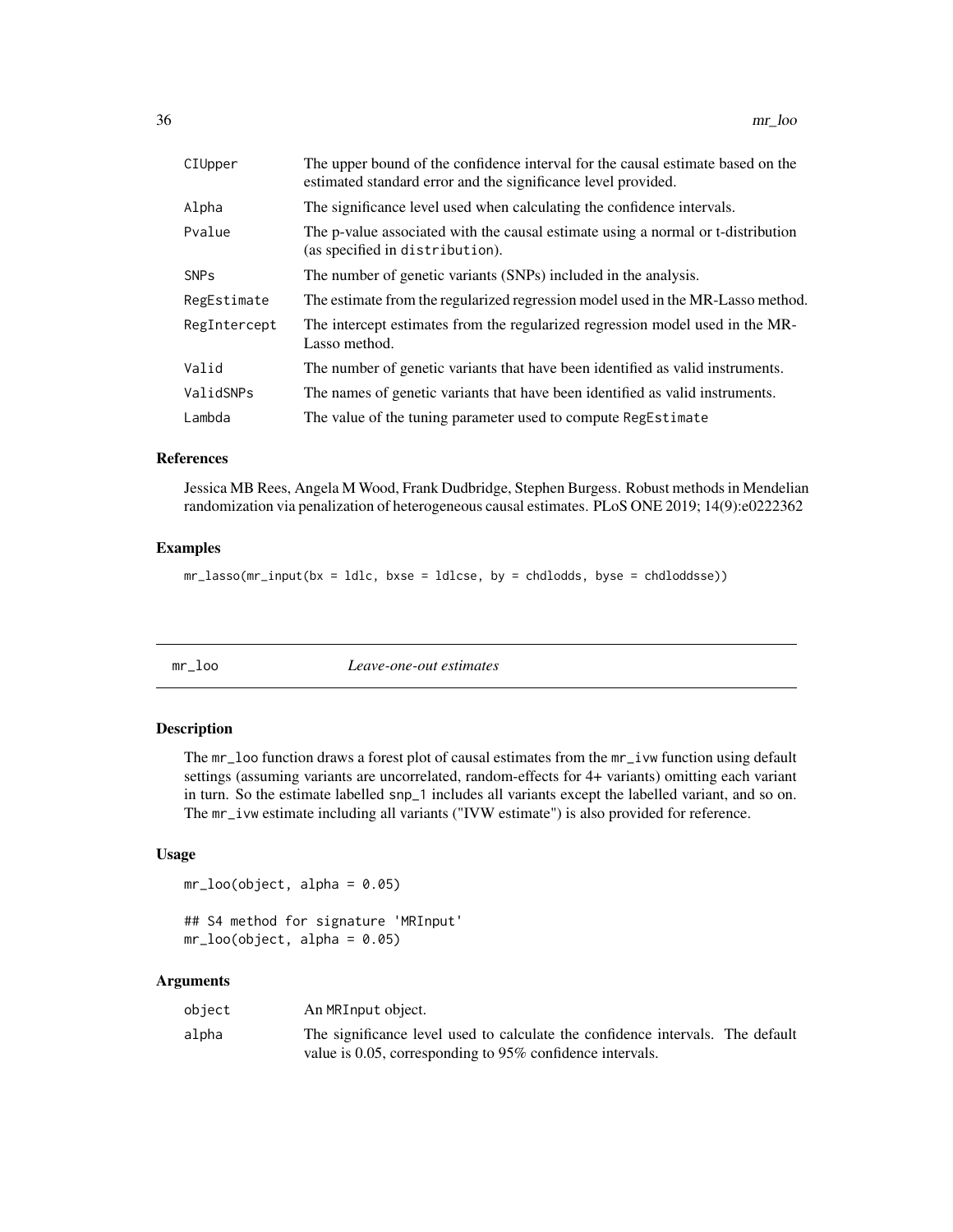# <span id="page-36-0"></span>mr\_maxlik 37

# Details

As the function produces a ggplot object, graphical parameters can be changed by adding commands from the ggplot2 package.

#### Examples

```
mr_loo(mr_input(bx = ldlc, bxse = ldlcse, by = chdlodds, byse = chdloddsse),
  alpha = 0.01)
```
mr\_maxlik *Maximum-likelihood method*

#### Description

The mr\_maxlik function implements the maximum-likelihood method introduced by Burgess et al (2013).

# Usage

```
mr_maxlik(
  object,
  model = "default",
  correl = FALSE,
  psi = \theta,
  distribution = "normal",
  alpha = 0.05,
  ...
\mathcal{L}## S4 method for signature 'MRInput'
mr_maxlik(
  object,
  model = "default",
  correl = FALSE,
  psi = \theta,
  distribution = "normal",
  alpha = 0.05,
  ...
\mathcal{L}
```
#### Arguments

object An MRInput object.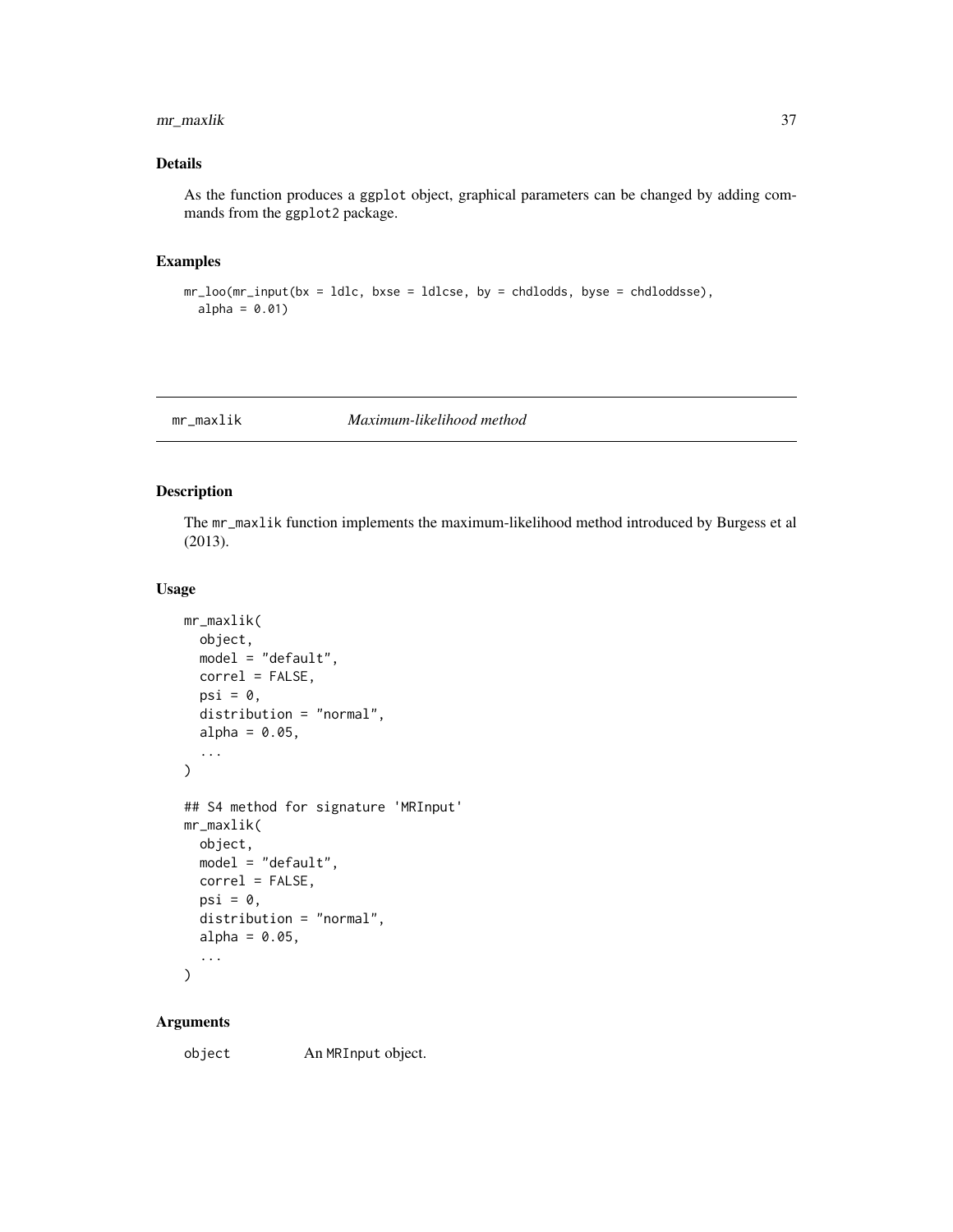| mode1        | What type of model should be used: "default", "random" or "fixed". The<br>method naturally estimates a fixed-effect model, assuming that the same causal<br>effect is estimated by each of the genetic variants. However, if there is hetero-<br>geneity in the causal estimates of the different variants, then confidence intervals<br>under a fixed-effect model will be overly narrow. The random-effects model<br>adds additional uncertainty by multiplying the standard error by the square-root<br>of the likelihood ratio heterogeneity statistic divided by the number of genetic<br>variants less one (unless this quantity is less than 1, in which case no modifi-<br>cation to the standard error is made). This parallels the residual standard error<br>in a regression model (the Cochran Q heterogeneity test statistic is equal to the<br>square of the RSE multiplied by the number of genetic variants less one). The<br>default setting ("default") is to use a fixed-effect model with 3 genetic variants<br>or fewer, and otherwise to use a random-effects model. |
|--------------|--------------------------------------------------------------------------------------------------------------------------------------------------------------------------------------------------------------------------------------------------------------------------------------------------------------------------------------------------------------------------------------------------------------------------------------------------------------------------------------------------------------------------------------------------------------------------------------------------------------------------------------------------------------------------------------------------------------------------------------------------------------------------------------------------------------------------------------------------------------------------------------------------------------------------------------------------------------------------------------------------------------------------------------------------------------------------------------------|
| correl       | If the genetic variants are correlated, then this correlation can be accounted for.<br>The matrix of correlations between must be provided in the MRInput object:<br>the elements of this matrix are the correlations between the individual variants<br>(diagonal elements are 1).                                                                                                                                                                                                                                                                                                                                                                                                                                                                                                                                                                                                                                                                                                                                                                                                        |
| psi          | The correlation between the association with the exposure and the association<br>with the outcome for each variant resulting from sample overlap.                                                                                                                                                                                                                                                                                                                                                                                                                                                                                                                                                                                                                                                                                                                                                                                                                                                                                                                                          |
| distribution | The type of distribution used to calculate the confidence intervals, can be "normal"<br>(the default option) or "t-dist".                                                                                                                                                                                                                                                                                                                                                                                                                                                                                                                                                                                                                                                                                                                                                                                                                                                                                                                                                                  |
| alpha        | The significance level used to calculate the confidence interval. The default<br>value is 0.05.                                                                                                                                                                                                                                                                                                                                                                                                                                                                                                                                                                                                                                                                                                                                                                                                                                                                                                                                                                                            |
| .            | Additional arguments to be passed to the optimization method.                                                                                                                                                                                                                                                                                                                                                                                                                                                                                                                                                                                                                                                                                                                                                                                                                                                                                                                                                                                                                              |

#### Details

A likelihood function is defined by assuming that the summarized data for each genetic variant are normally distributed. A bivariate normal distribution is assumed for the associations of each genetic variant with the exposure and with the outcome. The mean of the association with the outcome is taken as the mean association with the exposure multiplied by the causal effect parameter.

Thus, if there are K genetic variants, then K+1 parameters are estimated by the method: one for each gene–exposure association, plus the causal parameter. If the number of genetic variants is large, then maximization of this function may be an issue. If the maximum likelihood estimate substantially differs from the inverse-variance weighted estimate, this may indicate that convergence has not occurred in the optimization algorithm.

The variance-covariance matrices for the bivariate normal distributions are obtained from the standard error estimates provided. The correlation psi between genetic associations with the exposure and with the outcome due to sample overlap can be specified; its default value is zero.

Two features why this method may be preferred over the inverse-variance weighted method are the incorporation in the model of uncertainty in the genetic associations with the exposure, and of correlation between the genetic association estimates with exposure and outcome for each variant. The method is implemented both for uncorrelated and correlated genetic variants. It can also be used for a single genetic variant.

The original version of the maximum-likelihood method assumed that all genetic variants identify the same causal estimate; a fixed-effect model. The causal estimate may be overly precise if the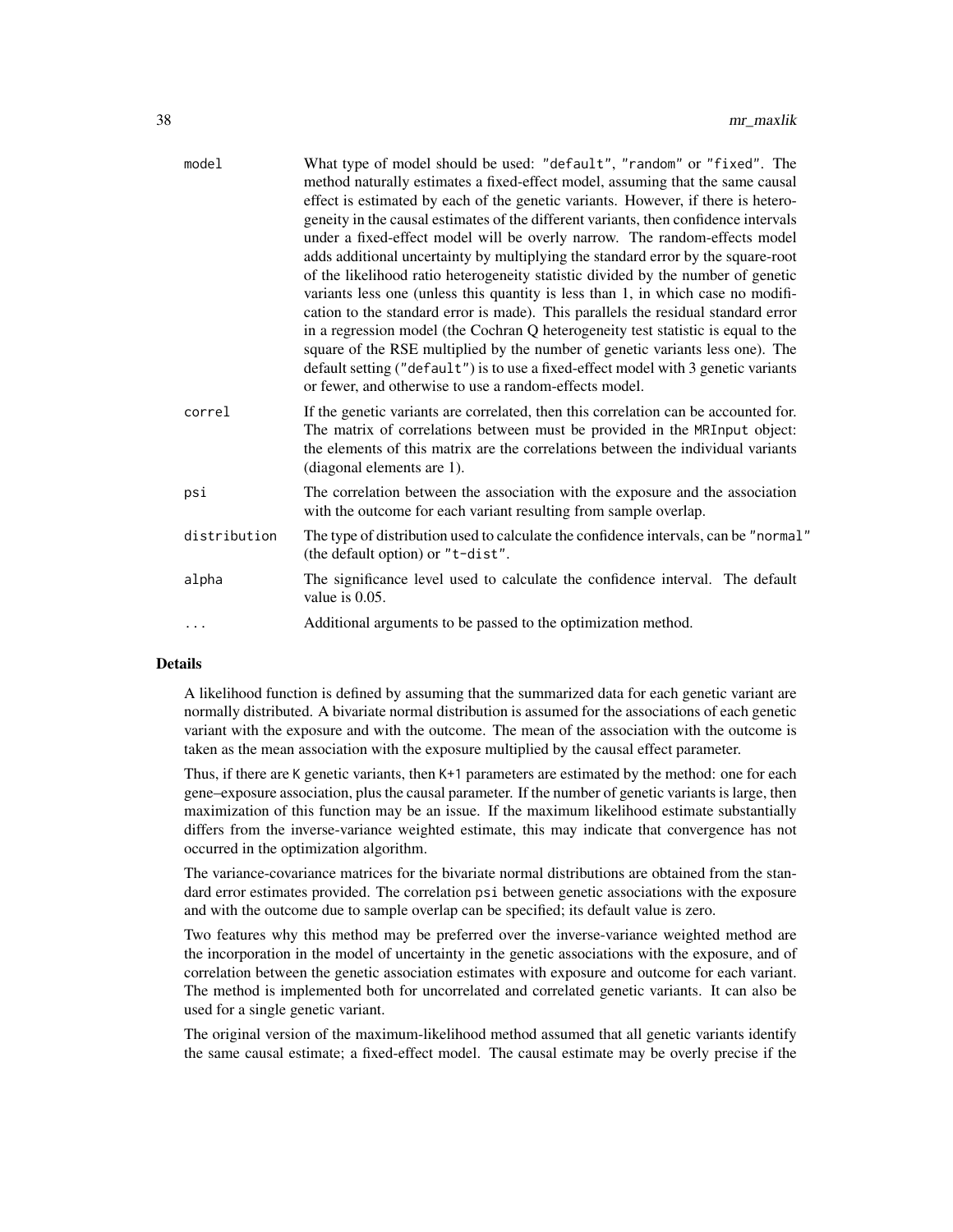# mr\_maxlik 39

fixed-effect model is incorrect and there is substantial heterogeneity in the causal estimates from the different variants. The random-effects analysis implemented here is an ad hoc solution to the problem of heterogeneity, but one that should result in reasonable confidence intervals that incorporate this heterogeneity.

# Value

The output from the function is an MaxLik object containing:

| Model                  | A character string giving the type of model used ("fixed", "random", or "default").                                                                                                                                                                            |
|------------------------|----------------------------------------------------------------------------------------------------------------------------------------------------------------------------------------------------------------------------------------------------------------|
| Exposure               | A character string giving the name given to the exposure.                                                                                                                                                                                                      |
| Outcome                | A character string giving the name given to the outcome.                                                                                                                                                                                                       |
| Correlation            | The matrix of genetic correlations.                                                                                                                                                                                                                            |
| Psi                    | The correlation between genetic associations with the exposure and with the<br>outcome.                                                                                                                                                                        |
| Estimate               | The value of the causal estimate.                                                                                                                                                                                                                              |
| StdError               | Standard error of the causal estimate.                                                                                                                                                                                                                         |
| CILower                | The lower bound of the causal estimate based on the estimated standard error<br>and the significance level provided.                                                                                                                                           |
| CIUpper                | The upper bound of the causal estimate based on the estimated standard error<br>and the significance level provided.                                                                                                                                           |
| Alpha                  | The significance level used when calculating the confidence intervals.                                                                                                                                                                                         |
| Pvalue                 | The p-value associated with the estimate (calculated as Estimate/StdError as per<br>Wald test) using a normal or t-distribution (as specified in distribution).                                                                                                |
| <b>SNP<sub>s</sub></b> | The number of genetic variants (SNPs) included in the analysis.                                                                                                                                                                                                |
| <b>RSE</b>             | The estimated residual standard error from the regression model (always equal<br>to 1, as a fixed-effect model is required.                                                                                                                                    |
| Heter. Stat            | Heterogeneity statistic (likelihood ratio statistic) and associated p-value: the null<br>hypothesis is that all genetic variants estimate the same causal parameter; rejec-<br>tion of the null is an indication that one or more variants may be pleiotropic. |

# References

Stephen Burgess, Adam S Butterworth, Simon G Thompson. Mendelian randomization analysis with multiple genetic variants using summarized data. Genetic Epidemiology 2013; 37:658-665. doi: 10.1002/gepi.21758.

# Examples

```
mr\_maxlik(mr\_input(bx = ldlc[1:10], bxse = ldlcse[1:10],by = chdlodds[1:10], byse = chdloddsse[1:10])mr_maxlik(m_r_input(bx = ldlc[1:10], bxse = ldlcse[1:10],by = chdlodds[1:10], byse = chdloddsse[1:10]), psi=0.2)mr_maxlik(mr_input(calcium, calciumse, fastgluc, fastglucse, corr=calc.rho))
  ## correlated variants
```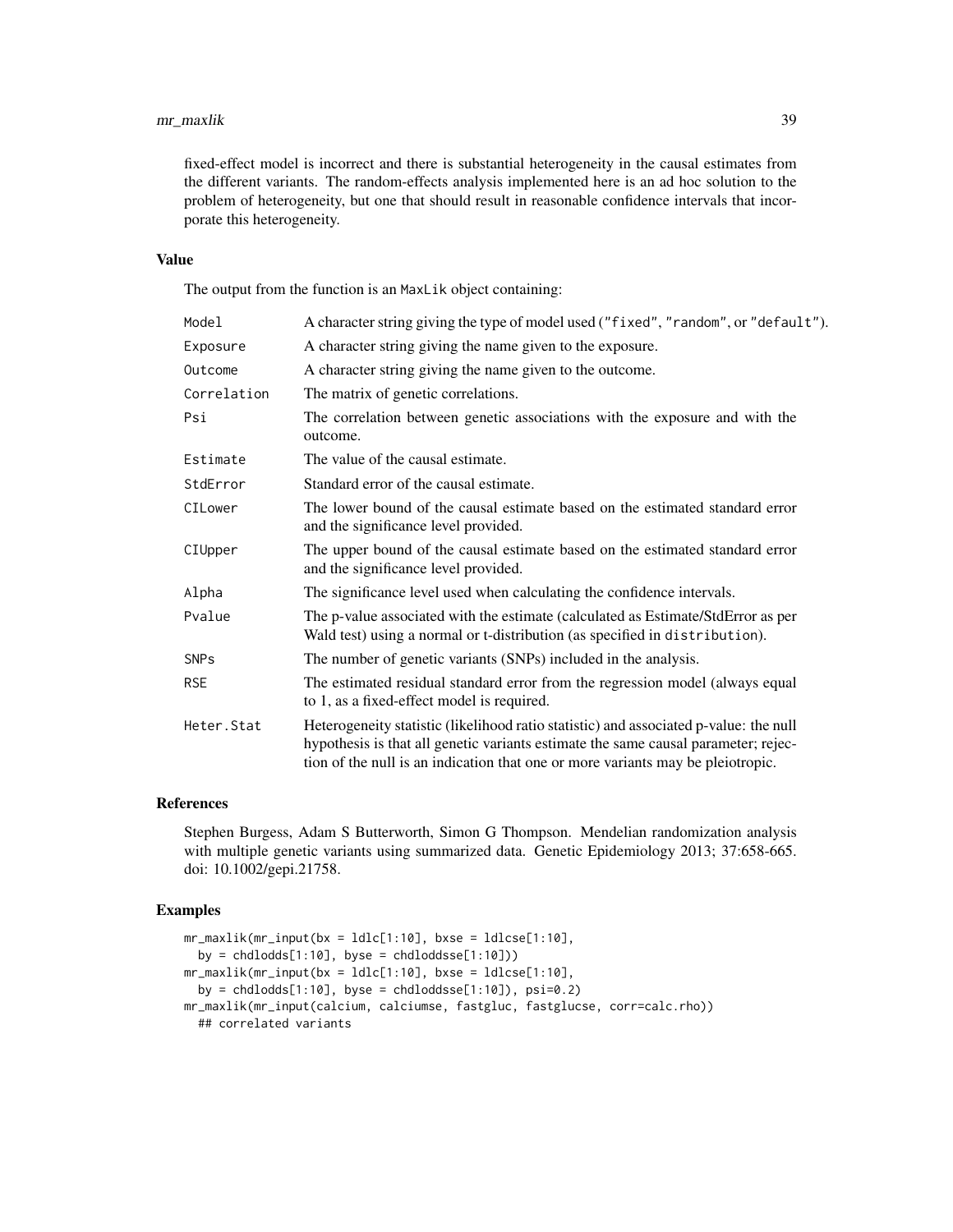<span id="page-39-0"></span>

# Description

The mr\_mbe function implements the mode-based method introduced by Hartwig, Bowden and Davey Smith (2017).

# Usage

```
mr_mbe(
  object,
  weighting = "weighted",
  stderror = "simple",
  phi = 1,
  seed = 314159265,
  iterations = 10000,
  distribution = "normal",
  alpha = 0.05)
## S4 method for signature 'MRInput'
mr_mbe(
  object,
  weighting = "weighted",
  stderror = "delta",
  phi = 1,
  seed = 314159265,
  iterations = 10000,
  distribution = "normal",
  alpha = 0.05)
```

| object    | An MRInput object.                                                                                                                                                                                                                                                                                                                                                                                                                                                                                                                                                                                                                |
|-----------|-----------------------------------------------------------------------------------------------------------------------------------------------------------------------------------------------------------------------------------------------------------------------------------------------------------------------------------------------------------------------------------------------------------------------------------------------------------------------------------------------------------------------------------------------------------------------------------------------------------------------------------|
| weighting | Whether the analysis should be "weighted" (the default option) or "unweighted".                                                                                                                                                                                                                                                                                                                                                                                                                                                                                                                                                   |
| stderror  | Whether standard error estimates should be i) "simple" - calculated as the first-<br>order term from the delta expansion - standard error of the association with<br>the outcome divided by the association with the exposure), or ii) "delta" -<br>calculated as the second-order term from the delta expansion (the default op-<br>tion). The second-order term incorporates uncertainty in the genetic association<br>with the exposure – this uncertainty is ignored using the simple weighting. The<br>"simple" option is referred to by Hartwig et al as "assuming NOME", and the<br>"delta" option as "not assuming NOME". |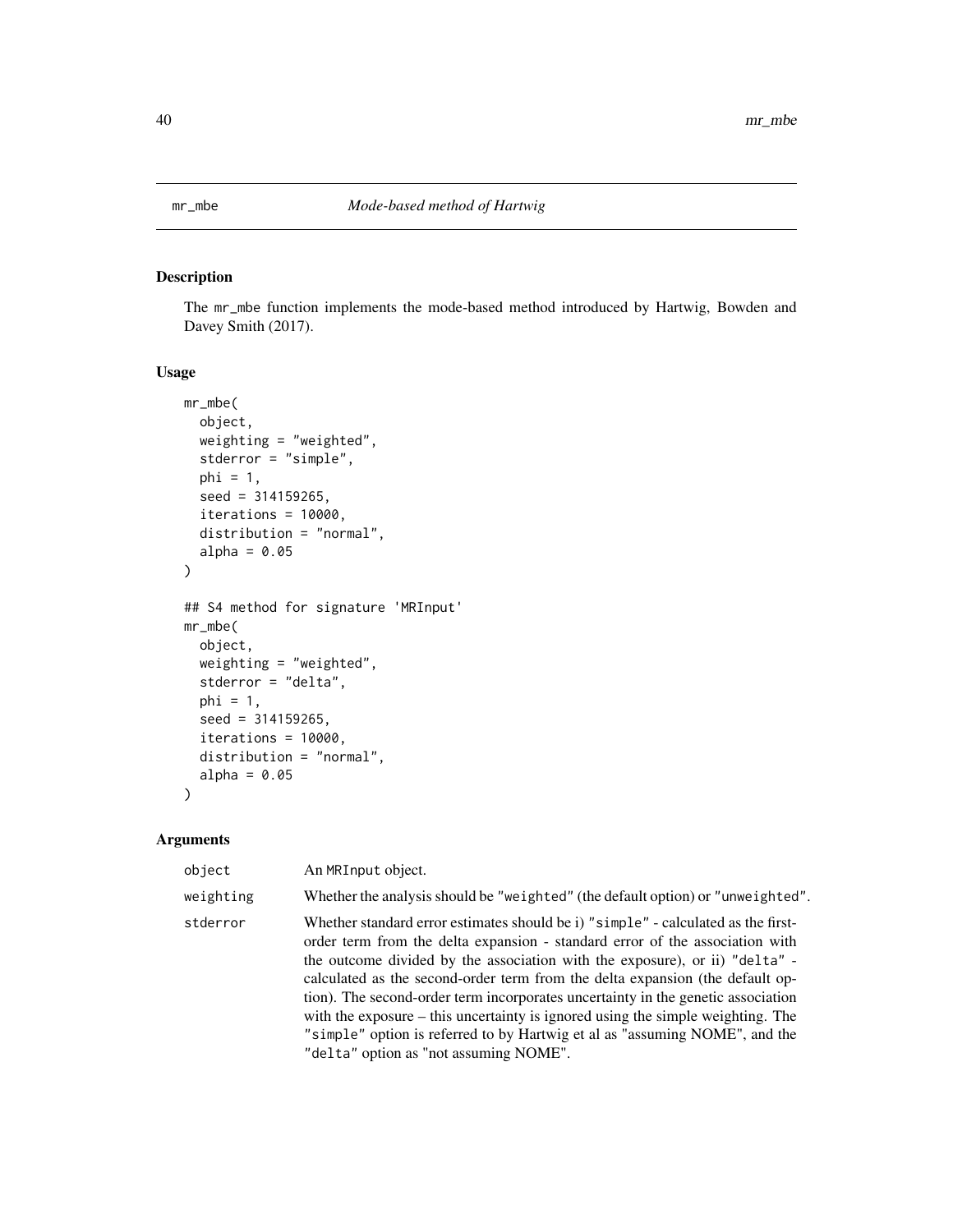#### mr\_mbe 41

| phi          | The choice of bandwidth in the kernel-smoothly density method. A value of<br>1 (the default value) represents the bandwidth value selected by the modified<br>Silverman's bandwidth rule, as recommended by Hartwig et al. A value of 0.5<br>represents half that value, and so on.          |
|--------------|----------------------------------------------------------------------------------------------------------------------------------------------------------------------------------------------------------------------------------------------------------------------------------------------|
| seed         | The random seed to use when generating the bootstrap samples used to calculate<br>the confidence intervals (for reproducibility). The default value is 314159265.<br>If set to NA, the random seed will not be set (for example, if the function is used<br>as part of a larger simulation). |
| iterations   | Number of iterations to use in the bootstrap procedure.                                                                                                                                                                                                                                      |
| distribution | The type of distribution used to calculate the confidence intervals, can be "normal"<br>(the default option) or "t-dist".                                                                                                                                                                    |
| alpha        | The significance level used to calculate the confidence interval. The default<br>value is $0.05$ .                                                                                                                                                                                           |

# Details

The mode-based estimation (MBE) method takes the variant-specific ratio estimates from each genetic variant in turn, and calculates the modal estimate. This is implemented by constructing a kernel-smoothed density out of the ratio estimates, and taking the maximum value as the modal estimate. The standard error is calculated by a bootstrap procedure, and confidence intervals based on the estimate having a normal distribution.

The method should give consistent estimates as the sample size increases if a plurality (or weighted plurality) of the genetic variants are valid instruments. This means that the largest group of variants with the same causal estimate in the asymptotic limit are the valid instruments.

## Value

The output from the function is an MRMBE object containing:

| Exposure    | A character string giving the name given to the exposure.                                                                                                       |
|-------------|-----------------------------------------------------------------------------------------------------------------------------------------------------------------|
| Outcome     | A character string giving the name given to the outcome.                                                                                                        |
| Weighting   | A character string "weighted" or "unweighted".                                                                                                                  |
| StdErr      | A character string "simple" or "delta".                                                                                                                         |
| Phi         | The value of the bandwidth factor.                                                                                                                              |
| Estimate    | The value of the causal estimate.                                                                                                                               |
| StdError    | Standard error of the causal estimate.                                                                                                                          |
| CILower     | The lower bound of the causal estimate based on the estimated standard error<br>and the significance level provided.                                            |
| CIUpper     | The upper bound of the causal estimate based on the estimated standard error<br>and the significance level provided.                                            |
| Alpha       | The significance level used when calculating the confidence intervals.                                                                                          |
| Pvalue      | The p-value associated with the estimate (calculated as Estimate/StdError as per<br>Wald test) using a normal or t-distribution (as specified in distribution). |
| <b>SNPs</b> | The number of genetic variants (SNPs) included in the analysis.                                                                                                 |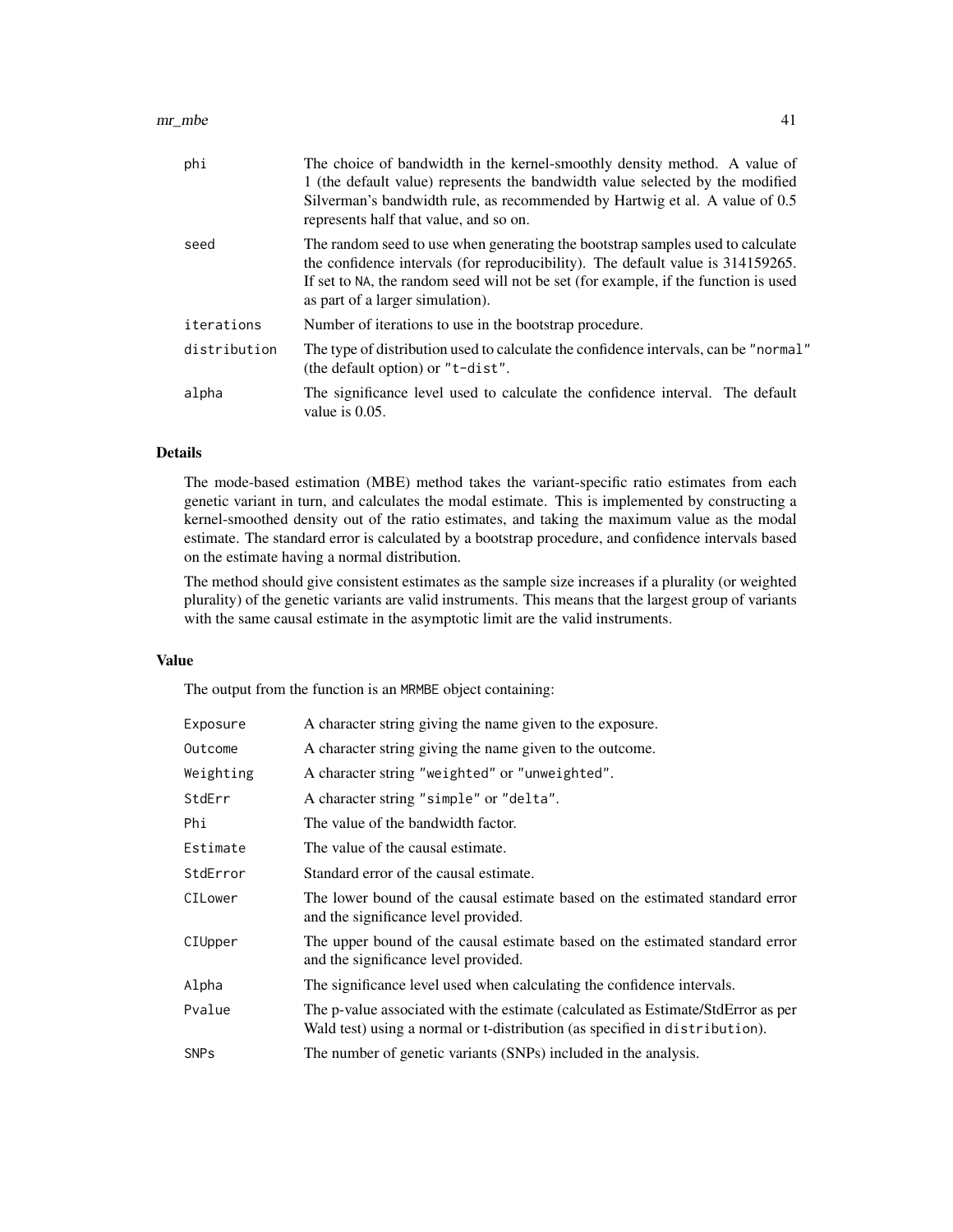#### <span id="page-41-0"></span>References

Fernando Pires Hartwig, George Davey Smith, Jack Bowden. Robust inference in summary data Mendelian randomization via the zero modal pleiotropy assumption. International Journal of Epidemiology 2017; 46(6): 1985-1998. doi: 10.1093/ije/dyx102.

# Examples

```
mr_mbe(mr_input(bx = ldlc, bxse = ldlcse, by = chdlodds, byse = chdloddsse), iterations=100)
mr_mbe(mr_input(bx = ldlc, bxse = ldlcse, by = chdlodds, byse = chdloddsse),
   phi=0.5, iterations=100)
mr_mbe(mr\_input(bx = 1d1c, bxse = 1d1cse, by = chdlodds, byse = chdloddsse),weighting="weighted", stderror="delta", iterations=100)
# iterations set to 100 to reduce computational time,
# more iterations are recommended in practice
```
mr\_median *Median-based method*

## Description

The mr\_median function implements the weighted median (default) or simple median method introduced by Bowden et al (2016) to calculate the median of the ratio instrumental variable estimates evaluated using each genetic variant individually.

#### Usage

```
mr_median(
  object,
  weighting = "weighted",
  distribution = "normal",
  alpha = 0.05,
  iterations = 10000,
  seed = 314159265
)
## S4 method for signature 'MRInput'
mr_median(
  object,
  weighting = "weighted",
  distribution = "normal",
  alpha = 0.05,
  iterations = 10000,
  seed = 314159265
)
```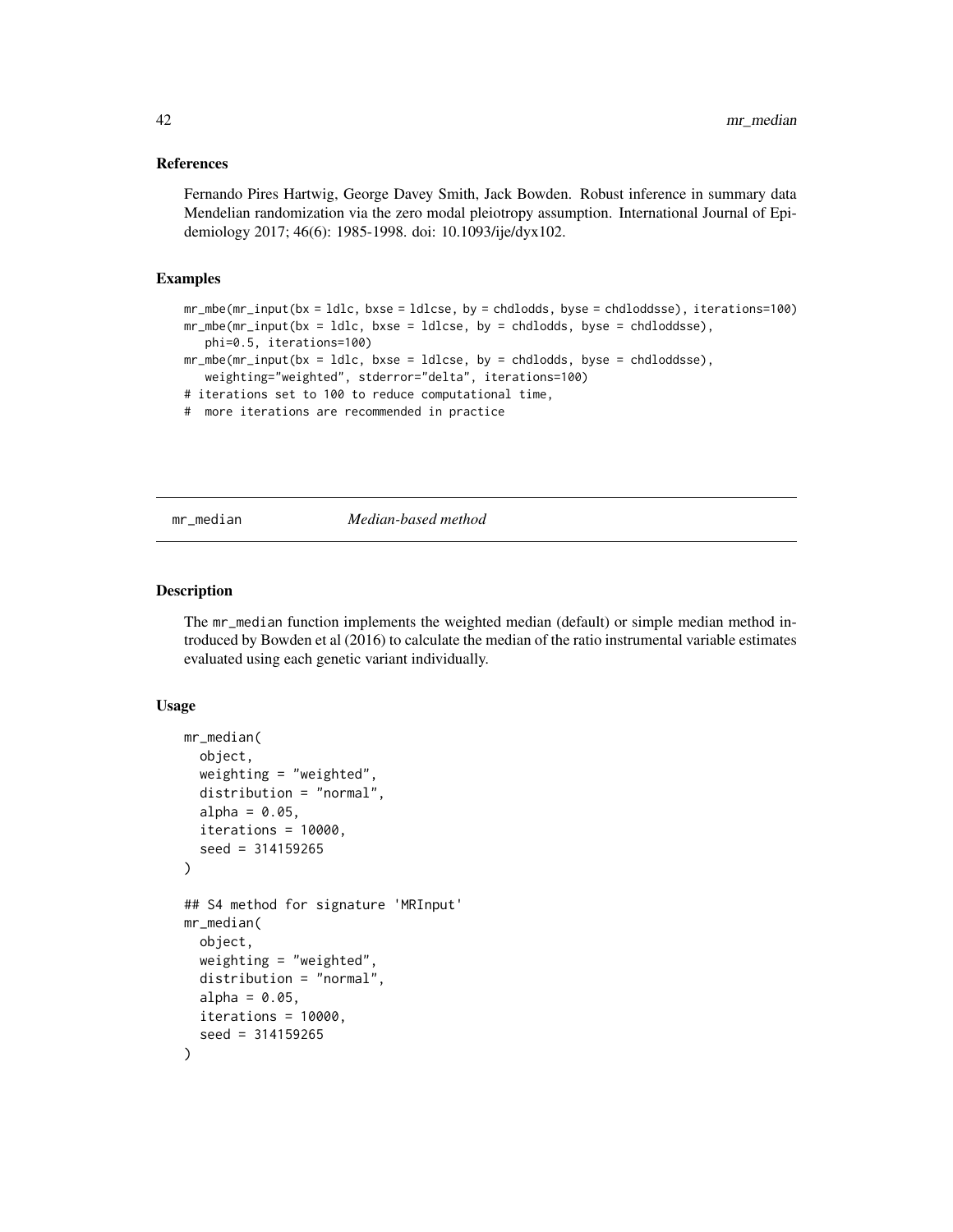# mr\_median 43

#### **Arguments**

| object       | An MRInput object.                                                                                                                                                                                                                               |
|--------------|--------------------------------------------------------------------------------------------------------------------------------------------------------------------------------------------------------------------------------------------------|
| weighting    | The type of weighting applied. The default option is to calculate the weighted<br>median ("weighted"); other options are "simple" and "penalized".                                                                                               |
| distribution | The type of distribution to use to calculate the $95\%$ confidence intervals, can be<br>"normal" or "t-dist".                                                                                                                                    |
| alpha        | The significance level used to calculate the confidence intervals. The default<br>value is $0.05$ .                                                                                                                                              |
| iterations   | The number of bootstrap samples to generate when calculating the estimated<br>standard error. The default value is 10000.                                                                                                                        |
| seed         | The random seed to use when generating the bootstrap samples (for repro-<br>ducibility). The default value is 314159265. If set to NA, the random seed will<br>not be set (for example, if the function is used as part of a larger simulation). |

# Details

The median-based methods have greater robustness to individual genetic variants with strongly outlying causal estimates compared with the inverse-variance weighted and MR-Egger methods. Formally, the simple median method gives a consistent estimate of the causal effect when at least 50% of the genetic variants are valid instrumental variables (for the weighted median method, when 50% of the weight comes from valid instrumental variables).

When the weighting is "simple", the estimate is obtained by calculating the ratio causal estimates from each genetic variants theta = betaY/betaX, and finding the median estimate.

When the weighting is "weighted", the estimate is obtained by:

1. Calculating the ratio causal estimates and ordering the genetic variants according to the magnitude of their estimates, i.e.

$$
\theta_1<\theta_2<\ldots<\theta_J
$$

2. Calculate normalized inverse-variance weights for each genetic variant  $w_1, w_2, ..., w_J$ , as:

$$
w_j = \frac{\beta_{Xj}^2}{se(\beta_{Yj})^2} / \sum_{i=1}^{J} \frac{\beta_{Xi}^2}{se(\beta_{Yi})^2}
$$

3. Find k such that

$$
s_k = \sum_{i=1}^k w_i < 0.5
$$

and

$$
s_{k+1} = \sum_{i=1}^{k+1} w_i > 0.5
$$

4. Calculate the weighted median estimate by extrapolation as:

$$
\theta_{WM} = \theta_k + (\theta_{k+1} - \theta_k) \times \frac{0.5 - s_k}{s_{k+1} - s_k}
$$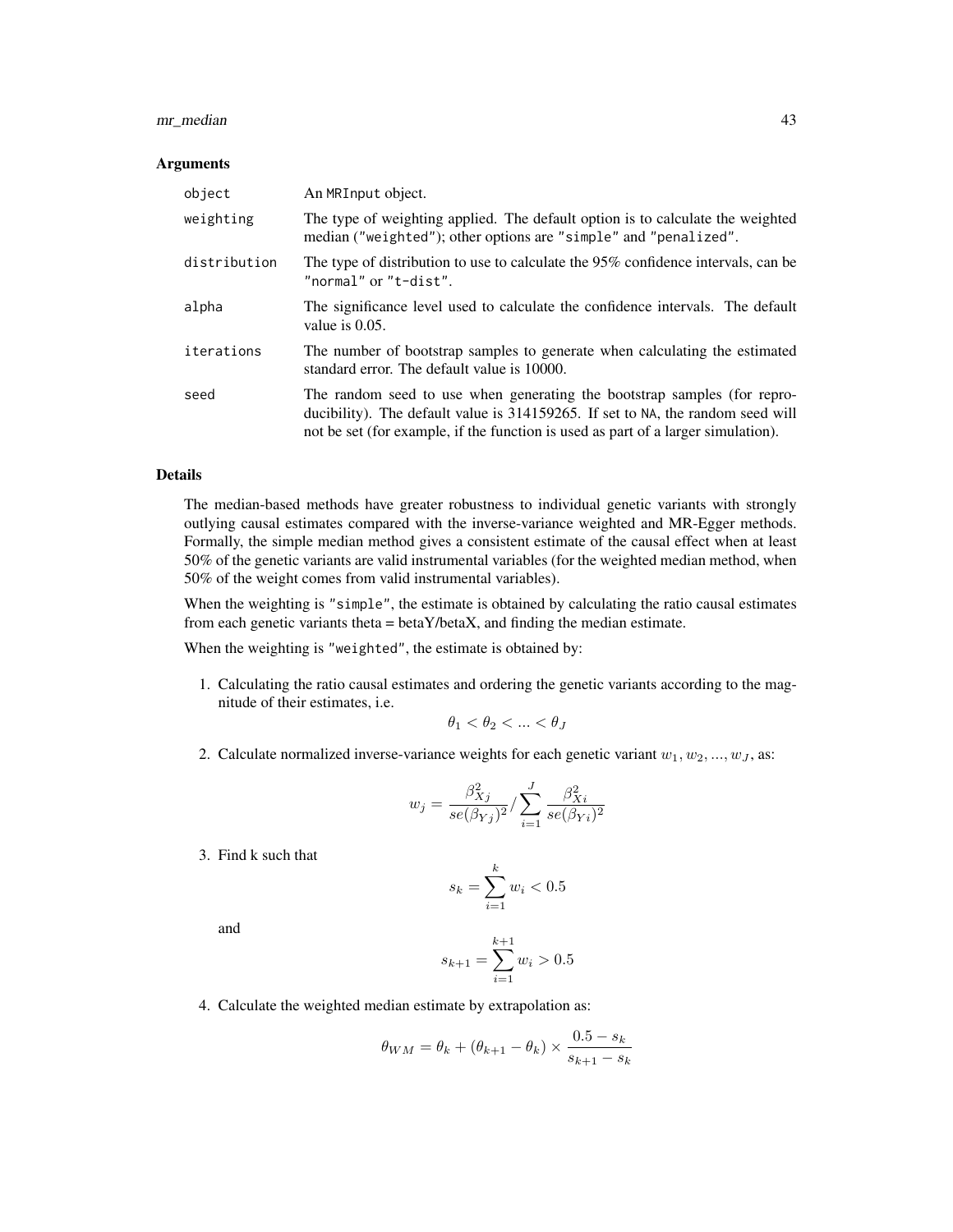The simple median estimate is the same as the weighted median estimate when all the weights are equal. Standard errors for both the simple and weighted median methods are calculated through bootstrapping.

When the weighting is "penalized", the weighted method is used, but the contribution of genetic variants with outlying (heterogeneous) ratio estimates to the analysis is downweighted.

## Value

The output from the function is a WeightedMedian object containing:

| Type        | The type of weights used: "weighted", "simple", or "penalized".                                                                                                      |
|-------------|----------------------------------------------------------------------------------------------------------------------------------------------------------------------|
| Exposure    | A character string giving the name given to the exposure.                                                                                                            |
| Outcome     | A character string giving the name given to the outcome.                                                                                                             |
| Estimate    | The value of the causal estimate.                                                                                                                                    |
| StdError    | Standard error of the causal estimate calculated using bootstrapping.                                                                                                |
| CILower     | The lower bound for the causal estimate based on the estimated bootstrapped<br>standard error and the significance level provided.                                   |
| CIUpper     | The upper bound for the causal estimate based on the estimated bootstrapped<br>standard error and the significance level provided.                                   |
| Alpha       | The significance level used when calculating the confidence intervals.                                                                                               |
| Pvalue      | The p-value associated with the estimate (calculated using Estimate/StdError<br>as per a Wald test) using a normal or t-distribution (as specified in distribution). |
| <b>SNPs</b> | The number of genetic variants (SNPs) included in the analysis.                                                                                                      |

# References

Jack Bowden, George Davey Smith, Philip C Haycock, Stephen Burgess. Consistent estimation in Mendelian randomization with some invalid instruments using a weighted median estimator. Genetic Epidemiology 2016; 40(4):304-314. doi: 10.1002/gepi.21965.

# Examples

```
mr\_median(mr\_input(bx = 1dlc, bxse = 1dlcse, by = chdlodds, byse = chdloddsse),weighting = "weighted", iterations = 100)
  # iterations is set to 100 to reduce runtime for the mr_median method,
  # 10000 iterations are recommended in practice
mr\_median(mr\_input(bx = 1dlc, bxse = 1dlcse, by = chdlodds, byse = chdloddse),
  weighting = "simple", iterations = 100)
mr\_median(mr\_input(bx = 1dlc, bxse = 1dlcse, by = chdlodds, byse = chdloddsse),weighting = "penalized", iterations = 100)
```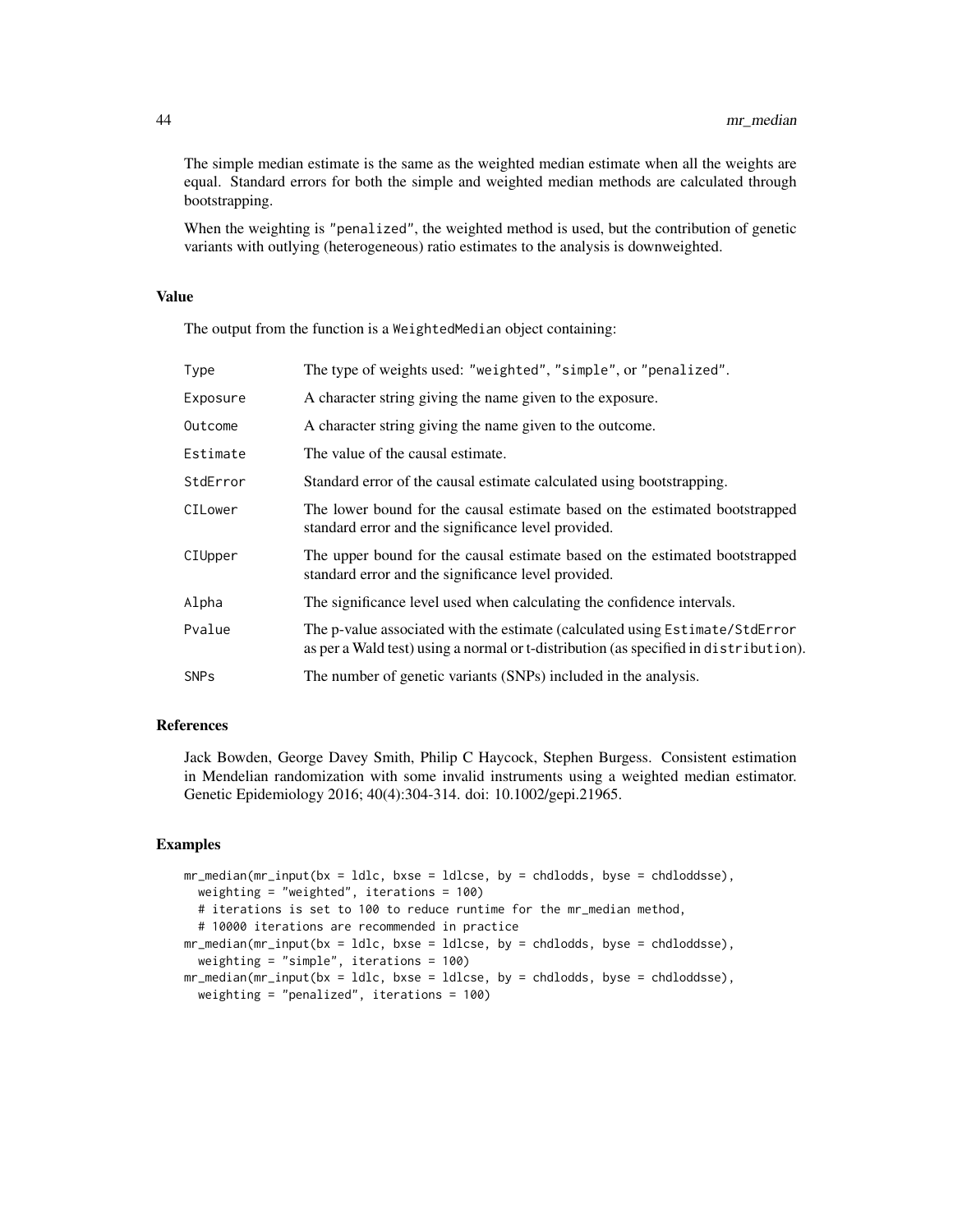<span id="page-44-0"></span>

# Description

The mr\_mvegger function performs multivariable Mendelian randomization via the MR-Egger method. This is implemented by multivariable weighted linear regression.

# Usage

```
mr_mvegger(
 object,
 orientate = 1,
 correl = FALSE,
  distribution = "normal",
  alpha = 0.05)
## S4 method for signature 'MRMVInput'
mr_mvegger(
 object,
 orientate = 1,
 correl = FALSE,
  distribution = "normal",
  alpha = 0.05)
```

| object       | An MRMVInput object.                                                                                                                                                                                                                                                                                                                                                                                                                                                                                                                                                                                                                                                                                 |
|--------------|------------------------------------------------------------------------------------------------------------------------------------------------------------------------------------------------------------------------------------------------------------------------------------------------------------------------------------------------------------------------------------------------------------------------------------------------------------------------------------------------------------------------------------------------------------------------------------------------------------------------------------------------------------------------------------------------------|
| orientate    | The risk factor that genetic associations are orientated to. The univariable and<br>multivariable versions of MR-Egger are both sensitive to the choice of param-<br>eterization of the genetic associations - which allele the associations are ori-<br>entated with respect to (in other words, which allele is the effect allele). For<br>univariable MR-Egger, this is resolved by setting the genetic associations with<br>the exposure all to be positive. In multivariable MR-Egger, we have to choose<br>which of the exposures to orientate the genetic associations to. The default op-<br>tion is 1, meaning that genetic associations with the first exposure are set to be<br>positive. |
| correl       | If the genetic variants are correlated, then this correlation can be accounted for.<br>The matrix of correlations between must be provided in the MRInput object:<br>the elements of this matrix are the correlations between the individual variants<br>(diagonal elements are 1). If a correlation matrix is specified in the MRInput<br>object, then correl is set to TRUE.                                                                                                                                                                                                                                                                                                                       |
| distribution | The type of distribution used to calculate the confidence intervals. Options are<br>"normal" (default) or "t-dist".                                                                                                                                                                                                                                                                                                                                                                                                                                                                                                                                                                                  |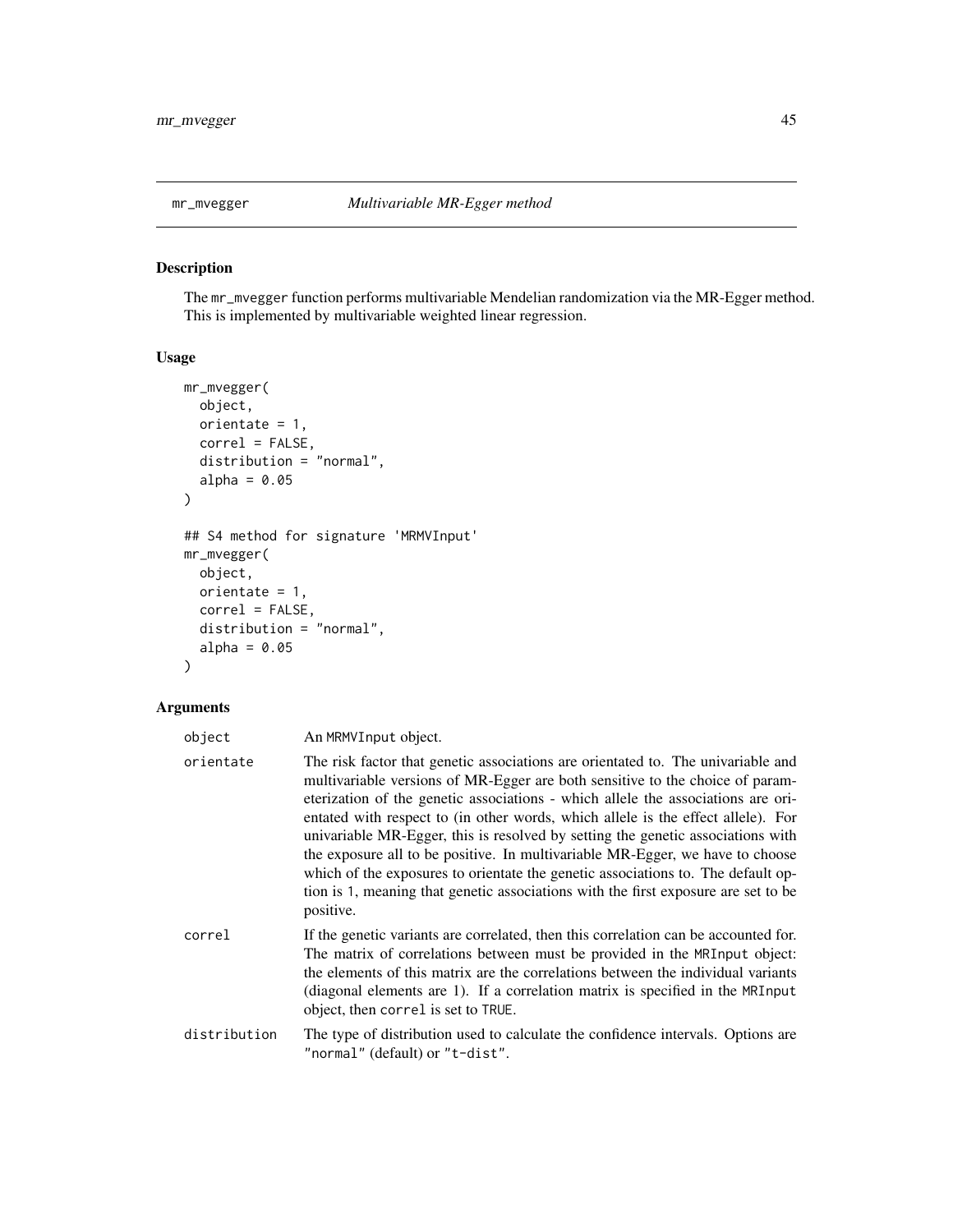alpha The significance level used to calculate the confidence interval. The default value is 0.05.

# Details

Multivariable MR-Egger is an extension of the MR-Egger method to deal with genetic variants that are associated with multiple risk factors.

We implement the method using multivariable weighted linear regression. If the variants are correlated, the method is implemented using generalized weighted linear regression; this is hard coded using matrix algebra.

The causal estimate is obtained by regression of the associations with the outcome on the associations with the risk factors, with the intercept estimated and weights being the inverse-variances of the associations with the outcome.

# Value

The output from the function is an MVEgger object containing:

| Model         | A character string giving the type of model used ("random").                                                                                                      |
|---------------|-------------------------------------------------------------------------------------------------------------------------------------------------------------------|
| Orientate     | The number corresponding to the risk factor that the genetic associations are<br>orientated to.                                                                   |
| Exposure      | A character vector with the names given to the exposure.                                                                                                          |
| Outcome       | A character string with the names given to the outcome.                                                                                                           |
| Correlation   | The matrix of genetic correlations.                                                                                                                               |
| Estimate      | A vector of the causal estimates (slope coefficient).                                                                                                             |
| StdError.Est  | Standard errors of the causal estimates.                                                                                                                          |
| Pvalue.Est    | The p-values associated with the estimates using a normal or t-distribution (as<br>specified in distribution).                                                    |
| CILower.Est   | The lower bound of the causal estimates based on the estimated standard error<br>and the significance level provided.                                             |
| CIUpper.Est   | The upper bound of the causal estimates based on the estimated standard error<br>and the significance level provided.                                             |
| Intercept     | The value of the intercept estimate.                                                                                                                              |
| StdError. Int | Standard error of the intercept estimate.                                                                                                                         |
| Pvalue. Int   | The p-value associated with the intercept.                                                                                                                        |
| CILower. Int  | The lower bound of the intercept based on the estimated standard error and the<br>significance level provided.                                                    |
| CIUpper. Int  | The upper bound of the intercept based on the estimated standard error and the<br>significance level provided.                                                    |
| Alpha         | The significance level used when calculating the confidence intervals.                                                                                            |
| Pvalue        | The p-values associated with the estimates (calculated as Estimate/StdError as<br>per Wald test) using a normal or t-distribution (as specified in distribution). |
| <b>SNPs</b>   | The number of genetic variants (SNPs) included in the analysis.                                                                                                   |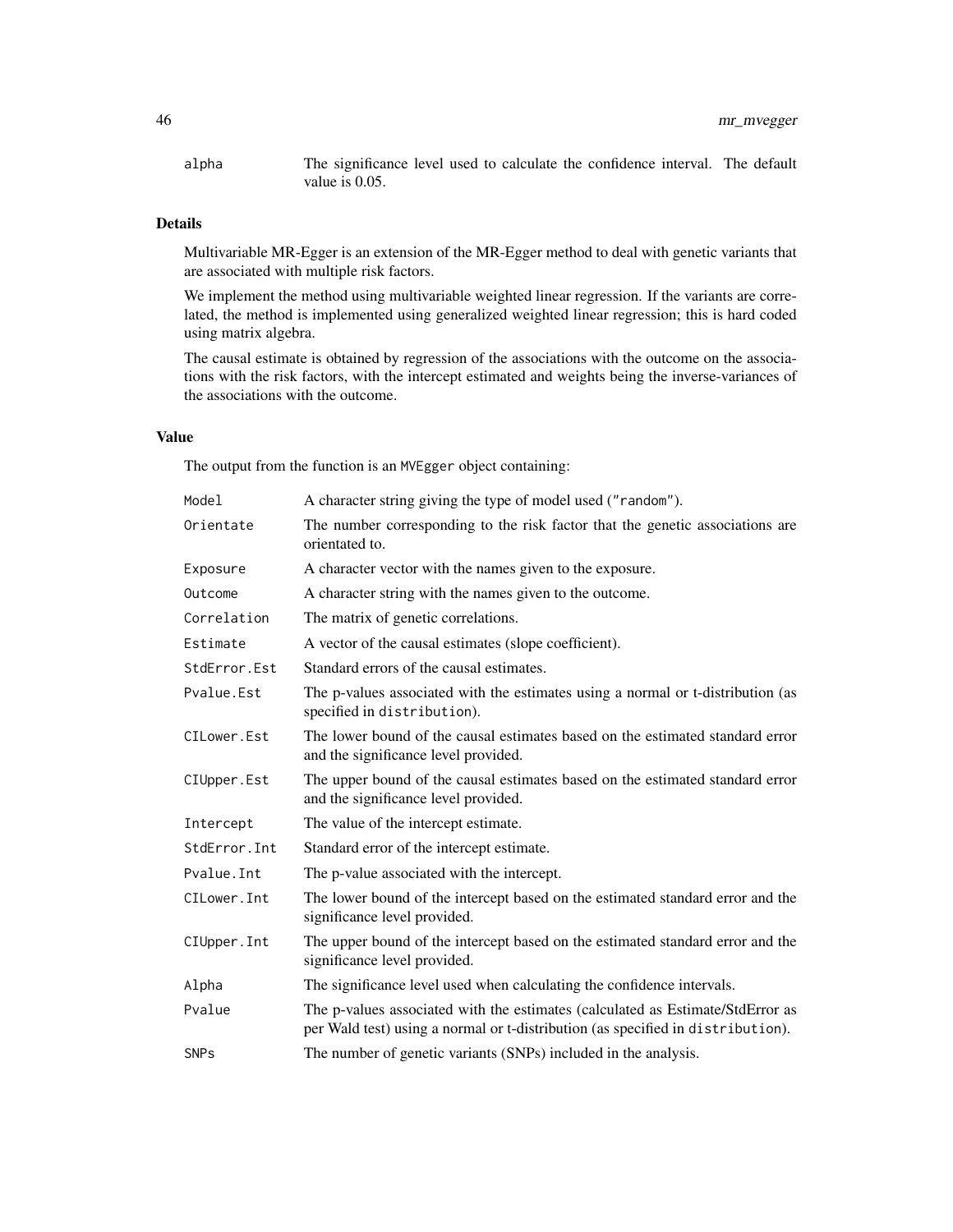# <span id="page-46-0"></span>mr\_mvinput 47

| <b>RSE</b> | The estimated residual standard error from the regression model.                                                                                                       |
|------------|------------------------------------------------------------------------------------------------------------------------------------------------------------------------|
| Heter.Stat | Heterogeneity statistic (Cochran's Q statistic) and associated p-value: the null<br>hypothesis is that all genetic variants estimate the same causal parameter; rejec- |
|            | tion of the null is an indication that one or more variants may be pleiotropic.                                                                                        |

# References

Jessica Rees, Angela Wood, Stephen Burgess. Extending the MR?Egger method for multivariable Mendelian randomization to correct for both measured and unmeasured pleiotropy. Statistics in Medicine 2017; 36(29): 4705-4718. doi: 10.1002/sim.7492.

# Examples

```
mr_mvegger(mr_mvinput(bx = cbind(ldlc, hdlc, trig), bxse = cbind(ldlcse, hdlcse, trigse),
   by = chdlodds, byse = chdloddsse), orientate = 1)
```
mr\_mvinput *Inputting and formatting data for use in causal estimation*

#### Description

The mr\_mvinput function is required for inputting and formatting data for use in the multivariable Mendelian randomization functions provided in this package.

# Usage

```
mr_mvinput(
  bx = matrix(),
 bxse = matrix(),
  by = \theta,
  byse = \theta,
  correlation = matrix(),exposure = "exposure",
  outcome = "outcome",
  snps = "snp",
  effect_allele = NA,
  other_allele = NA,
  eaf = NA
```

```
)
```

| bx   | A matrix of beta-coefficient values for genetic associations with the risk factor<br>variables. These should be arranged so that column 1 are the beta-coefficients |
|------|---------------------------------------------------------------------------------------------------------------------------------------------------------------------|
|      | for risk factor 1, and row 1 are the beta-coefficients for genetic variant 1.                                                                                       |
| bxse | The matrix of standard errors associated with the beta-coefficients bx.                                                                                             |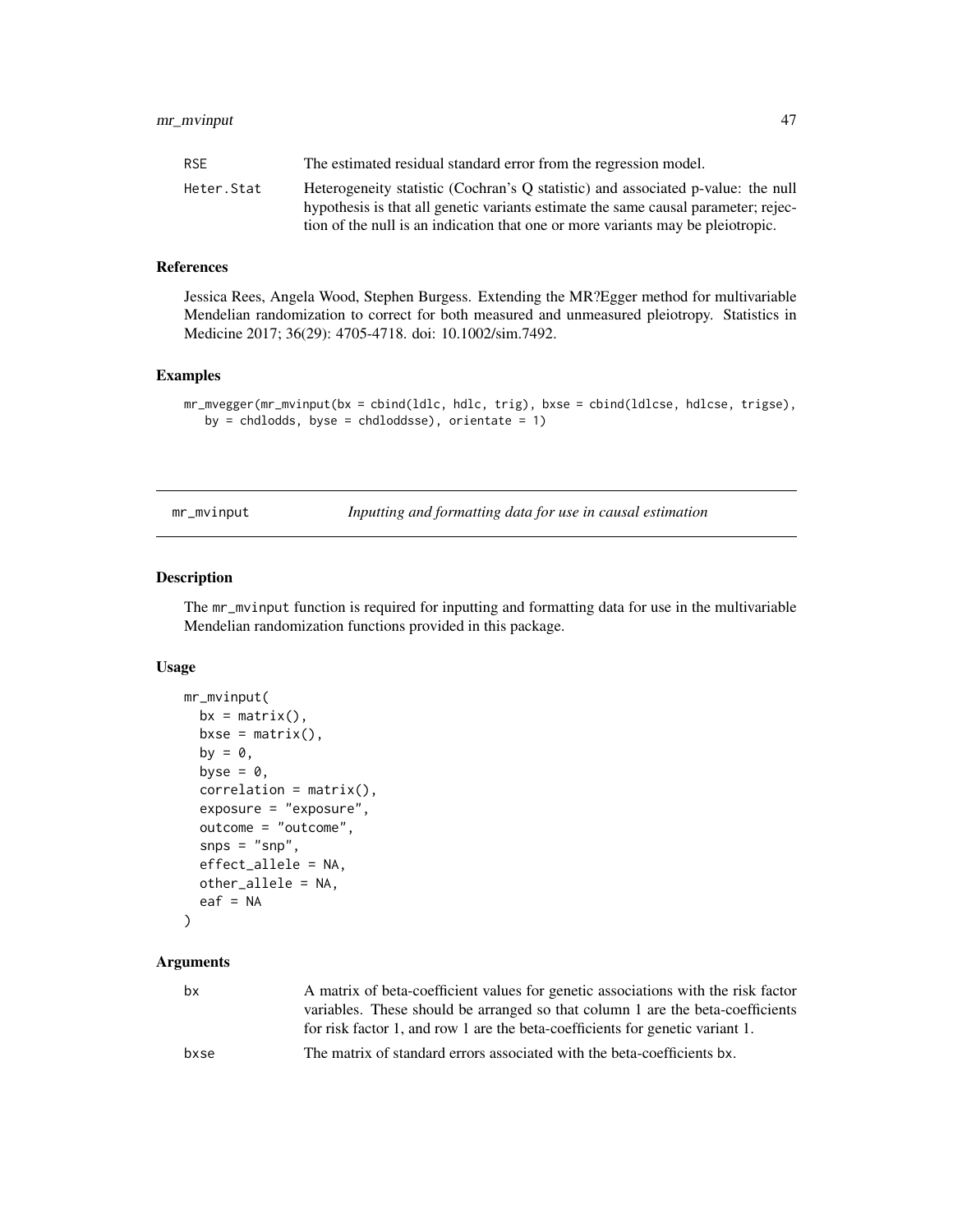| A numeric vector of beta-coefficient values for genetic associations with the<br>second variable (often referred to as the outcome). For a disease outcome, the<br>beta coefficients are log odds estimates from logistic regression analyses.                      |
|---------------------------------------------------------------------------------------------------------------------------------------------------------------------------------------------------------------------------------------------------------------------|
| The vector standard errors associated with the beta-coefficients in by.                                                                                                                                                                                             |
| The matrix of correlations between genetic variants. If this variable is not pro-<br>vided, then we assume that genetic variants are uncorrelated.                                                                                                                  |
| The names of the exposure variables.                                                                                                                                                                                                                                |
| The name of the outcome variable.                                                                                                                                                                                                                                   |
| The names of the genetic variants (SNPs) included in the analysis. The inputs<br>exposure, outcome, and snps are not required, but may be useful for keeping<br>track of various MRInput objects. They are also used by the mr_plot function.                       |
| The name of the effect allele for each SNP. The beta-coefficients are the associ-<br>ations with the exposure and outcome per additional copy of the effect allele.                                                                                                 |
| The name of the non-effect allele.                                                                                                                                                                                                                                  |
| The expected allele frequencies (numeric). The slots effect_allele, other_allele,<br>and eaf are neither required, nor currently used in the Mendelian Randomization<br>package. They are included for future compatibility with the MR-Base suite of<br>functions. |
|                                                                                                                                                                                                                                                                     |

#### Details

The beta-coefficients are assumed to be estimated for uncorrelated (independent) genetic variants, although a correlation matrix can be specified if the variants are correlated in their distributions. We also assume that the beta-coefficients for associations with the exposure and with the outcome are uncorrelated (corresponding to a two-sample Mendelian randomization analysis), although correlation between associations with the exposure and with the outcome generally have little impact on causal estimates or standard errors.

If the variables are not all the same length, then an error message will be reported. The analyses will still try to run, but the output may be misleading. However, in some analyses (for example, the standard IVW and MR-Egger methods), the values of bxse are not used in the analysis, and can therefore safely be omitted (provided that the other variables are correctly labelled).

## Value

An MRMVInput object containing:

| betaX       | The genetic associations with the exposures.                          |
|-------------|-----------------------------------------------------------------------|
| betaXse     | The corresponding standard errors.                                    |
| betaY       | The genetic associations with the outcome.                            |
| betaYse     | The corresponding standard errors.                                    |
| correlation | The matrix of genetic correlations.                                   |
| exposure    | Character strings with the names given to the exposures.              |
| outcome     | A character string giving the name given to the outcome.              |
| snps        | A vector of character strings with the names of the genetic variants. |
|             |                                                                       |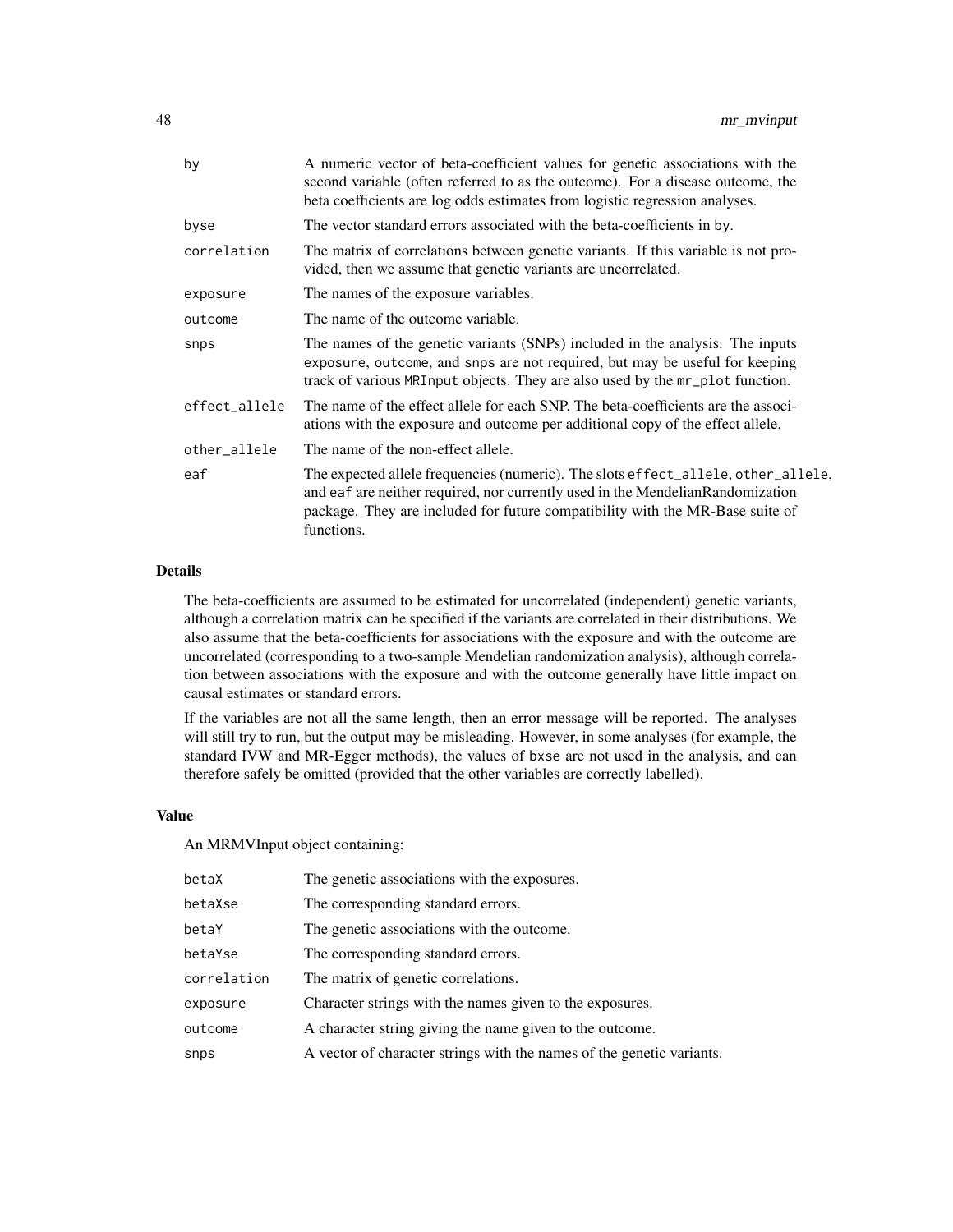# <span id="page-48-0"></span>mr\_mvivw 49

|     | effect allele A vector of character strings with the names of the effect alleles.    |
|-----|--------------------------------------------------------------------------------------|
|     | other allele A vector of character strings with the names of the non-effect alleles. |
| eaf | A numeric vector with the effect allele frequencies.                                 |

mr\_mvivw *Multivariable inverse-variance weighted method*

# Description

The mr\_mvivw function performs multivariable Mendelian randomization via the inverse-variance method. This is implemented by multivariable weighted linear regression.

# Usage

```
mr_mvivw(
  object,
  model = "default",
  robust = FALSE,correl = FALSE,
  distribution = "normal",
  alpha = 0.05,
  ...
)
## S4 method for signature 'MRMVInput'
mr_mvivw(
  object,
 model = "default",
  robust = FALSE,
  correl = FALSE,distribution = "normal",
  alpha = 0.05,
  ...
\mathcal{L}
```
#### Arguments

object An MRMVInput object.

model What type of model should be used: "default", "random" or "fixed". The random-effects model ("random") is a multiplicative random-effects model, allowing overdispersion in the weighted linear regression (the residual standard error is not fixed to be 1, but is not allowed to take values below 1). The fixedeffect model ("fixed") sets the residual standard error to be 1. The "default" setting is to use a fixed-effect model with 3 genetic variants or fewer, and otherwise to use a random-effects model.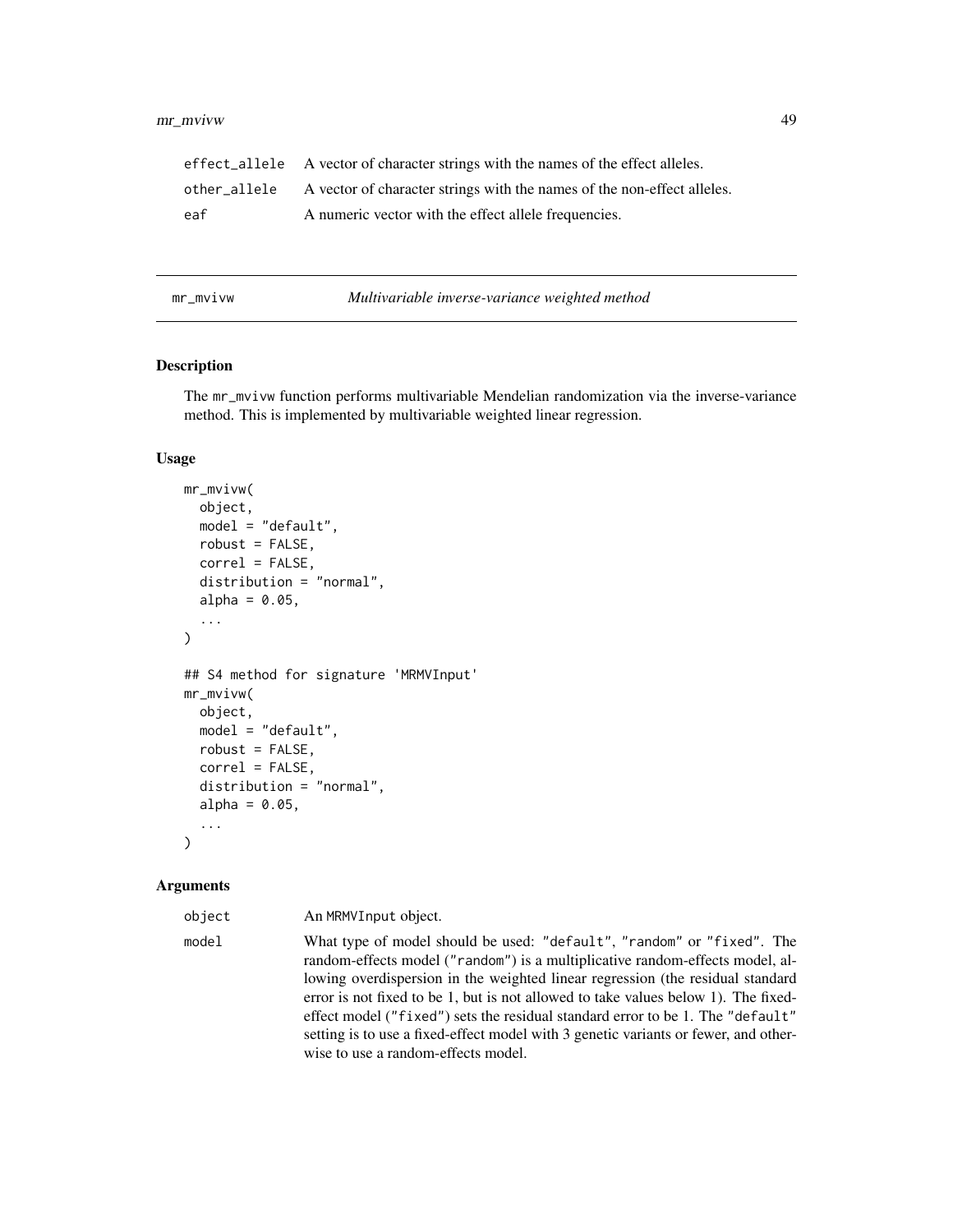| robust       | Indicates whether robust regression using the lmrob() function from the pack-<br>age robustbase should be used in the method rather than standard linear re-<br>gression $(lm)$ .                                                                                                                                                                                                  |
|--------------|------------------------------------------------------------------------------------------------------------------------------------------------------------------------------------------------------------------------------------------------------------------------------------------------------------------------------------------------------------------------------------|
| correl       | If the genetic variants are correlated, then this correlation can be accounted for.<br>The matrix of correlations between must be provided in the MRMVInput object:<br>the elements of this matrix are the correlations between the individual variants<br>(diagonal elements are 1). If a correlation matrix is specified in the MRMVInput<br>object, then correl is set to TRUE. |
| distribution | The type of distribution used to calculate the confidence intervals. Options are<br>"normal" (default) or "t-dist".                                                                                                                                                                                                                                                                |
| alpha        | The significance level used to calculate the confidence interval. The default<br>value is $0.05$ .                                                                                                                                                                                                                                                                                 |
| .            | Additional arguments to be passed to the regression method.                                                                                                                                                                                                                                                                                                                        |
|              |                                                                                                                                                                                                                                                                                                                                                                                    |

# Details

Multivariable Mendelian randomization is an extension of Mendelian randomization to deal with genetic variants that are associated with multiple risk factors. Two scenarios are envisioned for its use: 1) risk factors that are biologically related, such as lipid fractions; and 2) risk factors where there is potentially a network of causal effects (mediation) from one risk factor to another. In both cases, under the extended assumptions of multivariable Mendelian randomization, coefficients represent the direct causal effects of each risk factor in turn with the other risk factors being fixed.

We implement the method using multivariable weighted linear regression. If the variants are correlated, the method is implemented using generalized weighted linear regression; this is hard coded using matrix algebra.

The causal estimate is obtained by regression of the associations with the outcome on the associations with the risk factors, with the intercept set to zero and weights being the inverse-variances of the associations with the outcome.

#### Value

The output from the function is an MVIVW object containing:

| Model       | A character string giving the type of model used ("fixed", "random", or "default").                                     |
|-------------|-------------------------------------------------------------------------------------------------------------------------|
| Exposure    | A character vector with the names given to the exposure.                                                                |
| Outcome     | A character string with the names given to the outcome.                                                                 |
| Robust      | TRUE if robust regression has been used to calculate the estimate, FALSE other-<br>wise.                                |
| Correlation | The matrix of genetic correlations.                                                                                     |
| Estimate    | A vector of causal estimates.                                                                                           |
| StdError    | A vector of standard errors of the causal estimates.                                                                    |
| CILower     | The lower bounds of the causal estimates based on the estimated standard errors<br>and the significance level provided. |
| CIUpper     | The upper bounds of the causal estimates based on the estimated standard errors<br>and the significance level provided. |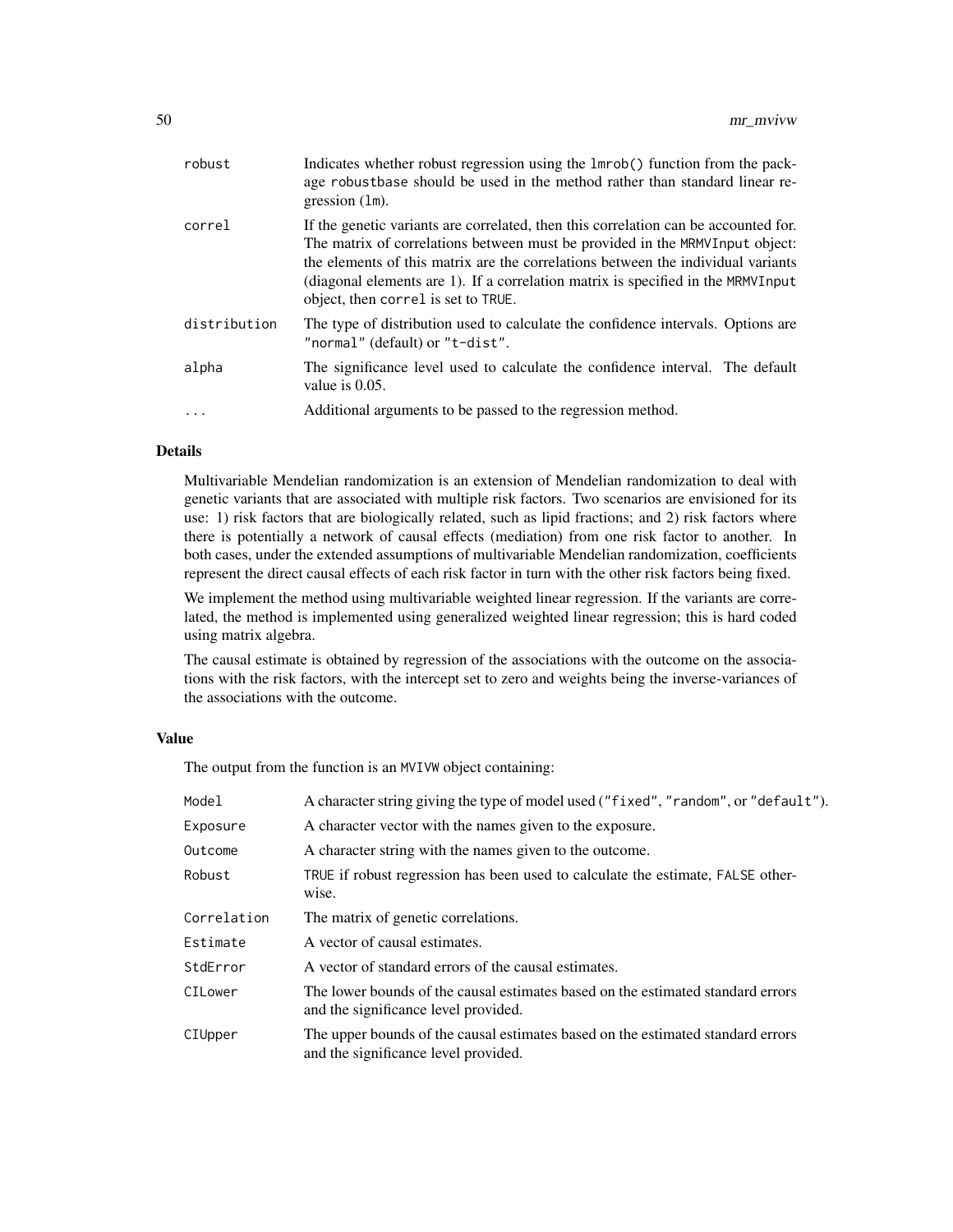<span id="page-50-0"></span>

| Alpha                  | The significance level used when calculating the confidence intervals.                                                                                                                                                                                    |
|------------------------|-----------------------------------------------------------------------------------------------------------------------------------------------------------------------------------------------------------------------------------------------------------|
| Pvalue                 | The p-values associated with the estimates (calculated as Estimate/StdError as<br>per Wald test) using a normal or t-distribution (as specified in distribution).                                                                                         |
| <b>SNP<sub>s</sub></b> | The number of genetic variants (SNPs) included in the analysis.                                                                                                                                                                                           |
| <b>RSE</b>             | The estimated residual standard error from the regression model.                                                                                                                                                                                          |
| Heter.Stat             | Heterogeneity statistic (Cochran's Q statistic) and associated p-value: the null<br>hypothesis is that all genetic variants estimate the same causal parameter; rejec-<br>tion of the null is an indication that one or more variants may be pleiotropic. |

# References

Description of approach: Stephen Burgess, Simon G Thompson. Multivariable Mendelian Randomization: the use of pleiotropic genetic variants to estimate causal effects. American Journal of Epidemiology 2015; 181(4):251-260. doi: 10.1093/aje/kwu283.

Description of inverse-variance weighted method: Stephen Burgess, Frank Dudbridge, Simon G Thompson. Re: "Multivariable Mendelian randomization: the use of pleiotropic genetic variants to estimate causal effects." American Journal of Epidemiology 2015; 181(4):290-291. doi: 10.1093/aje/kwv017.

Use for mediation analysis: Stephen Burgess, Deborah J Thompson, Jessica MB Rees, Felix R Day, John R Perry, Ken K Ong. Dissecting causal pathways using Mendelian randomization with summarized genetic data: Application to age at menarche and risk of breast cancer. Genetics 2017; 207(2):481-487. doi: 10.1534/genetics.117.300191.

#### Examples

mr\_mvivw(mr\_mvinput(bx = cbind(ldlc, hdlc, trig), bxse = cbind(ldlcse, hdlcse, trigse), by = chdlodds, byse = chdloddsse))

mr\_mvlasso *Multivariable MR-Lasso method*

#### Description

The mr\_mvlasso function performs the multivariable MR-Lasso method, which applies lasso-type penalization to the direct effects of genetic variants on the outcome. The causal estimates are described as post-lasso estimates, and are obtained by performing the multivariable IVW method using only those genetic variants that are identified as valid by the lasso procedure.

#### Usage

```
mr_mvlasso(
  object,
  orientate = 1,
  distribution = "normal",
  alpha = 0.05,
```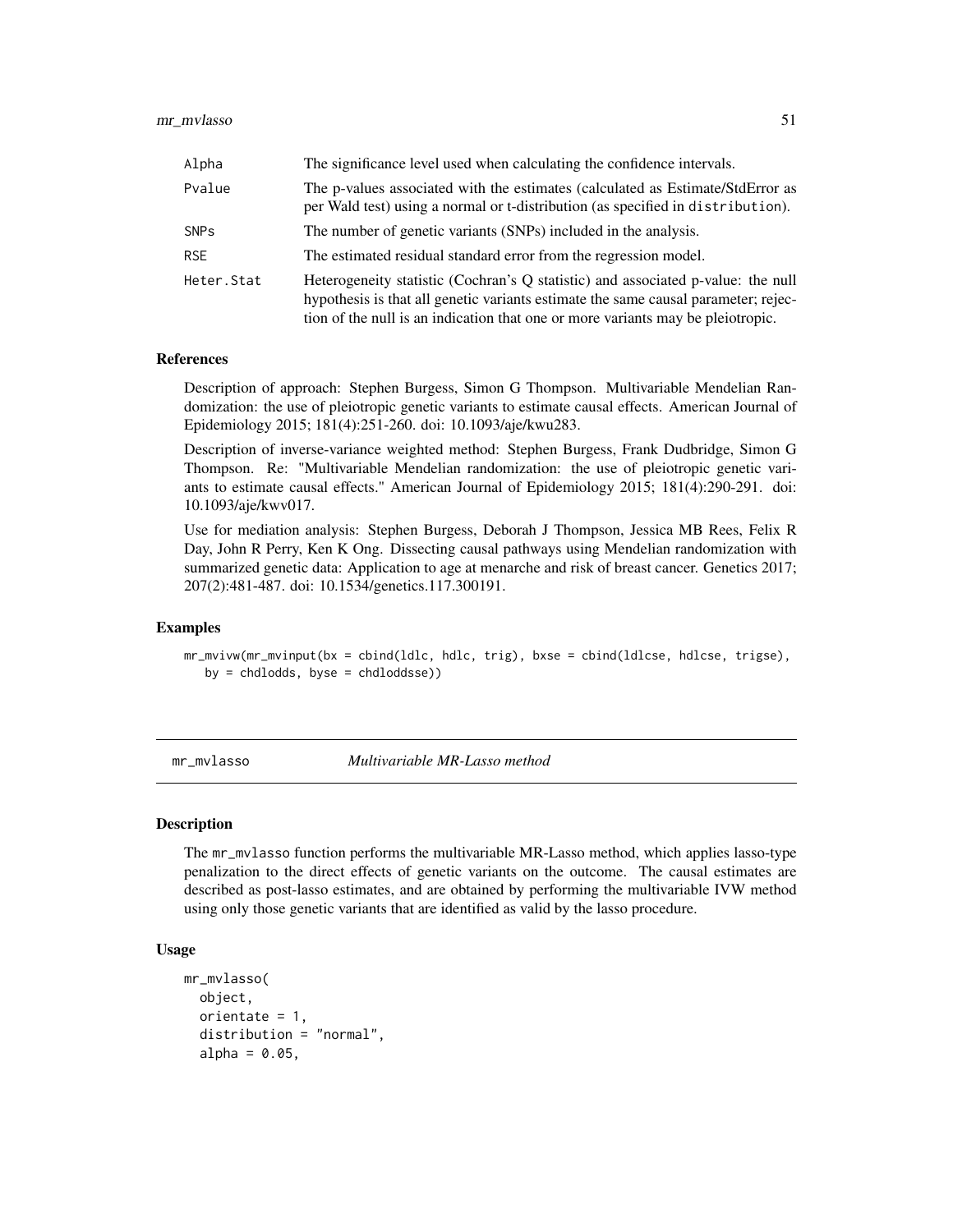```
lambda = numeric(0))
## S4 method for signature 'MRMVInput'
mr_mvlasso(
 object,
 orientate = 1,
  distribution = "normal",
  alpha = 0.05,
 lambda = numeric(0))
```
# Arguments

| object       | An MRMVInput object.                                                                                                                                                                                    |
|--------------|---------------------------------------------------------------------------------------------------------------------------------------------------------------------------------------------------------|
| orientate    | The risk factor that genetic associations are orientated to. The default option<br>is 1, meaning that genetic associations with the first risk factor are set to be<br>positive.                        |
| distribution | The type of distribution used to calculate the confidence intervals. Options are<br>"normal" (default) or "t-dist".                                                                                     |
| alpha        | The significance level used to calculate the confidence intervals. The default<br>value is $0.05$ .                                                                                                     |
| lambda       | The value of the tuning parameter used by the lasso procedure which controls<br>the level of sparsity. If not specified, the tuning parameter will be calculated by<br>the heterogeneity stopping rule. |

# Details

Multivariable MR-Lasso extends the multivariable IVW model to include an intercept term for each genetic variant. These intercept terms represent associations between the genetic variants and the outcome which bypass the risk factors. The regularized regression model is estimated by multivariable weighted linear regression where the intercept terms are subject to lasso-type penalization. The lasso penalization will tend to shrink the intercept terms corresponding to the valid instruments to zero.

The lasso penalty relies on a tuning parameter which controls the level of sparsity. The default is to use a heterogeneity stopping rule, but a fixed value may be specified.

As part of the analysis, the genetic variants are orientated so that all of the associations with one of the risk factors are positive (the first risk factor is used by default). Re-orientation of the genetic variants is performed automatically as part of the function.

The MR-Lasso method is performed in two steps. First, a regularized regression model is fitted, and some genetic variants are identified as valid instruments. Second, causal effects are estimated using standard multivariable IVW with only the valid genetic variants. The post-lasso method will be performed as long as the number of genetic variants identified as valid instruments is greater than the number of risk factors. The default heterogeneity stopping rule will always return more genetic variants as valid instruments than risk factors for identification. The main estimates given by the method are the post-lasso estimates. However, parameter estimates from the regularized regression model used to identify invalid variants are also provided for completeness.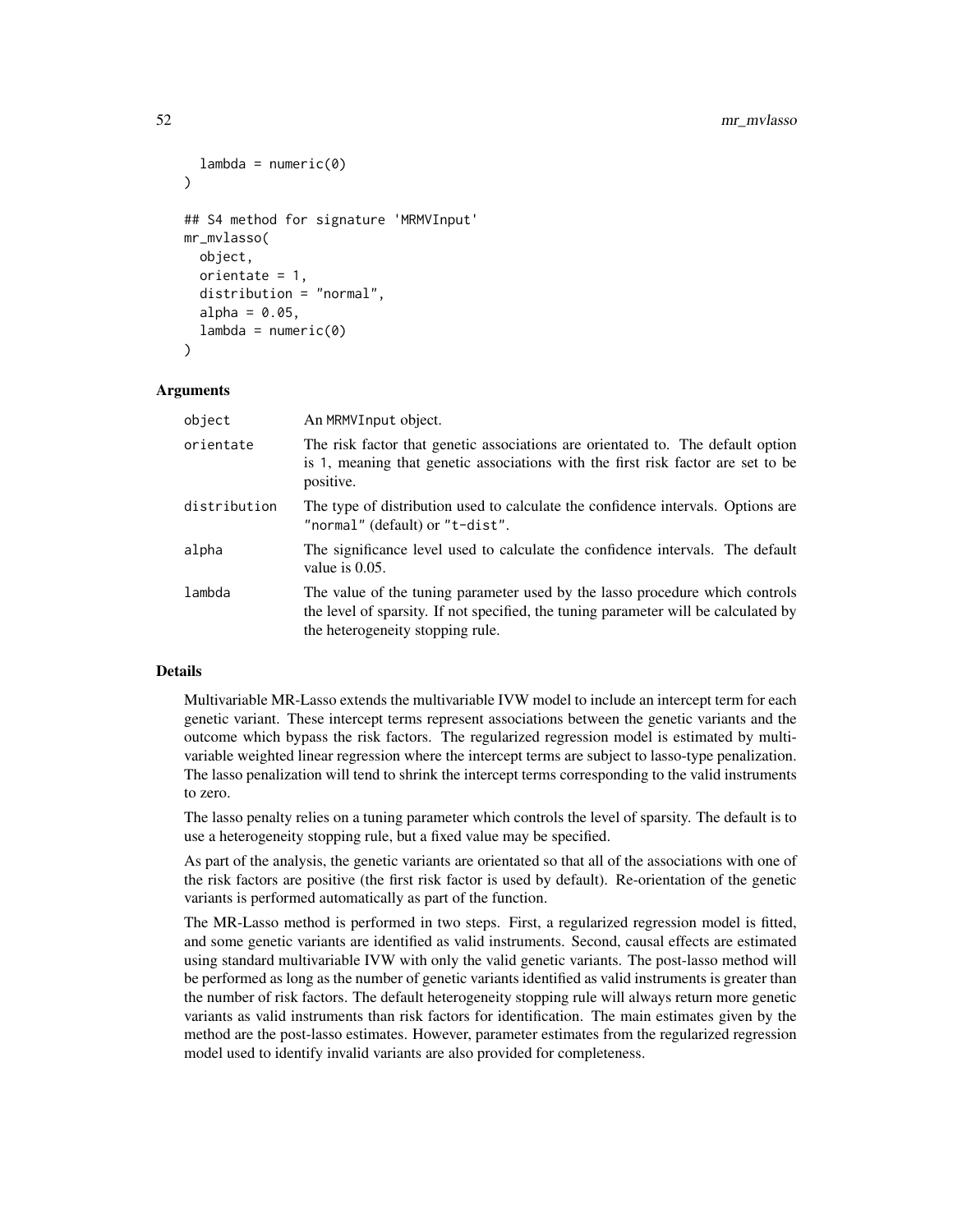# mr\_mvlasso 53

If a substantial proportion of genetic variants are removed from the analysis, the multivariable MR-Lasso method may give a false impression of confidence in the causal estimate due to homogeneity of the variant-specific causal estimates amongst the remaining variants. However, it is not reasonable to claim that there is strong evidence for a causal effect after a large number of variants with heterogeneous estimates have been removed from the analysis.

# Value

The output from the function is an MVLasso object containing:

| Exposure     | A character vector with the names given to the exposure.                                                                                             |
|--------------|------------------------------------------------------------------------------------------------------------------------------------------------------|
| Outcome      | A character string with the names given to the outcome.                                                                                              |
| Estimate     | A vector of causal estimates from the multivariable MR-Lasso method. These<br>are the post-lasso estimates.                                          |
| StdError     | A vector of standard errors of the causal estimates from the multivariable MR-<br>Lasso method.                                                      |
| CILower      | The lower bounds of the confidence intervals for the causal estimates based on<br>the estimated standard errors and the significance level provided. |
| CIUpper      | The upper bounds of the confidence intervals for the causal estimates based on<br>the estimated standard errors and the significance level provided. |
| Alpha        | The significance level used when calculating the confidence intervals.                                                                               |
| Pvalue       | The p-values associated with the (post-lasso) causal estimates using a normal or<br>t-distribution (as specified in distribution).                   |
| <b>SNPs</b>  | The number of genetic variants (SNPs) included in the analysis.                                                                                      |
| RegEstimate  | The estimates from the regularized regression model used in the multivariable<br>MR-Lasso method.                                                    |
| RegIntercept | The intercept estimates estimates from the regularized regression model used in<br>the multivariable MR-Lasso method.                                |
| Valid        | The number of genetic variants that have been identified as valid instruments.                                                                       |
| ValidSNPs    | The names of genetic variants that have been identified as valid instruments.                                                                        |
| Lambda       | The value of the tuning parameter used to compute RegEstimate.                                                                                       |

# References

Andrew J Grant, Stephen Burgess. Pleiotropy robust methods for multivariable Mendelian randomization. arXiv 2020; 2008.11997

# Examples

```
mr_mvlasso(mr_mvinput(bx = cbind(ldlc, hdlc, trig), bxse = cbind(ldlcse, hdlcse, trigse),
   by = chdlodds, byse = chdloddsse))
```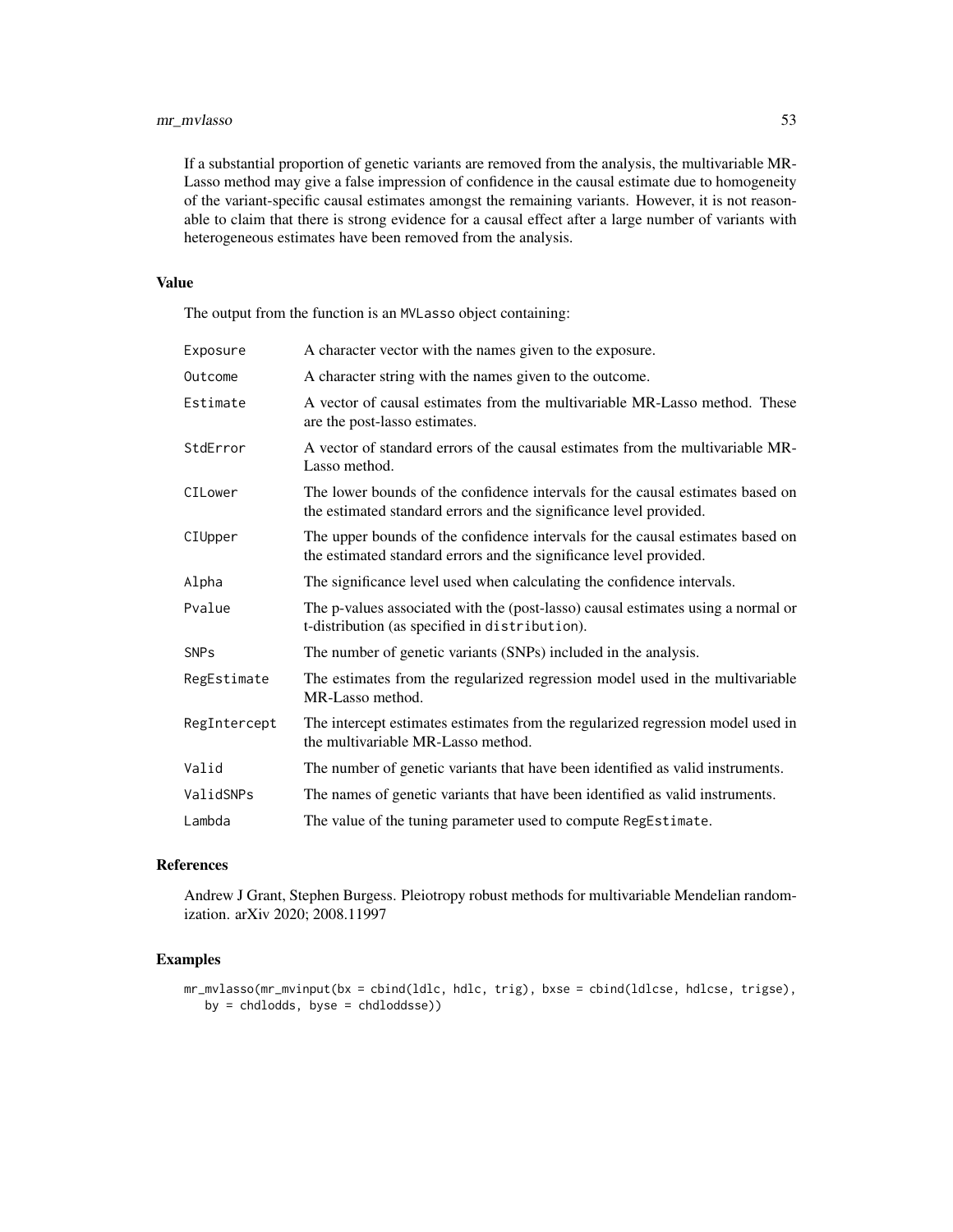<span id="page-53-0"></span>

#### Description

The mr\_mvmedian function performs multivariable Mendelian randomization via the median method. This is implemented by multivariable weighted quantile regression, with the quantile set to 0.5 (the median).

#### Usage

```
mr_mvmedian(
  object,
  distribution = "normal",
  alpha = 0.05,
  iterations = 10000,
  seed = 314159265
)
## S4 method for signature 'MRMVInput'
mr_mvmedian(
  object,
  distribution = "normal",
  alpha = 0.05,
  iterations = 10000,
  seed = 314159265
)
```
# Arguments

| object       | An MRMVInput object.                                                                                                                                                                                                                             |
|--------------|--------------------------------------------------------------------------------------------------------------------------------------------------------------------------------------------------------------------------------------------------|
| distribution | The type of distribution used to calculate the confidence intervals. Options are<br>"normal" (default) or "t-dist".                                                                                                                              |
| alpha        | The significance level used to calculate the confidence intervals. The default<br>value is $0.05$ .                                                                                                                                              |
| iterations   | The number of bootstrap samples to generate when calculating the estimated<br>standard error. The default value is 10000.                                                                                                                        |
| seed         | The random seed to use when generating the bootstrap samples (for repro-<br>ducibility). The default value is 314159265. If set to NA, the random seed will<br>not be set (for example, if the function is used as part of a larger simulation). |

# Details

The multivariable median method is similar to the univariable weighted median method, except that it is implemented using quantile regression. The regression model is multivariable and weighted by the inverse of the variances of the variant-specific estimates. Confidence intervals are calculated by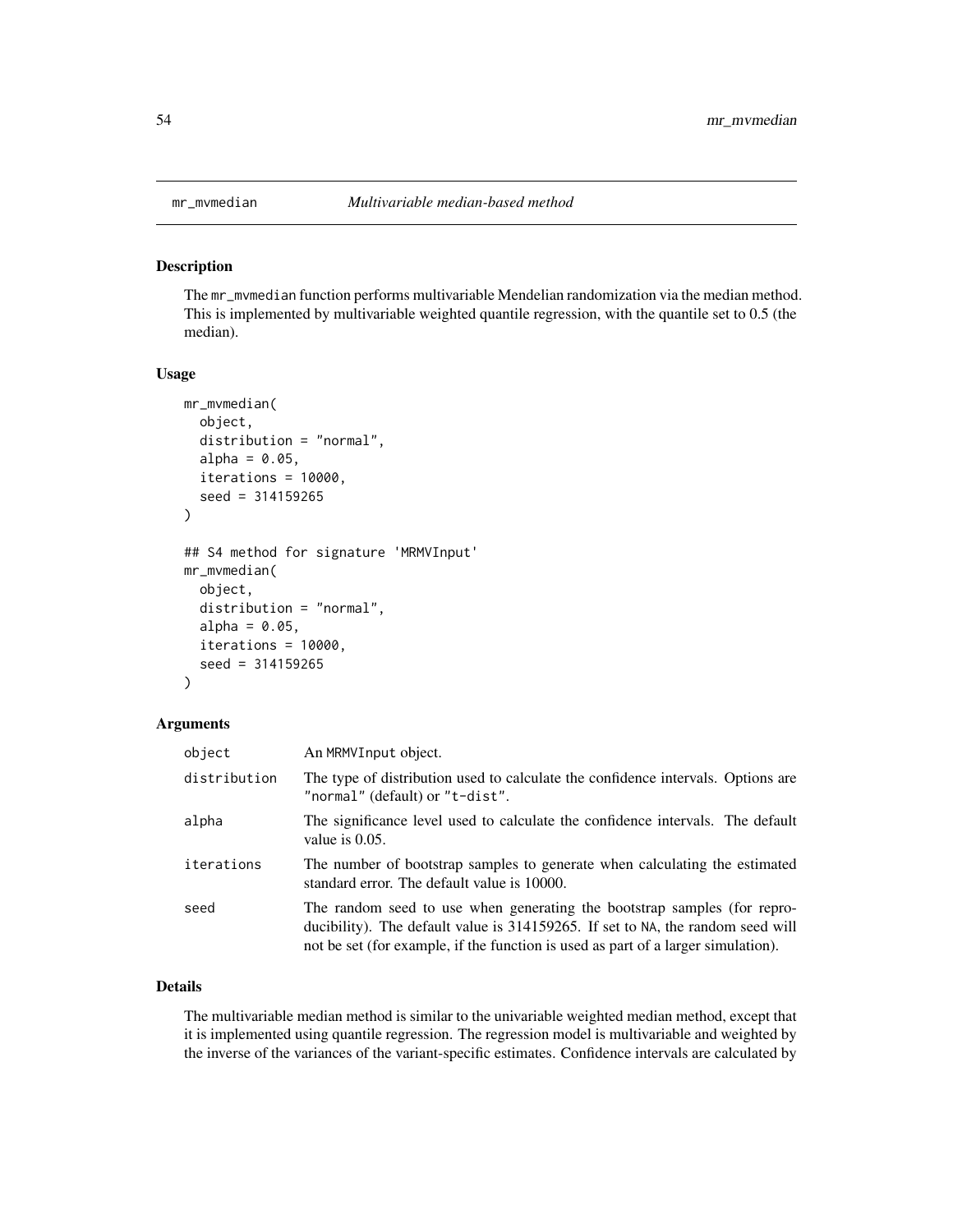#### <span id="page-54-0"></span>mr\_plot 55

parametric bootstrap to estimate the standard error of the estimates, and then using quantiles of a normal or t-distribution (depending on the value of distribution).

# Value

The output from the function is an MVMedian object containing:

| Exposure               | A character vector with the names given to the exposure.                                                                                                          |
|------------------------|-------------------------------------------------------------------------------------------------------------------------------------------------------------------|
| Outcome                | A character string with the names given to the outcome.                                                                                                           |
| Estimate               | A vector of causal estimates.                                                                                                                                     |
| StdError               | A vector of standard errors of the causal estimates.                                                                                                              |
| CILower                | The lower bounds of the causal estimates based on the estimated standard errors<br>and the significance level provided.                                           |
| CIUpper                | The upper bounds of the causal estimates based on the estimated standard errors<br>and the significance level provided.                                           |
| Alpha                  | The significance level used when calculating the confidence intervals.                                                                                            |
| Pvalue                 | The p-values associated with the estimates (calculated as Estimate/StdError as<br>per Wald test) using a normal or t-distribution (as specified in distribution). |
| <b>SNP<sub>S</sub></b> | The number of genetic variants (SNPs) included in the analysis.                                                                                                   |
|                        |                                                                                                                                                                   |

# Examples

mr\_mvmedian(mr\_mvinput(bx = cbind(ldlc, hdlc, trig), bxse = cbind(ldlcse, hdlcse, trigse), by = chdlodds, byse = chdloddsse), iterations = 100) # iterations is set to 100 to reduce runtime for the mr\_mvmedian method, # 10000 iterations are recommended in practice

mr\_plot *Draw a scatter plot of the genetic associations and/or causal estimates*

# Description

The function mr\_plot has three functionalities. It can generate a visual representation of MRInput, MRMVInput and MRAll objects.

#### Usage

```
mr_plot(
  object,
  error = TRUE,
  line = "ivw",orientate = FALSE,
  interactive = TRUE,
  labels = FALSE
)
```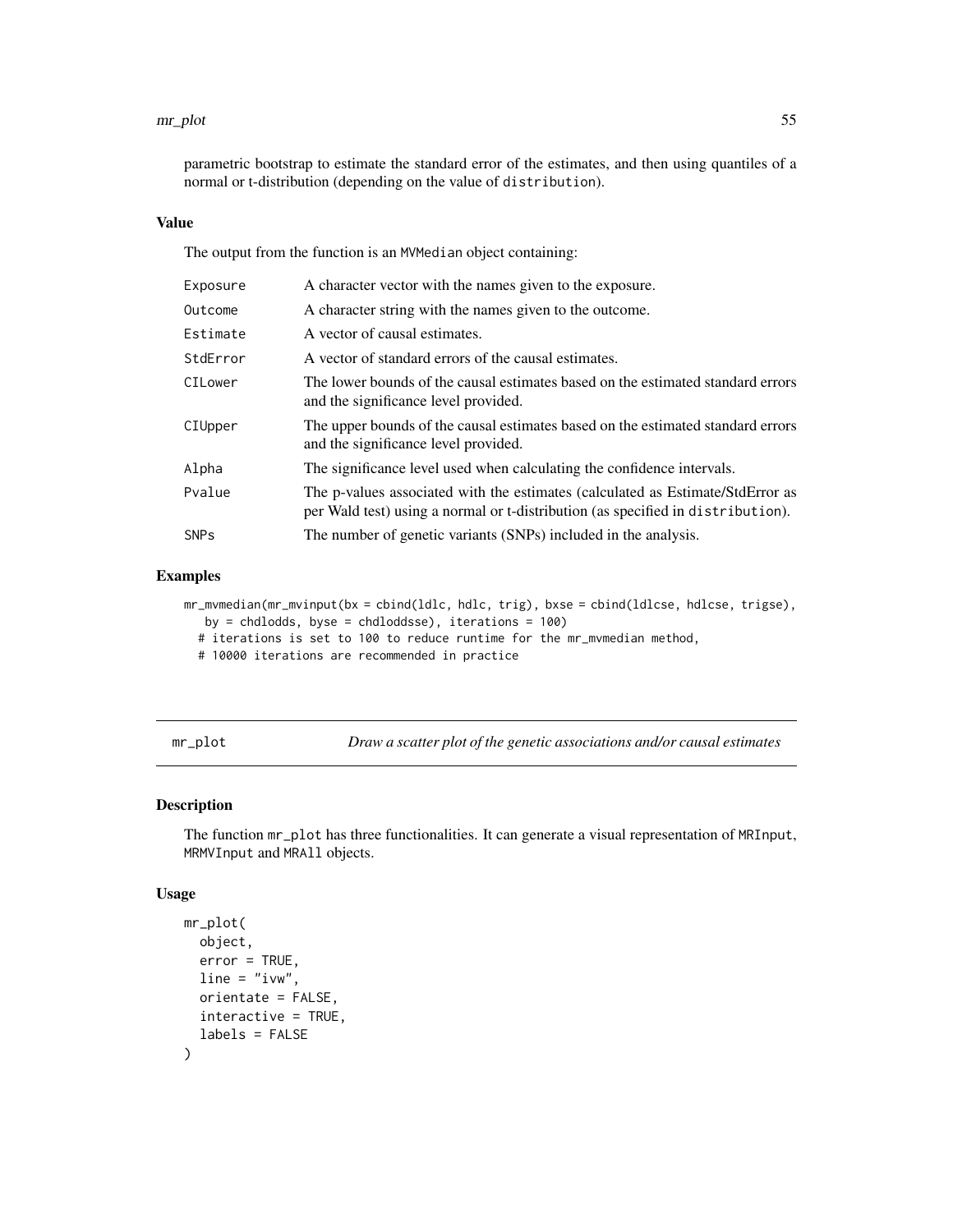```
## S4 method for signature 'MRInput'
mr_plot(
  object,
  error = TRUE,
  line = "ivw",orientate = FALSE,
  interactive = TRUE,
  labels = FALSE
\lambda## S4 method for signature 'MRAll'
mr_plot(object)
## S4 method for signature 'MRMVInput'
mr_plot(
  object,
  error = TRUE,
  line = TRUE,
  orientate = FALSE,
  interactive = TRUE,
  labels = FALSE
\mathcal{L}
```

| object      | An MRInput object or an MRMVInput object or an MRA11 object.                                                                                                                                                                                                                                |
|-------------|---------------------------------------------------------------------------------------------------------------------------------------------------------------------------------------------------------------------------------------------------------------------------------------------|
| error       | When viewing an MRInput or MRMVInput object, one can choose whether to in-<br>clude error bars (default is to include). For an MRMVInput object, the horizontal<br>error bars only take into account uncertainty in the causal estimates.                                                   |
| line        | When viewing an MRInput object, one can choose whether to include the IVW<br>estimate (line = "ivw") or the MR-Egger estimate (line = "egger"). When<br>viewing an MRMVInput, one can choose whether to include a line through the<br>origin with gradient $1$ (line = TRUE) or not.        |
| orientate   | When viewing an MRInput or MRMVInput object, one can choose whether to<br>orientate all genetic variants so that the associations with the risk factor are<br>all positive. This is recommended particularly when plotting the MR-Egger<br>estimate, although the default setting is FALSE. |
| interactive | When viewing an MRInput or MRMVInput object, one can choose whether to<br>produce an interactive graph using the plotly package, or a static graph using<br>the regular plot command.                                                                                                       |
| labels      | When viewing an MRInput or MRMVInput object with interactive set to FALSE,<br>setting labels to TRUE means that the name of each genetic variants appears<br>above the corresponding datapoint.                                                                                             |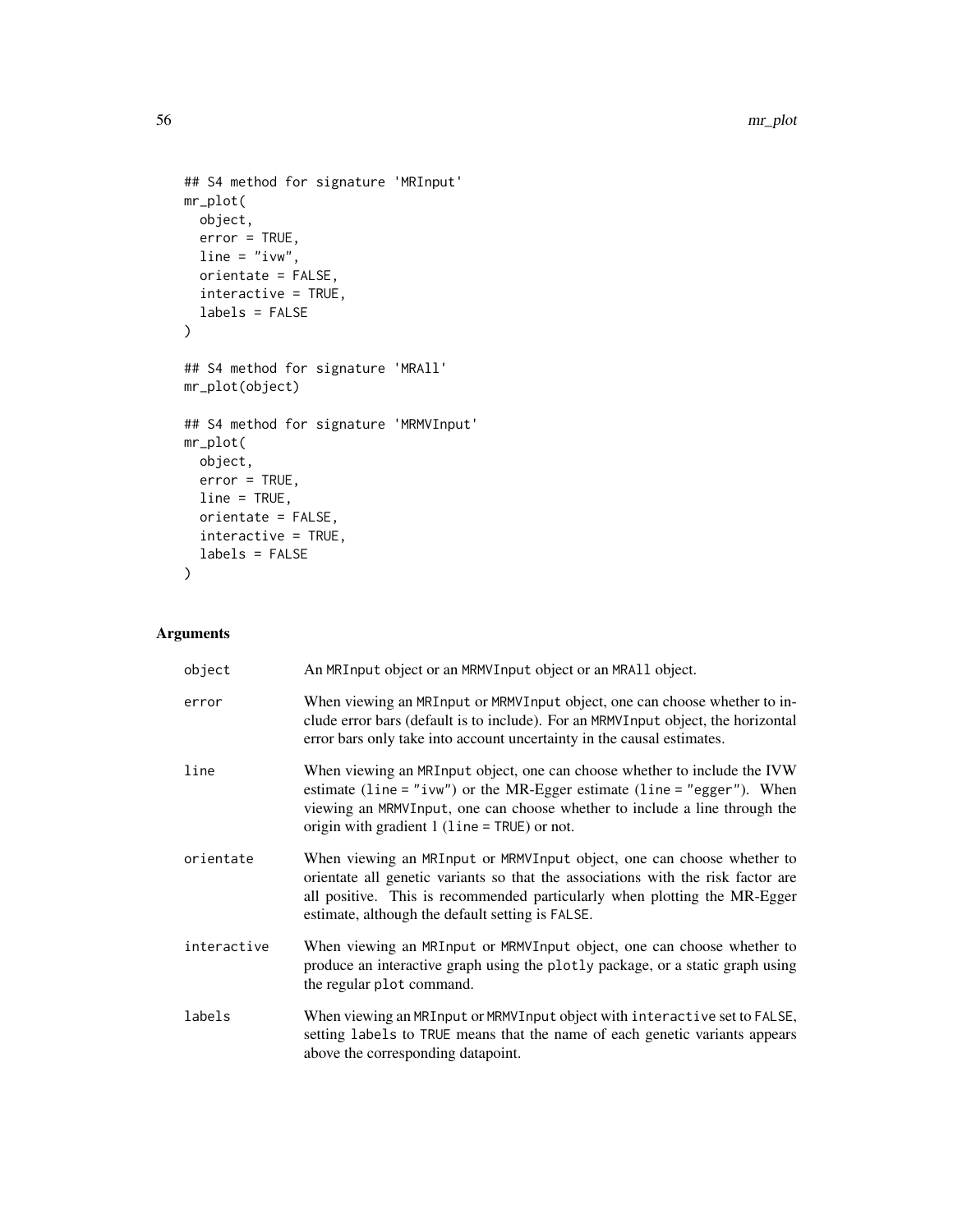#### <span id="page-56-0"></span>MVEgger-class 57

# Details

The result is dependent on the type of object passed to mr\_plot. When the object is an MRInput object, the function uses either the plot command (if interactive is set to FALSE) or plotly syntax (if interactive is set to TRUE) to plot the association estimates against each other. When the object is an MRMVInput object, functionality is similar except that we plot the estimated associations with the outcome on the y-axis, and fitted values of the associations with the outcome from the inverse-variance weighted method on the x-axis. If interactive is set to FALSE, then a static graph is produced. By setting labels to TRUE, the names of the genetic variants appear above the points. This produces a less visually appealing graph, but one where it is easier to identify the individual genetic variants. If interactive is set to TRUE, then the plot is interactive and the user can hover over the various points to see the name of the associated genetic variant and its association estimates. When the object is an MRA11 object, the function generates a ggp1 ot to compare the causal estimates proposed by different methods.

#### Examples

```
mr\_plot(m_r\_input(bx = 1dlc, bxse = 1dlcse, by = chdlodds, byse = chdloddse),
  line="egger", orientate = TRUE)
mr\_plot(m\_input(bx = 1dlc, bxse = 1dlcse, by = chdlodds, byse = chdloddse),
 line="ivw", interactive=FALSE) # produces a static graph
mr_plot(mr_allmethods(mr_input(bx = ldlc, bxse = ldlcse,
  by = chdlodds, byse = chdloddsse), method="all", iterations = 50))
 # iterations is set to 50 to reduce runtime for the mr_median method,
 # 10000 iterations are recommended in practice
```
MVEgger-class *MVEgger Class*

#### **Description**

An object containing the estimates produced using the multivariable MR-Egger method as well as various statistics.

# **Slots**

Model Model always takes the value random, as only random-effects analyses are permitted.

Orientate The number of the risk factor that genetic associations are orientated to. The default value is 1, meaning that genetic associations with the first risk factor are set to be positive.

Exposure The names of the exposure variables.

Outcome The name of the outcome variable.

Correlation The matrix of correlations between genetic variants.

Estimate The causal estimates from the inverse-variance weighted method.

StdError.Est The standard errors associated with Estimate.

CILower.Est The lower bounds of the confidence interval for Estimate based on StdError.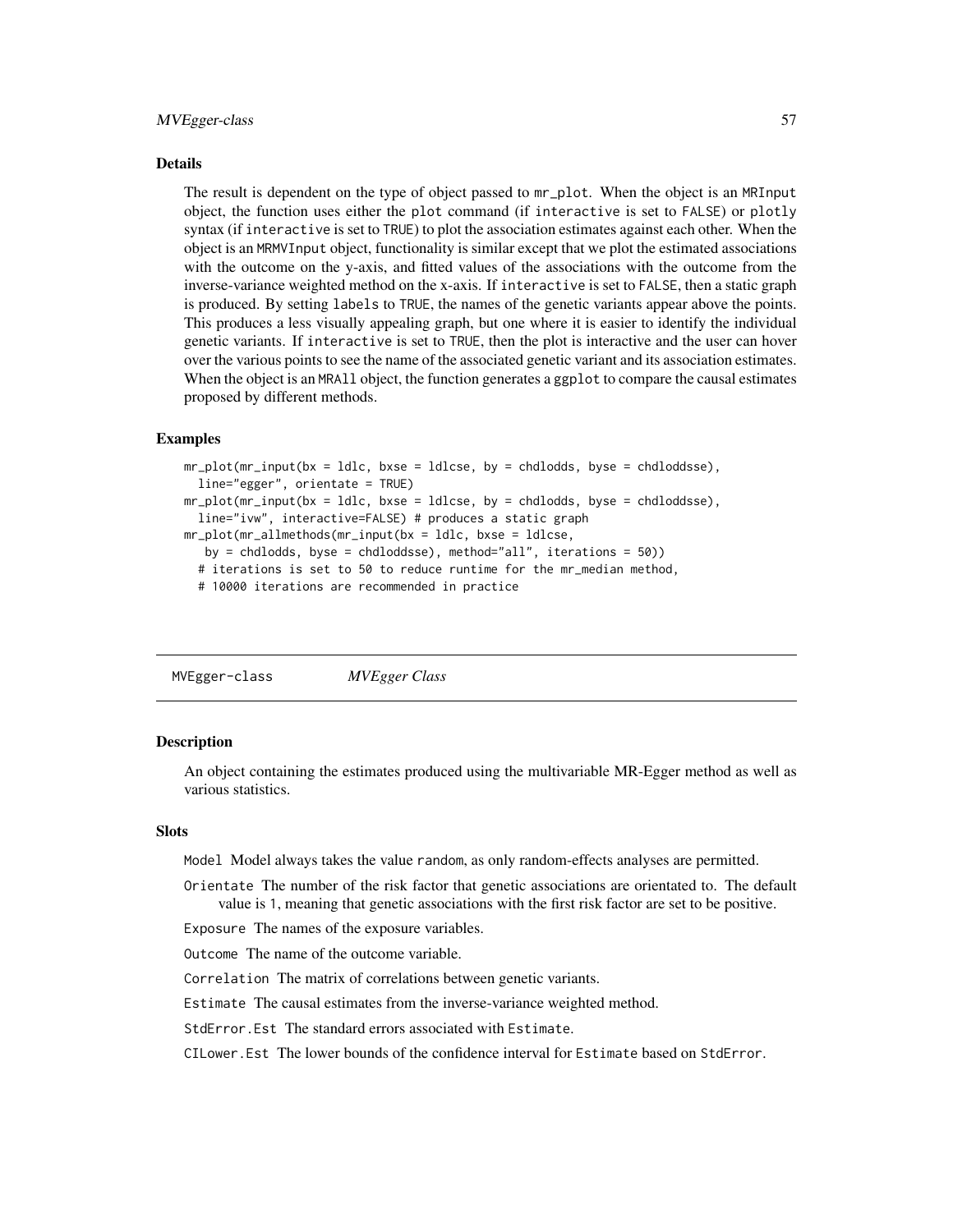<span id="page-57-0"></span>CIUpper.Est The upper bounds of the confidence interval for Estimate based on StdError.

Pvalue.Est P-value associated with the causal estimate.

Intercept The intercept estimate from the MR-Egger method. Under the InSIDE assumption, the intercept represents the average pleiotropic effect (average direct effect on the outcome) of a genetic variant. If the intercept differs from zero, this is evidence that the genetic variants are not all valid instruments; specifically, there is directional pleiotropy.

StdError.Int The standard error associated with Intercept.

CILower.Int The lower bound of the confidence interval for Intercept based on StdError.Int.

CIUpper.Int The upper bound of the confidence interval for Estimate based on StdError.Int.

Pvalue.Int P-value associated with the intercept.

Alpha The significance level used in constructing the confidence interval (default is 0.05).

SNPs The number of SNPs that were used in the calculation.

RSE The estimated residual standard error from the regression model.

Heter.Stat Heterogeneity statistic (Cochran's Q statistic) and associated p-value: the null hypothesis is that all genetic variants estimate the same causal parameter; rejection of the null is an indication that one or more variants may be pleiotropic.

MVIVW-class *MVIVW Class*

# Description

An object containing the estimates produced using the multivariable inverse-variance weighted (IVW) method as well as various statistics.

#### **Slots**

Model The model used for estimation: random-effects ("random") or fixed-effect ("fixed"). The default option ("default") is to use a fixed-effect model when there are three or fewer genetic variants, and a random-effects model when there are four or more. The (multiplicative) random-effects model allows for heterogeneity between the causal estimates targeted by the genetic variants by allowing over-dispersion in the regression model. Under-dispersion is not permitted (in case of under-dispersion, the residual standard error is set to 1, as in a fixed-effect analysis).

Exposure The names of the exposure variables.

Outcome The name of the outcome variable.

- Robust Whether robust regression was used in the regression model relating the genetic associations with the outcome and those with the exposure.
- Correlation The matrix of correlations between genetic variants.

Estimate The causal estimates from the inverse-variance weighted method.

StdError The standard errors associated with Estimate.

CILower The lower bounds of the confidence interval for Estimate based on StdError.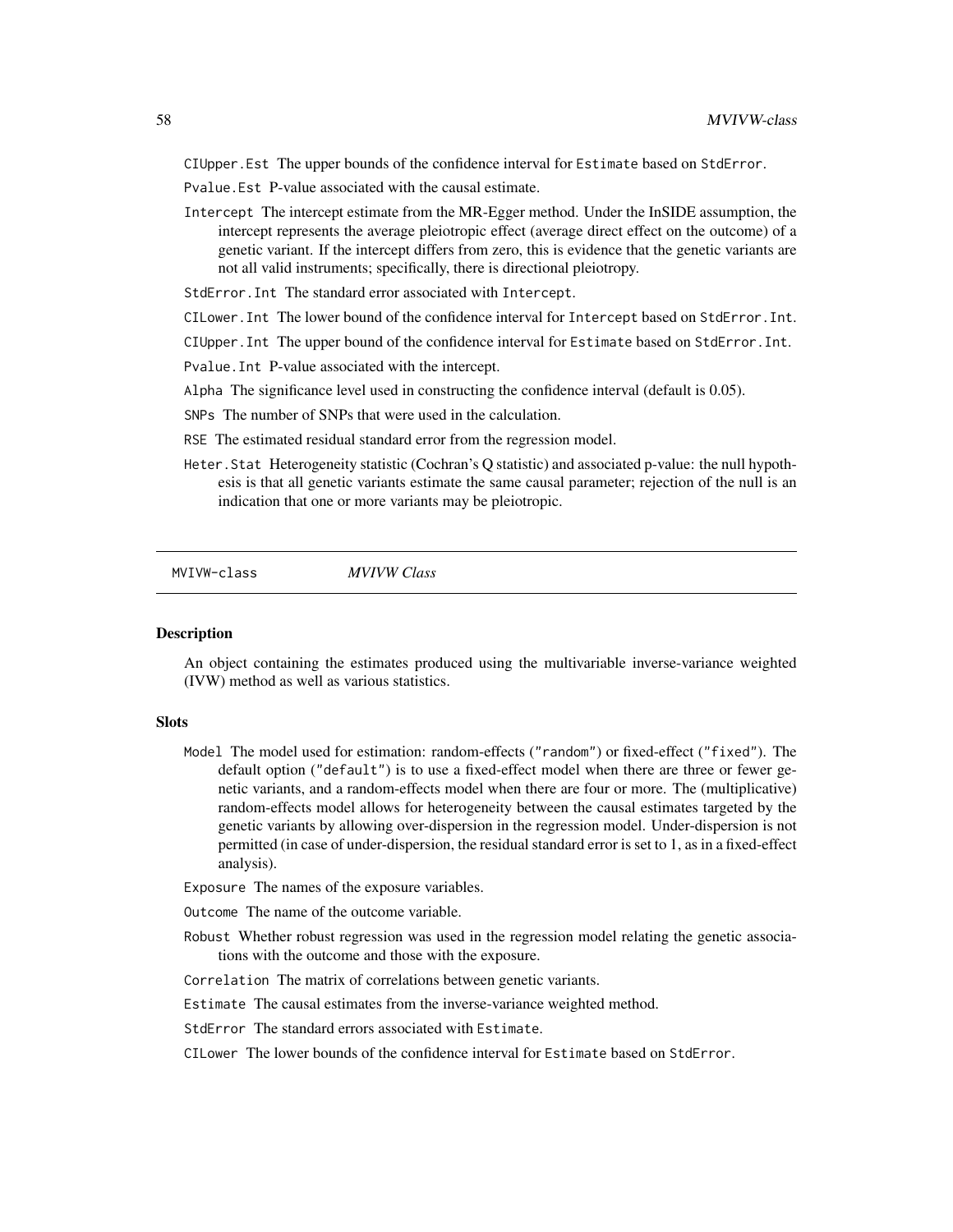<span id="page-58-0"></span>CIUpper The upper bounds of the confidence interval for Estimate based on StdError.

Alpha The significance level used in constructing the confidence interval (default is 0.05).

Pvalue P-value associated with the causal estimate.

SNPs The number of SNPs that were used in the calculation.

RSE The estimated residual standard error from the regression model.

Heter.Stat Heterogeneity statistic (Cochran's Q statistic) and associated p-value: the null hypothesis is that all genetic variants estimate the same causal parameter; rejection of the null is an indication that one or more variants may be pleiotropic.

MVLasso-class *MRMVLasso class*

#### **Description**

An object containing the estimates produced using the multivariable MR-Lasso method as well as various statistics.

## **Slots**

Exposure The names of the exposure variables.

Outcome The name of the outcome variable.

Orientate The number of the risk factor that genetic associations are orientated to. The default value is 1, meaning that genetic associations with the first risk factor are set to be positive.

Estimate The causal estimates from the multivariable MR-Lasso method.

StdError The standard errors associated with Estimate.

CILower The lower bounds of the confidence intervals for Estimate based on StdError.

CIUpper The upper bounds of the confidence intervals for Estimate based on StdError.

Alpha The significance level used in constructing the confidence interval (default is 0.05).

Pvalue P-values associated with the causal estimates from the multivariable MR-Lasso method.

SNPs The number of SNPs used in the calculation.

- RegEstimate The estimates from the regularized regression model used in the multivariable MR-Lasso method.
- RegIntercept The intercept estimates from the regularized regression model used in the multivariable MR-Lasso method. An intercept estimate of zero identifies the corresponding genetic variant as a valid instrument. Genetic variants with non-zero intercept estimates will be excluded from the MR-Lasso method, which is obtained as a post-lasso estimator.
- Valid The number of genetic variants that have been identified as valid instruments.
- ValidSNPs The names of genetic variants that have been identified as valid instruments.
- Lambda The value of the tuning parameter used to compute RegEstimate (default is to calulate Lambda using the heterogeneity stopping rule).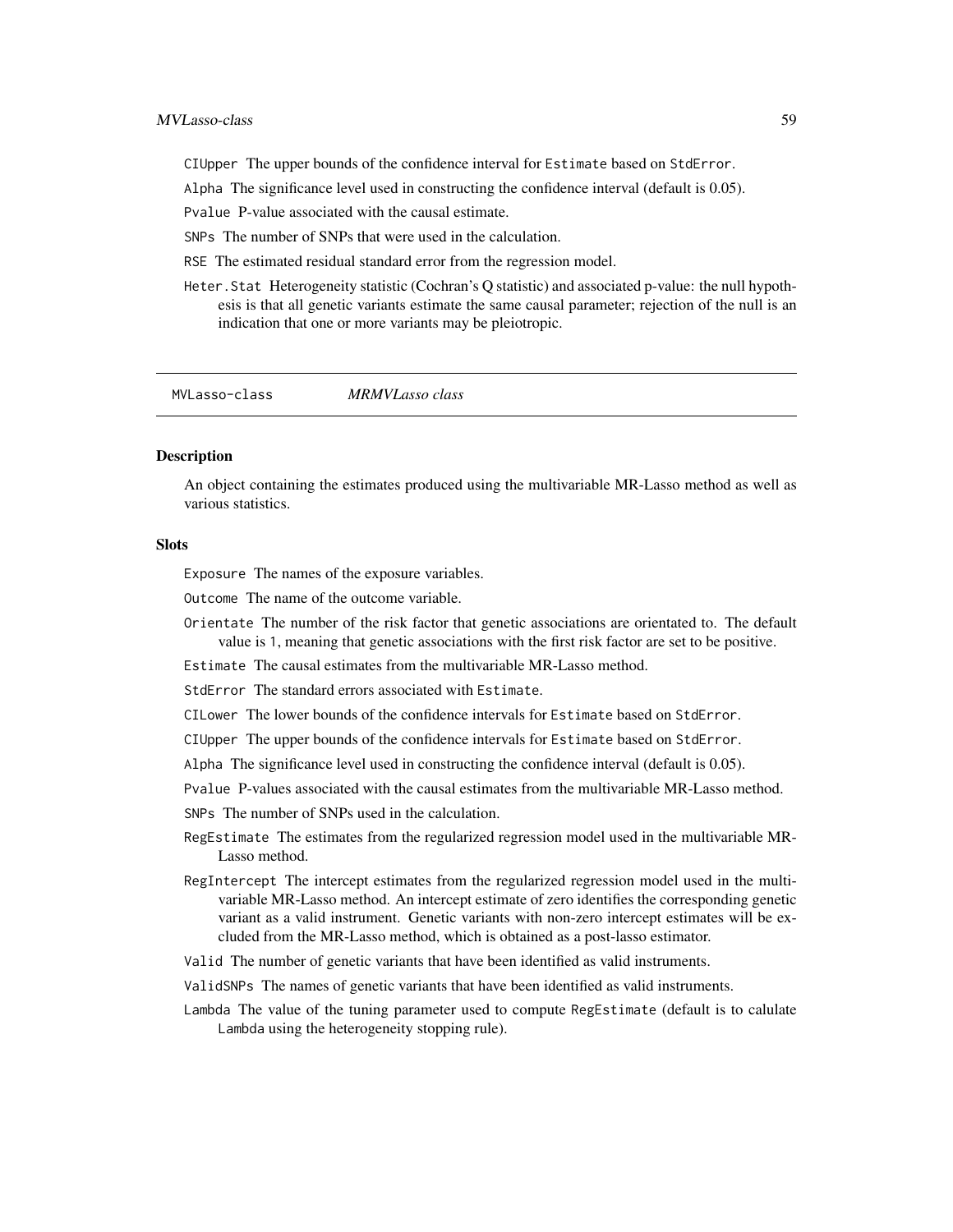<span id="page-59-0"></span>MVMedian-class *MRMVMedian class*

# Description

An object containing the estimates produced using the multivariable median method as well as various statistics.

#### **Slots**

Exposure The names of the exposure variables.

Outcome The name of the outcome variable.

Estimate The causal estimates from the multivariable median method.

StdError The standard errors associated with Estimate (obtained from bootstrapping).

CILower The lower bounds of the confidence intervals for Estimate based on StdError.

CIUpper The upper bounds of the confidence intervals for Estimate based on StdError.

Alpha The significance level used in constructing the confidence interval (default is 0.05).

Pvalue P-values associated with the causal estimates from the Wald method.

SNPs The number of SNPs that used in the calculation.

phenoscanner *PhenoScanner*

# Description

The phenoscanner function queries the PhenoScanner database of genotype-phenotype associations from inside R.

# Usage

```
phenoscanner(
  snpquery = NULL,genequery = NULL,
 regionquery = NULL,
  catalogue = "GWAS",
 pvalue = 1e-05,
 proxies = "None",
 r2 = 0.8,
 build = 37)
```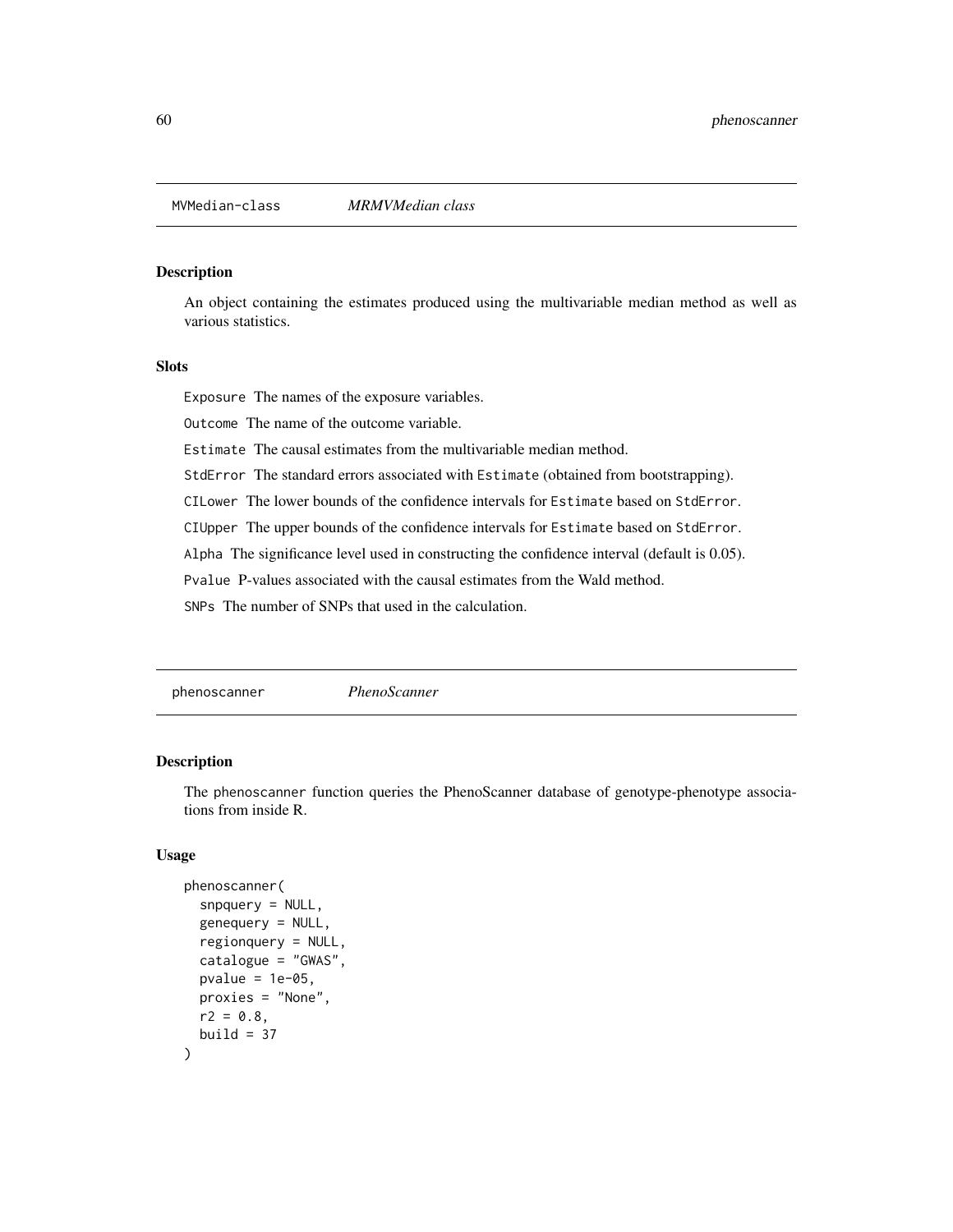# <span id="page-60-0"></span>pheno\_input 61

# Arguments

| snpquery    | a vector of SNPs.                                                                 |
|-------------|-----------------------------------------------------------------------------------|
| genequery   | a vector of gene names.                                                           |
| regionquery | a vector of genomic regions.                                                      |
| catalogue   | the catalogue to be searched (options: None, GWAS, eQTL, pQTl, mQTL,<br>methQTL). |
| pvalue      | the p-value threshold.                                                            |
| proxies     | the proxies database to be searched (options: None, AFR, AMR, EAS, EUR,<br>SAS).  |
| r2          | the r2 threshold.                                                                 |
| build       | the genome build (options: $37, 38$ ).                                            |

# Value

a list containing a data.frame of association results and a data.frame of SNP/Region/Gene information from PhenoScanner.

# Author(s)

PhenoScanner <phenoscanner@gmail.com>

# Examples

```
# SNP
# res <- phenoscanner(snpquery="rs10840293")
# head(res$results)
# res$snps
# Gene
# res <- phenoscanner(genequery="SWAP70")
# head(res$results)
# res$snps
# Region
# res <- phenoscanner(regionquery="chr11:9685624-9774538")
# head(res$results)
```

```
# res$regions
```
pheno\_input *Extract summarized data from PhenoScanner*

# Description

The function pheno\_input extracts summarized data on associations with named exposure and outcome variables from PhenoScanner.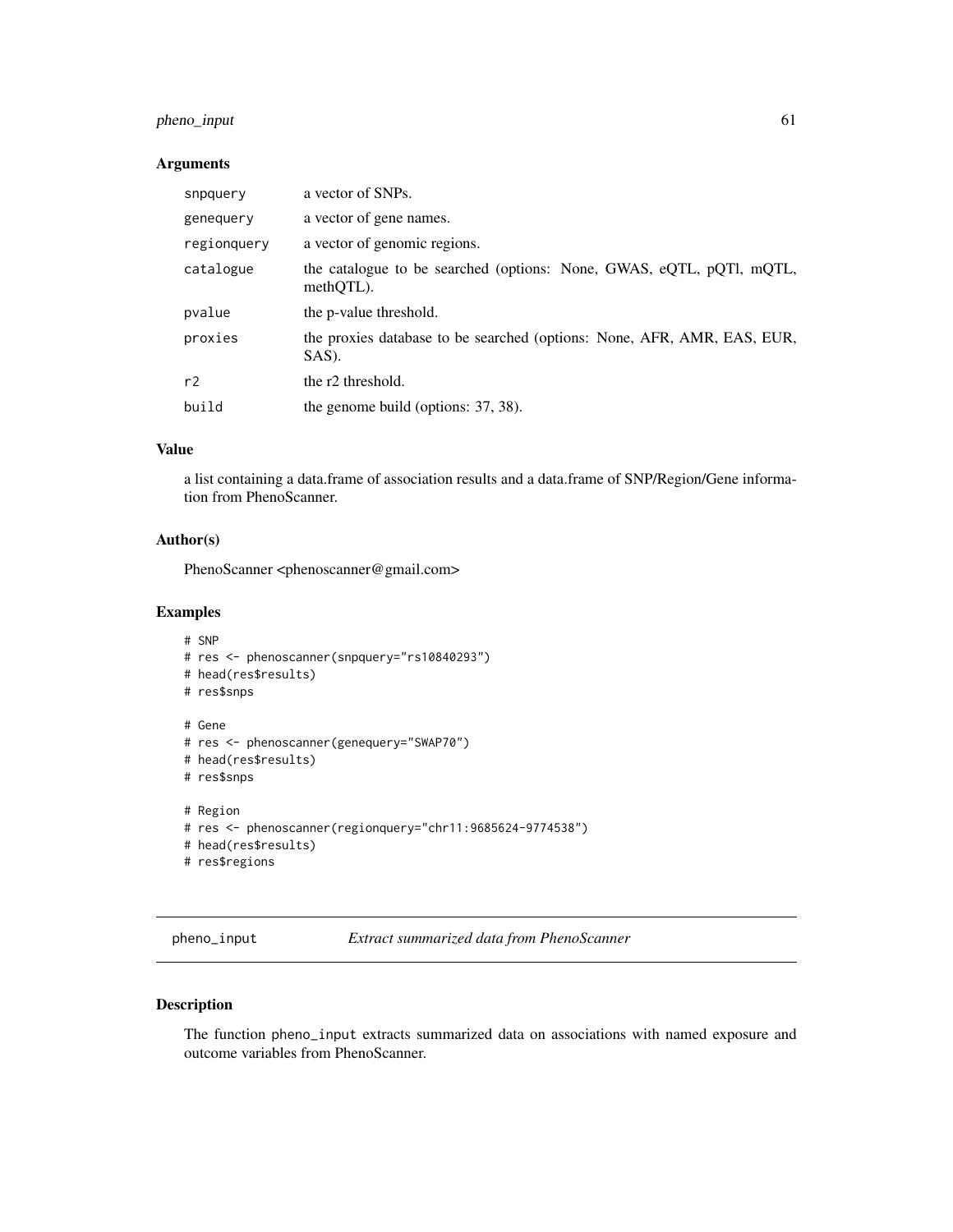# Usage

```
pheno_input(
  snps,
  exposure,
  pmidE,
  ancestryE,
  outcome,
  pmidO,
  ancestryO,
  correl = NULL
\mathcal{L}
```

| snps              | The names (rsid) of the genetic variants to be included in the analysis.                                                                                                                                                                                                                                                                                                                                                                                                                                                                                                                                                                                                                                                                                                                                                                                          |
|-------------------|-------------------------------------------------------------------------------------------------------------------------------------------------------------------------------------------------------------------------------------------------------------------------------------------------------------------------------------------------------------------------------------------------------------------------------------------------------------------------------------------------------------------------------------------------------------------------------------------------------------------------------------------------------------------------------------------------------------------------------------------------------------------------------------------------------------------------------------------------------------------|
| exposure          | The name of the exposure variable.                                                                                                                                                                                                                                                                                                                                                                                                                                                                                                                                                                                                                                                                                                                                                                                                                                |
| pmidE             | The PubMed ID (PMID) of the publication in which the genetic association es-<br>timates with the exposure were originally reported. Some variables are reported<br>in multiple consortia (for example, associations with coronary artery disease<br>by CARDIoGRAM in 2011 [PMID:21378990], by CARDIoGRAMplusC4D<br>in 2013, and again by CARDIoGRAMplusC4D in 2015 [PMID:26343387]).<br>Equally, some publications reported associations on multiple variables (for ex-<br>ample, CARDIoGRAMplusC4D in 2015 [PMID:26343387] reported associa-<br>tions with coronary artery disease and with myocardial infarction). By provid-<br>ing the variable name and the PubMed ID, the set of associations is (almost)<br>uniquely identified.                                                                                                                           |
| ancestryE         | The ancestry of individuals in which estimates were obtained. A small number<br>of studies reported genetic association estimates for a single variable in a single<br>publication for multiple ethnicities (for example, associations with log(eGFR<br>creatinine) from CKD-Gen in 2016 [PMID:26831199] were reported for both<br>Europeans and Africans). The combination of exposure name, PubMed ID,<br>and ancestry uniquely defines the set of associations. Providing the ancestry<br>also reminds analysts of the additional complication of conducting Mendelian<br>randomization when associations with the exposure and with the outcome are<br>in individuals of different ancestry. Most association estimates are obtained in<br>"European" or "Mixed" populations, although some are obtained in "African",<br>"Asian", or "Hispanic" populations. |
| outcome           | The name of the outcome variable.                                                                                                                                                                                                                                                                                                                                                                                                                                                                                                                                                                                                                                                                                                                                                                                                                                 |
| pmid <sub>0</sub> | The PubMed ID of the publication in which the genetic association estimates<br>with the outcome were originally reported.                                                                                                                                                                                                                                                                                                                                                                                                                                                                                                                                                                                                                                                                                                                                         |
| ancestry0         | The ancestry of individuals in which genetic association estimates with the out-<br>come were obtained.                                                                                                                                                                                                                                                                                                                                                                                                                                                                                                                                                                                                                                                                                                                                                           |
| correl            | The correlations between the genetic variants. If this is not specified, then the<br>genetic variants are assumed to be uncorrelated. Note that for the correlations<br>to reference the correct variants, the list of genetic variants needs to be in alpha-<br>betical order.                                                                                                                                                                                                                                                                                                                                                                                                                                                                                                                                                                                   |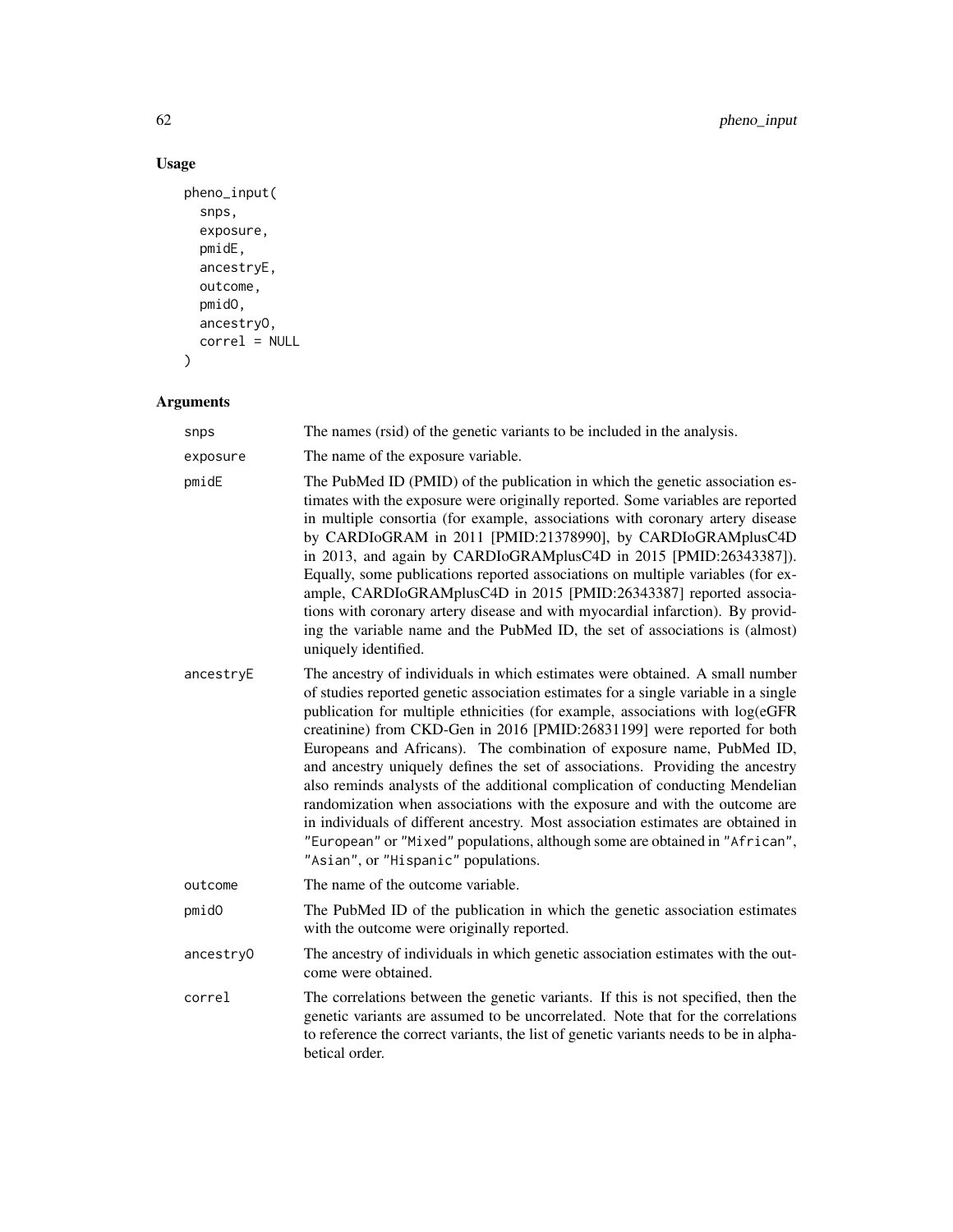# pheno\_input 63

#### Details

The PhenoScanner bioinformatic tool (<http://phenoscanner.medschl.cam.ac.uk/>) is a curated database of publicly available results from large-scale genetic association studies. Queries can be made for individual genetic variants (SNPs and small indels), or for multiple variants in a single batch query. These association estimates and their standard errors can be used in Mendelian randomization analyses.

The phenoscanner command is included in the MendelianRandomization package with permission of James Staley. The function is also available in a standalone package from github: <https://github.com/phenoscanner/phenoscanner>.

#### Value

The output of the pheno\_input function is an MRInput object that can be used directly in any of the estimation functions (such as mr\_ivw) or in the plotting function mr\_plot. The output contains:

| bx          | The genetic associations with the exposure.                                                       |
|-------------|---------------------------------------------------------------------------------------------------|
| bxse        | The corresponding standard errors.                                                                |
| by          | The genetic associations with the outcome.                                                        |
| byse        | The corresponding standard errors.                                                                |
| correlation | The matrix of genetic correlations as specified by the user.                                      |
| exposure    | A character string giving the name of the exposure as provided in the PhenoScan-<br>ner database. |
| outcome     | A character string giving the name of the outcome as provided in the PhenoScan-<br>ner database.  |
| snps        | A vector of character strings with the names of the genetic variants.                             |

#### References

James R Staley, James Blackshow, Mihir A Kamat, Steve Ellis, Prvaeen Surendran, Benjamin B Sun, Dirk S Paul, Daniel Freitag, Stephen Burgess, John Danesh, Robin Young, and Adam S Butterworth. PhenoScanner: a database of human genotype–phenotype associations. Bioinformatics 2016. doi: 10.1093/bioinformatics/btw373.

# Examples

```
# pheno_input(snps=c("rs12916", "rs2479409", "rs217434", "rs1367117"),
# exposure = "Low density lipoprotein", pmidE = "24097068", ancestryE = "European",
# outcome = "Coronary artery disease", pmidO = "26343387", ancestryO = "Mixed")
```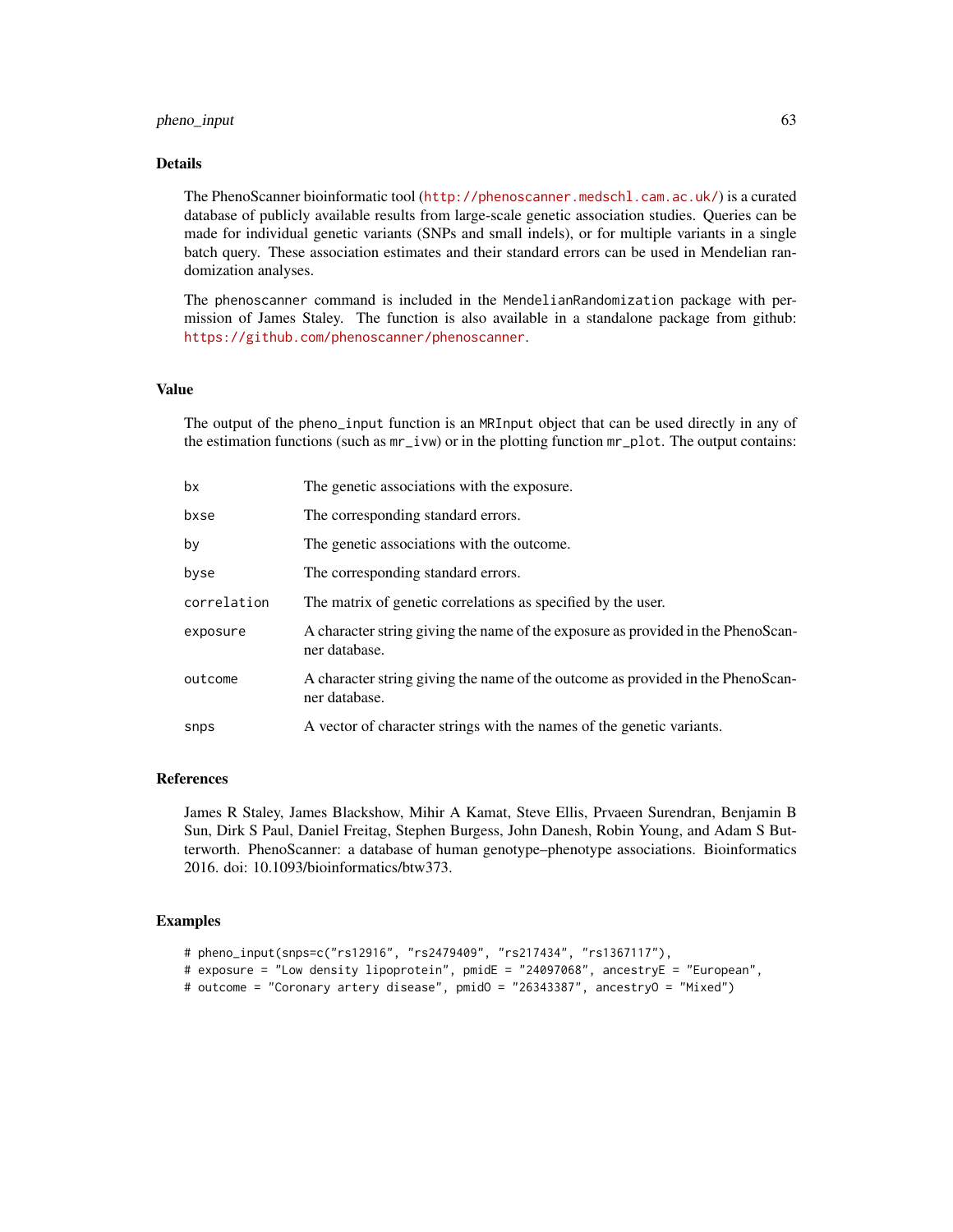# <span id="page-63-0"></span>Description

An object containing the estimate produced using the median-based method as well as various statistics.

# Slots

Type The type of median that has been calculated, "simple", "weighted", or "penalized".

Exposure The name of the exposure variable.

Outcome The name of the outcome variable.

Estimate The causal point estimate from the median-based method.

StdError The standard error associated with Estimate (obtained from bootstrapping).

CILower The lower bound of the confidence interval for Estimate based on StdError.

CIUpper The upper bound of the confidence interval for Estimate based on StdError.

Alpha The significance level used in constructing the confidence interval (default is 0.05).

Pvalue P-value associated with the causal estimate from the Wald method.

SNPs The number of SNPs that used in the calculation.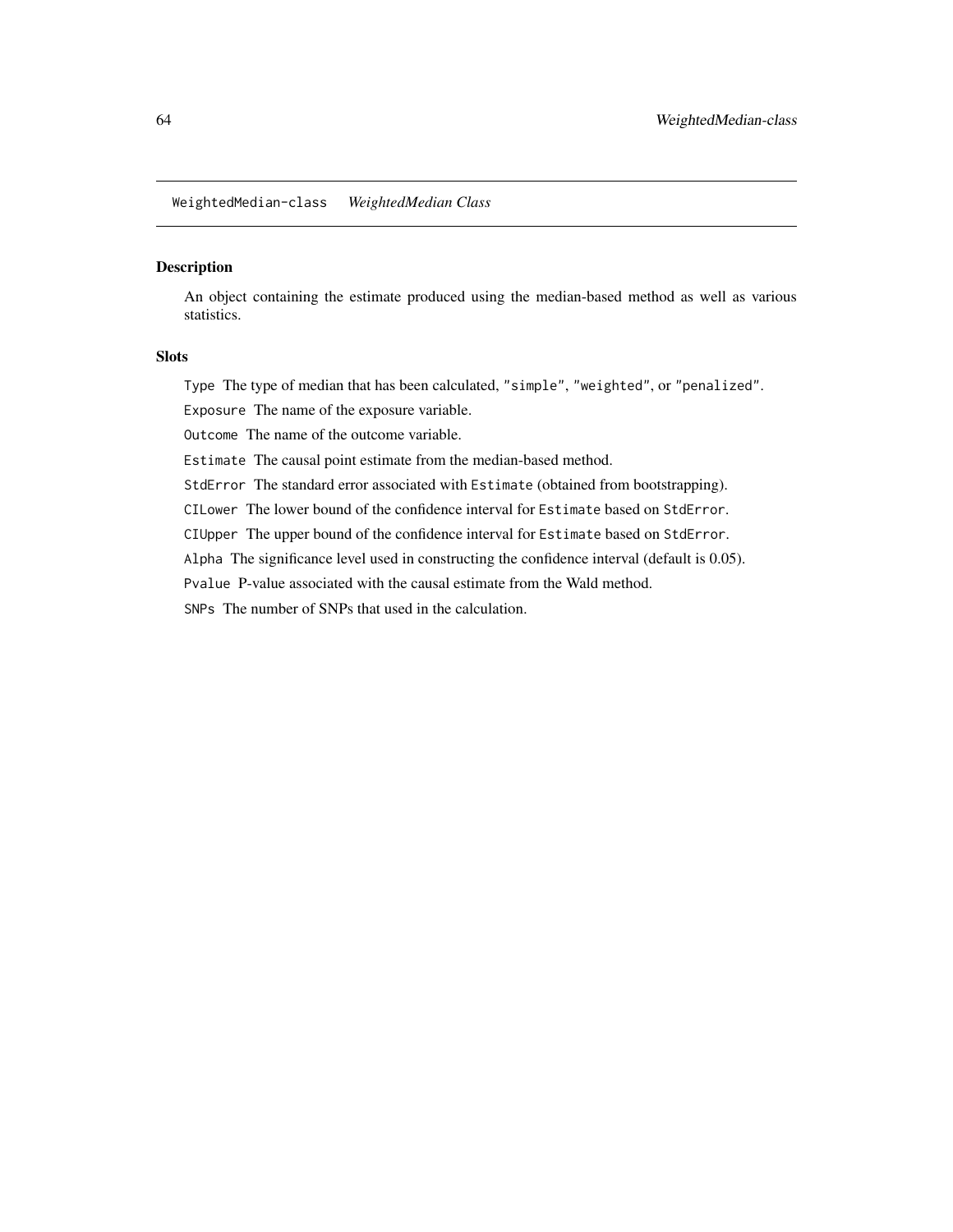# <span id="page-64-0"></span>**Index**

∗ datasets calcium, [2](#page-1-0) ldlc, [9](#page-8-0) calc.rho *(*calcium*)*, [2](#page-1-0) calcium, [2](#page-1-0) calciumse *(*calcium*)*, [2](#page-1-0) chdlodds *(*ldlc*)*, [9](#page-8-0) chdloddsse *(*ldlc*)*, [9](#page-8-0) DIVW-class, [3](#page-2-0) Egger-class, [4](#page-3-0) extract.pheno.csv, [5](#page-4-0) fastgluc *(*calcium*)*, [2](#page-1-0) fastglucse *(*calcium*)*, [2](#page-1-0) hdlc *(*ldlc*)*, [9](#page-8-0) hdlcse *(*ldlc*)*, [9](#page-8-0) IVW-class, [8](#page-7-0) ldlc, [9](#page-8-0) ldlcse *(*ldlc*)*, [9](#page-8-0) lipid\_eaf *(*ldlc*)*, [9](#page-8-0) lipid\_effect *(*ldlc*)*, [9](#page-8-0) lipid\_other *(*ldlc*)*, [9](#page-8-0) MaxLik-class, [10](#page-9-0) mr\_allmethods, [17](#page-16-0) mr\_allmethods,MRInput-method *(*mr\_allmethods*)*, [17](#page-16-0) mr\_conmix, [18](#page-17-0) mr\_conmix,MRInput-method *(*mr\_conmix*)*, [18](#page-17-0) mr\_divw, [20](#page-19-0) mr\_divw,MRInput-method *(*mr\_divw*)*, [20](#page-19-0) mr\_egger, [22](#page-21-0) mr\_egger,MRInput-method *(*mr\_egger*)*, [22](#page-21-0) mr\_forest, [25](#page-24-0) mr\_forest,MRInput-method *(*mr\_forest*)*, [25](#page-24-0) mr\_funnel, [26](#page-25-0) mr\_funnel,MRInput-method *(*mr\_funnel*)*, [26](#page-25-0) mr\_hetpen, [27](#page-26-0) mr\_hetpen,MRInput-method *(*mr\_hetpen*)*, [27](#page-26-0) mr\_input, [29](#page-28-0) mr\_ivw, [31](#page-30-0) mr\_ivw,MRInput-method *(*mr\_ivw*)*, [31](#page-30-0) mr\_lasso, [34](#page-33-0) mr\_lasso,MRInput-method *(*mr\_lasso*)*, [34](#page-33-0)  $mr\_loo, 36$  $mr\_loo, 36$ mr\_loo,MRInput-method *(*mr\_loo*)*, [36](#page-35-0) mr\_maxlik, [37](#page-36-0) mr\_maxlik,MRInput-method *(*mr\_maxlik*)*, [37](#page-36-0) mr\_mbe, [40](#page-39-0) mr\_mbe,MRInput-method *(*mr\_mbe*)*, [40](#page-39-0) mr\_median, [42](#page-41-0) mr\_median,MRInput-method *(*mr\_median*)*, [42](#page-41-0) mr\_mvegger, [45](#page-44-0) mr\_mvegger,MRMVInput-method *(*mr\_mvegger*)*, [45](#page-44-0) mr\_mvinput, [47](#page-46-0) mr\_mvivw, [49](#page-48-0) mr\_mvivw,MRMVInput-method *(*mr\_mvivw*)*, [49](#page-48-0) mr\_mvlasso, [51](#page-50-0) mr\_mvlasso,MRMVInput-method *(*mr\_mvlasso*)*, [51](#page-50-0) mr\_mvmedian, [54](#page-53-0) mr\_mvmedian,MRMVInput-method *(*mr\_mvmedian*)*, [54](#page-53-0) mr\_plot, [55](#page-54-0) mr\_plot,MRAll-method *(*mr\_plot*)*, [55](#page-54-0) mr\_plot,MRInput-method *(*mr\_plot*)*, [55](#page-54-0) mr\_plot,MRMVInput-method *(*mr\_plot*)*, [55](#page-54-0) MRAll-class, [11](#page-10-0) MRConMix-class, [12](#page-11-0) MRHetPen-class, [12](#page-11-0) MRInput-class, [13](#page-12-0) MRLasso-class, [14](#page-13-0) MRMBE-class, [15](#page-14-0)